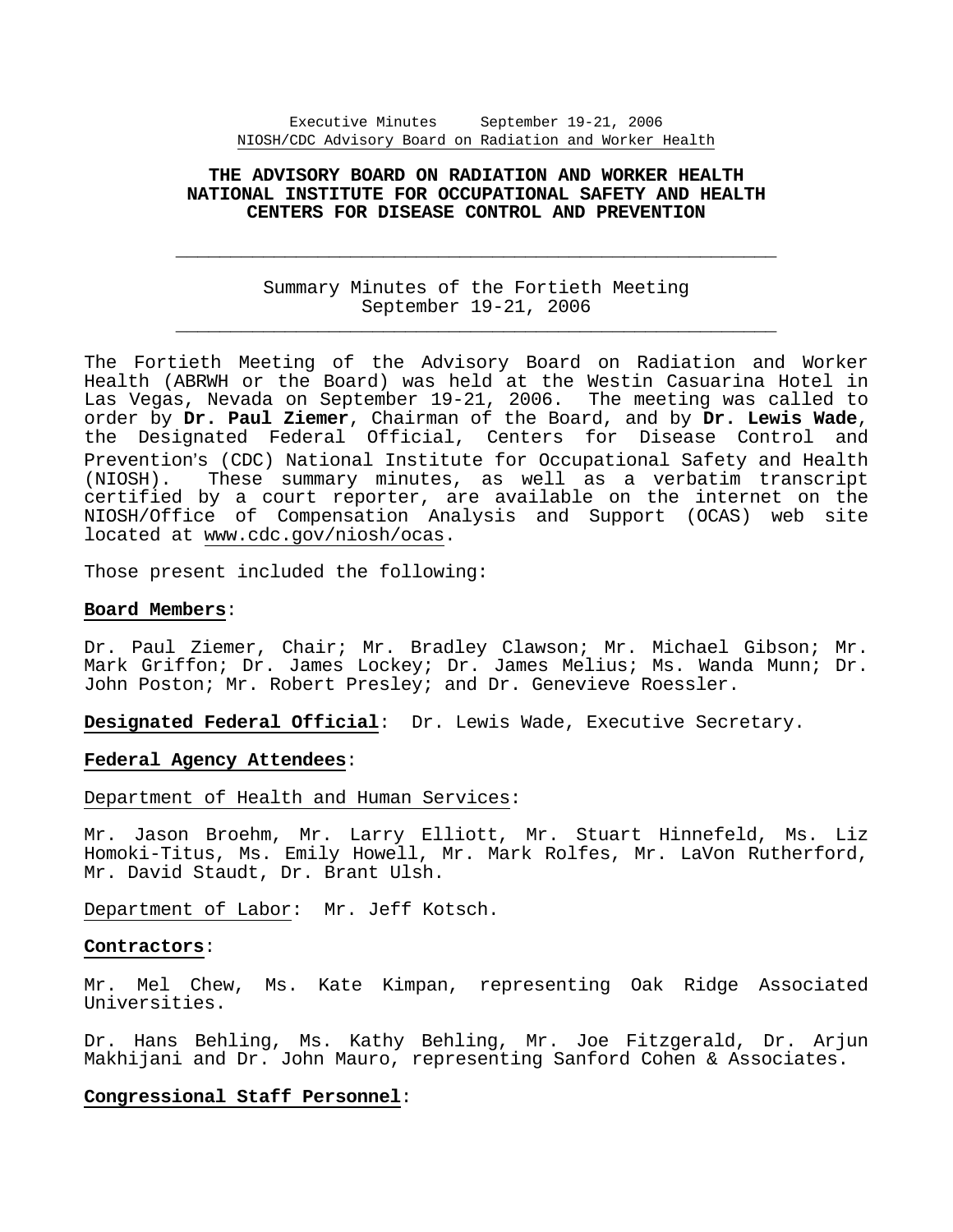Ms. Cindy Blackston (House Judiciary Committee staff), Ms. Carolyn Boller (Colorado Congressman Mark Udall), Ms. Mira Horowitz (Massachusetts Senator John Kerry), Ms. Michele Jacquez-Ortiz (New Mexico Congressman Tom Udall), Mr. William Powers (Massachusetts Congressman Richard Neal), Ms. Kathleen Rozner and Ms. Sandra Schubert (Nevada Senator Harry Reid), Ms. Portia Wu (Massachusetts Senator Edward Kennedy).

# **Members of Congress**:

Senator Harry Reid, Nevada

# **Petitioners**:

Ms. Susan Atkinson, Mr. George Eldridge, Mr. Andrew Evaskovich, Mr. Richard Miller, Ms. Mary Realle, Ms. Harriet Ruiz, Mr. Aaron Wilson.

**Public Attendees**: See Registration.

**\* \* \* \* \*** 

**Dr. Ziemer** called the meeting to order at 1:15 p.m., welcoming the public and requesting sign-ups for those wishing to make comment to the Board. He encouraged all those present to register their attendance and to avail themselves of documents to be used in the Board's deliberations.

**Dr. Wade** thanked Board members for their service and clarified that contrary to his announcement during the last Board phone conference, **Ms. Wanda Munn** continues in her post as a member of the Board. **Dr. Wade** brought regards from the Secretary of the Department of Health and Human Services (HHS); the Director of the Centers for Disease Control (CDC); and the Director of NIOSH. He welcomed all attendees.

**Dr. Ziemer** noted and recognized the presence of **Ms. Michele Jacquez- Ortiz** from the office of **Congressman Tom Udall** of New Mexico.

**\* \* \* \* \*** 

### **CHARTER FOR SUBCOMMITTEE**

**Dr. Ziemer** explained that currently the Board has only one chartered subcommittee, the Subcommittee on Dose Reconstruction and Site Profile Reviews. If action taken at the Board's most recent phone meeting were to be finalized, that entity would become strictly a Subcommittee on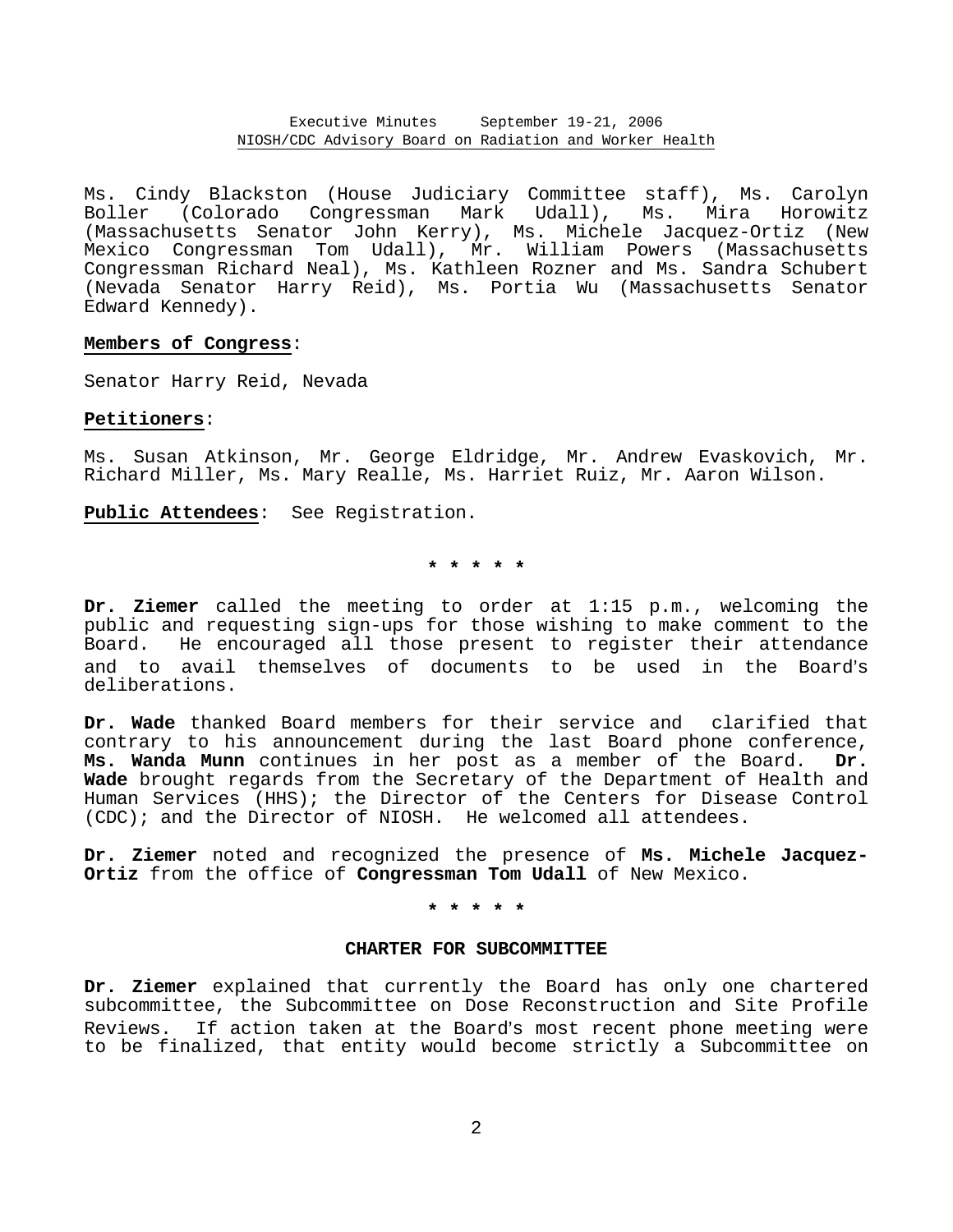Dose Reconstruction Reviews. Site profile reviews would no longer be part of that subcommittee's responsibility. When the subcommittee met earlier in the day, it approved a charter revision which would both accomplish that change and specify a smaller subgroup of the full Board as the membership of the subcommittee. That revision comes now to the Board as a recommendation from the subcommittee.

The charter revision is fully detailed in the document entitled "Draft Revision 1, September 19, 2006, ABRWH, Establishment of a Committee." If the Board were to approve this proposed charter language, it would go as a recommendation to the Secretary of HHS for his final action. Changes in the document resulting from the morning's subcommittee meeting included minor corrections and an updated Membership Roster as follows: **Mr. Mark Griffon**, Chairman; **Mr. Michael Gibson**, **Dr. John Poston**, **Ms. Wanda Munn** as members; **Mr. Robert Presley**, Alternate member 1; **Mr. Bradley Clawson**, Alternate member 2; and **Dr. Lewis Wade** as the Designated Federal Official (DFO). It was clarified that part of the motion would include terminating the original charter in order to institute the revised charter.

The subcommittee's recommendation of the charter revision constituted a motion to approve the document.

The motion was open for discussion.

**Following minor wordsmithing, the motion carried, with one abstention by Mr. Gibson as a result of his inability to hear much of the discussion due to poor sound quality of the telephone transmission.** 

**\* \* \*** 

**A motion was made and seconded to recommend that the previous charter for the Subcommittee on Dose Reconstruction and Site Profile Reviews be terminated.** 

**The motion passed unanimously and without discussion.** 

**\* \* \*** 

Acknowledging that most of the site profile work takes place in workgroups, **Dr. Ziemer** asked **Dr. Wade** to review the workgroup assignments, suggesting the Board could then formally restore memberships. **Dr. Wade** listed memberships in the Board's current working groups and clarified that on the August 8th Board phone call, the only changes in that roster entailed removing **Ms. Munn** from two workgroups, which vacancies had not been replaced. They included her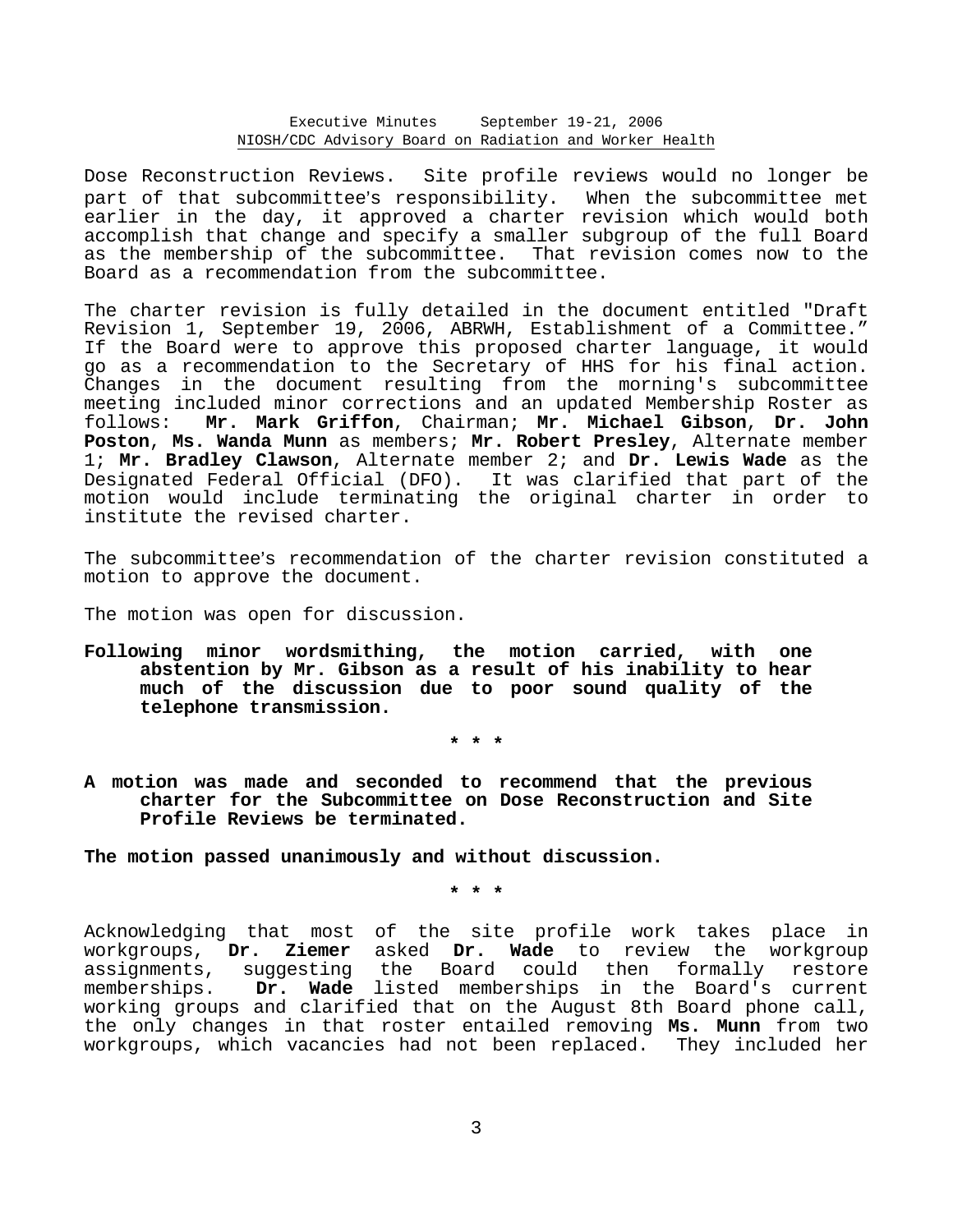positions on the site profile workgroups for Nevada Test Site (NTS) and the Rocky Flats Special Exposure Cohort (SEC) and site profile review.

# **A motion was made and seconded to restore Ms. Wanda Munn's position on the named workgroups.**

#### **The motion passed unanimously.**

**Dr. Wade** noted that **Ms. Munn** had participated on all of the working group calls between August 8th and the present and was fully up to date on their deliberations.

**\* \* \* \* \*** 

#### **PROGRAM STATUS REPORT - NIOSH**

# **Mr. Larry Elliott, NIOSH Director, Office of Compensation and Analysis Support**

**Mr. Elliott** brought regards from **Dr. Jim Neton**, who was unable to attend the meeting. **Dr. Neton**'s return to the OCAS team is anticipated within four to six weeks. **Mr. Elliott**'s presentation would include an update on the dose reconstruction program, NIOSH's accomplishments, and a status report on issues.

**Mr. Elliott** provided statistics on the number of claims referred by DOL to NIOSH for dose reconstruction and the numbers returned to DOL for adjudication. He discussed claims pulled by DOL for various reasons, claims under specific SEC class eligibility and administratively closed cases. Approximately 5,500 cases await dose reconstruction, roughly 25 percent of those forwarded to NIOSH by DOL. Approximately 27 percent of the completed cases returned to DOL have been found to be compensable.

**Mr. Elliott** reviewed the three dose reconstruction categories of best estimate, overestimate and underestimate. Of the 5,500 cases awaiting dose reconstruction, 1,230 have been assigned to a dose reconstructor. At present 622 draft DRs await the return of a signed OCAS-1 form which indicates the DR includes all information currently available to the claimant.

**Mr. Elliott** discussed the next six-month period, during which time NIOSH expects to arrive at a steady state, holding no claims for dose reconstruction that are over a year old. He described the completion rate by ORAU and how it will relieve the backlog, the efforts to finalize the first 5,000 cases, and the status of cases pended. **Mr.**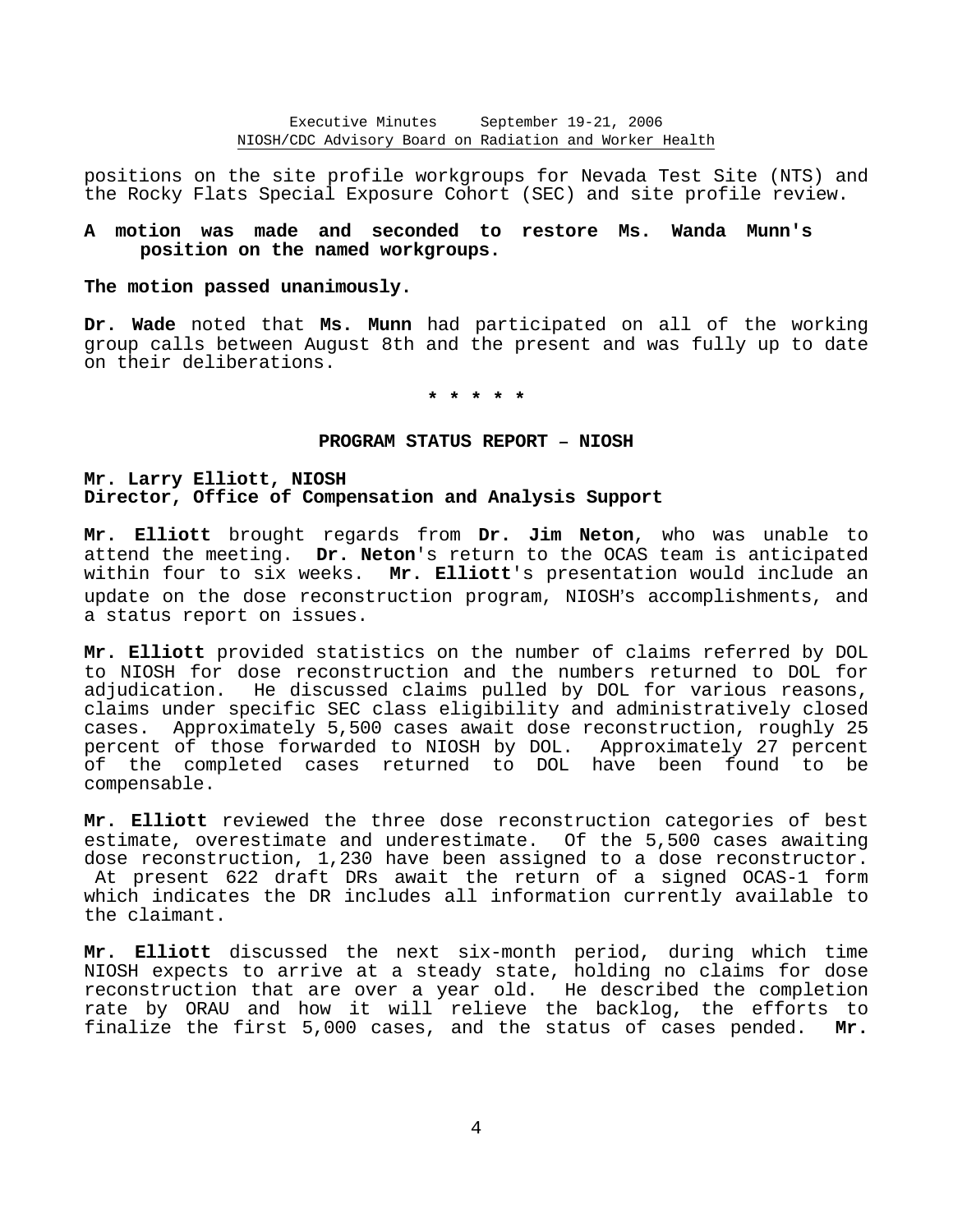**Elliott** announced he planned to provide statistics on SEC impact at a future Board meeting.

**Mr. Elliott** elaborated on administratively closed cases, reworks, and cases awaiting DOE records. He described how NIOSH monitors trends in DOE response and provides regular follow-up on unanswered information requests.

Addressing the SEC petitions, **Mr. Elliott** listed the ten classes of workers added as of September 11, 2006. Six have been evaluated by NIOSH and provided to the Board for review, four of which are on the agenda for this meeting. Six evaluation reports are in development. Thirteen requests are currently in the qualification process. Twentyfour have been administratively closed, and **Mr. Elliott** described each of those processes in some detail. He also discussed the numbers of claims at DOL currently for class member eligibility determination.

Updating the reference documents used in the DR program to address claims is an ongoing process. Currently NIOSH has 140 Technical Basis Documents and 59 Technical Information Bulletins in use, with a number under revision.

**Mr. Elliott** discussed one of those documents, TIB-52, and how it was developed to address concerns expressed relative to the ability to reconstruct doses for construction trades workers. TIB-52 will be presented later in the meeting, and NIOSH is interested in comments on it.

Program Evaluation Reviews were described by **Mr. Elliott** as a means by which completed non-compensable cases are evaluated to see if reference document modification or development would affect the decision outcome. The five that have been completed were named, with another three underway as a result of modifications in either the DR process or the POC rule.

Addressing NIOSH's communications initiatives, **Mr. Elliott** indicated they have revised the notice to claimants about receiving their claim from DOL. The acknowledgment packet and its materials will be going out to claimants in January. The packet is currently in final technical and legal review with the Office of General Counsel.

A second round of internal technical and peer review is underway on the revised draft DR report which explains to claimants how NIOSH did its work and the outcome of that work for a particular claimant. **Mr. Elliott** indicated NIOSH hopes to send the document to the Board in October for review and comment. NIOSH will seek the Board's assistance

5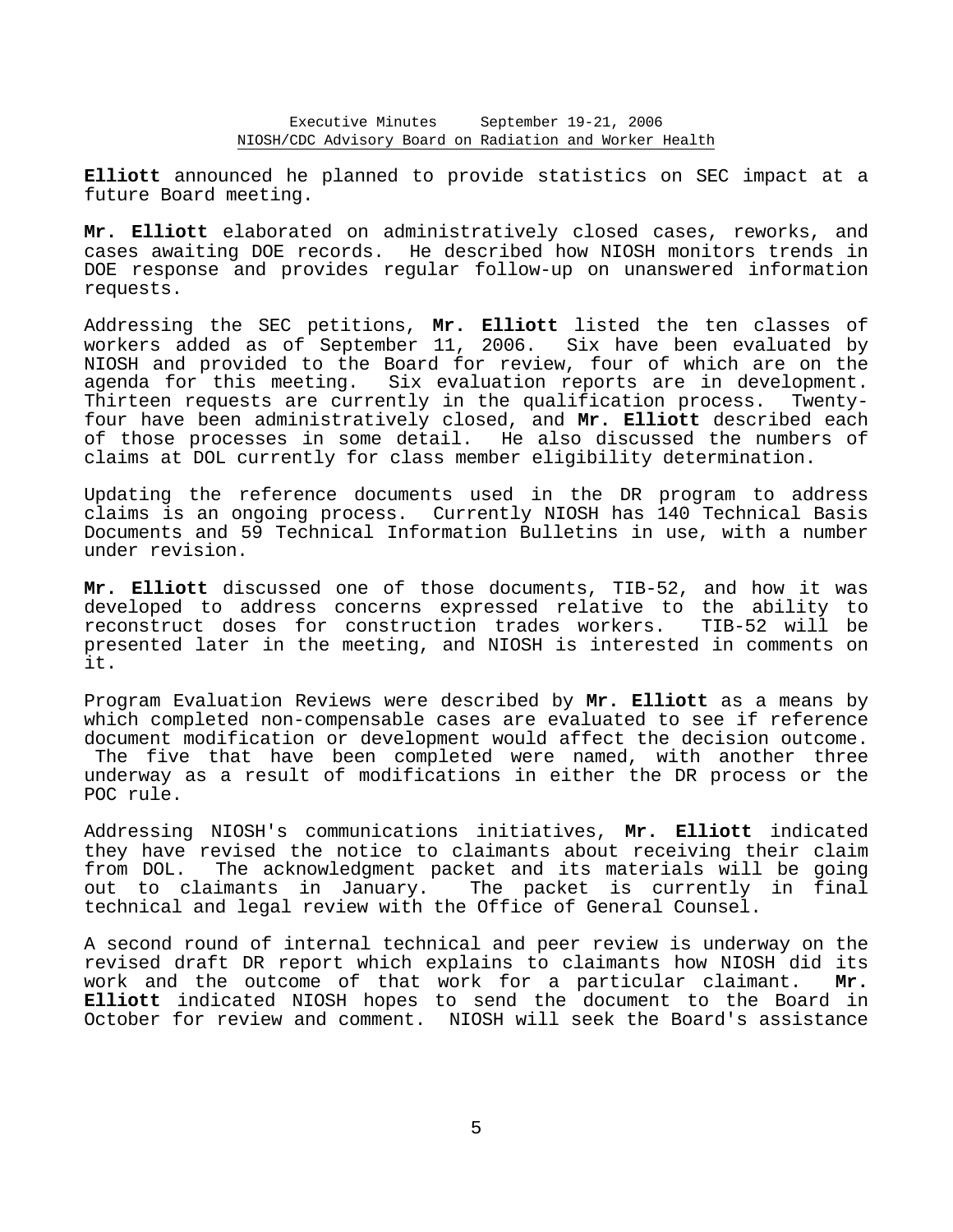in providing clear communication within that proposed DR report language.

The DR video is in final review, with external peer review completed. Final edits are being made and the video will be made available on the NIOSH web site, at DOL District Offices, and to anyone who requests it.

Discussion Points:

- #The Program Evaluation Reports (PERs) will be shared with the Board. #Which agency originates PERs and who reads them.
- **I**The distinction between PERs and reworks.
- #The triggering of PERs through reviews of TBDs or site profiles.
- A status request regarding new COI concerns on site profiles; such report and update is to be scheduled for the October Board teleconference.
- #How NIOSH can be sure data was properly reported in light of DOE's admitted inadequate monitoring of employees.
- A revisit of the repeated request for information on how many site profiles were generated by hourly or salaried workers in the field who were not members of management or the radiation safety programs.
- **I**That request should be submitted in writing.

### **\* \* \* \* \***

#### **PROGRAM STATUS REPORT - DEPARTMENT OF LABOR**

**Mr. Jeff Kotsch, Department of Labor** 

**Mr. Kotsch** explained that despite attempts to coordinate the tracking mechanisms inherent in NIOSH's and DOL's individual systems, the numbers reported by the agencies in today's presentations would not match.

**Mr. Kotsch** offered an overview of DOL activity relating to cases in EEOICPA, Part B. These cases concern primarily cancers, but include silicosis claims, chronic beryllium and beryllium sensitivity. date, DOL has had 53,583 cases involving 76,540 claims. Claims always outnumber cases because cases can give rise to multiple claims, depending on the number of survivor claimants. Of 34,346 cancer cases, DOL has referred 22,260 cases to NIOSH.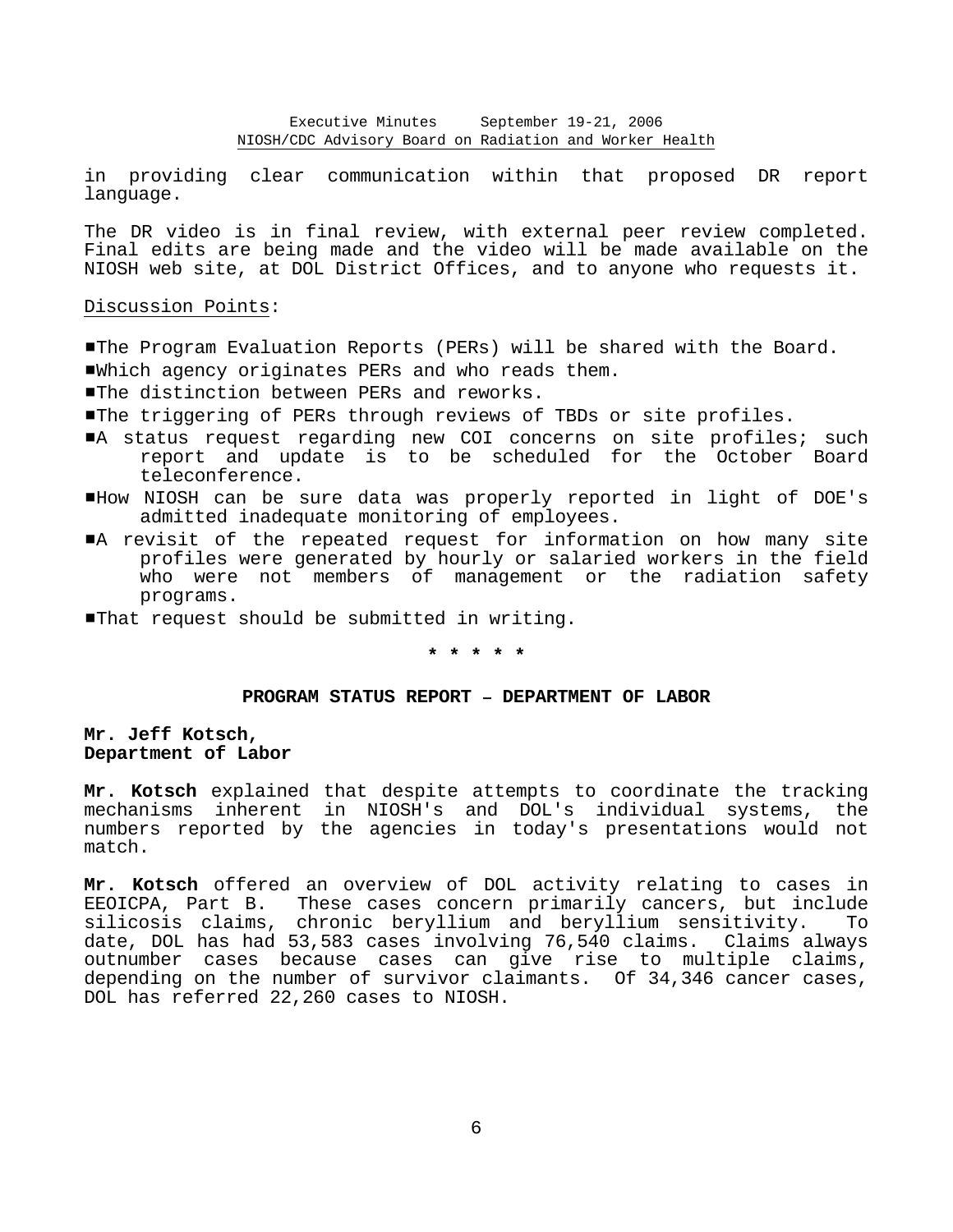**Mr. Kotsch** described Part E, its origins and evolutions, and provided some updates on its progress.

As of September 11, DOL has provided \$2.1 billion in total compensation, with \$1.7 billion of that from Part B and \$456 million under the Part E program. Medical benefits provided to living employees totaled \$122 million. Total payees under EEOICPA number about 24,500; the bulk of those, 20,800 payees, are under Part B; Part E payees number 3,700.

**Mr. Kotsch** described how cases come into the program via four District Offices around the country. Claims examiners conduct an initial development procedure to make determinations of medical evidence to support the claim, employment at a covered facility (DOE or AWE), and availability of appropriate information in survivor claims. DOL then sends the claims to NIOSH for dose reconstructions.

There are currently some 6,300 cases at NIOSH for dose reconstruction. At the next level there are 2,436 cases with recommended decisions from the District Office but no final decisions. Those dosereconstructed cases have District Office recommended decisions and are in the hands of claimants, who then have an opportunity to appeal the process if it's a denied case or ask for a hearing to present additional information. **Mr. Kotsch** detailed the variables within that appeals process. Appealed cases which now have a final decision from the Final Adjudication Branch total approximately 22,800; 8,297 acceptances and 14,503 denials.

The biggest component of denials consists of dose-reconstructed POCs of less than 50 percent. Other denial categories include lack of employment verification at a covered facility, insufficient medical evidence to support the claim, ineligible survivor; or a non-covered condition under Part E, which may be addressed under Part E.

Under the new SEC related cases, DOL has withdrawn 884 cases for SEC reviews, primarily the first six newly-added classes. Of those, 690 have final decisions, with 592 approvals. **Mr. Kotsch** was unsure of the basis for the denials. Cases with recommended decisions but no final decision total 171, and 23 have been received by the District Office and are pending the writing of the recommended decision.

**Mr. Kotsch** noted the bulk of reworks come from cases which have evidence of additional cancers, additional employment or additional survivors, factors which could ultimately affect the dose reconstruction.

7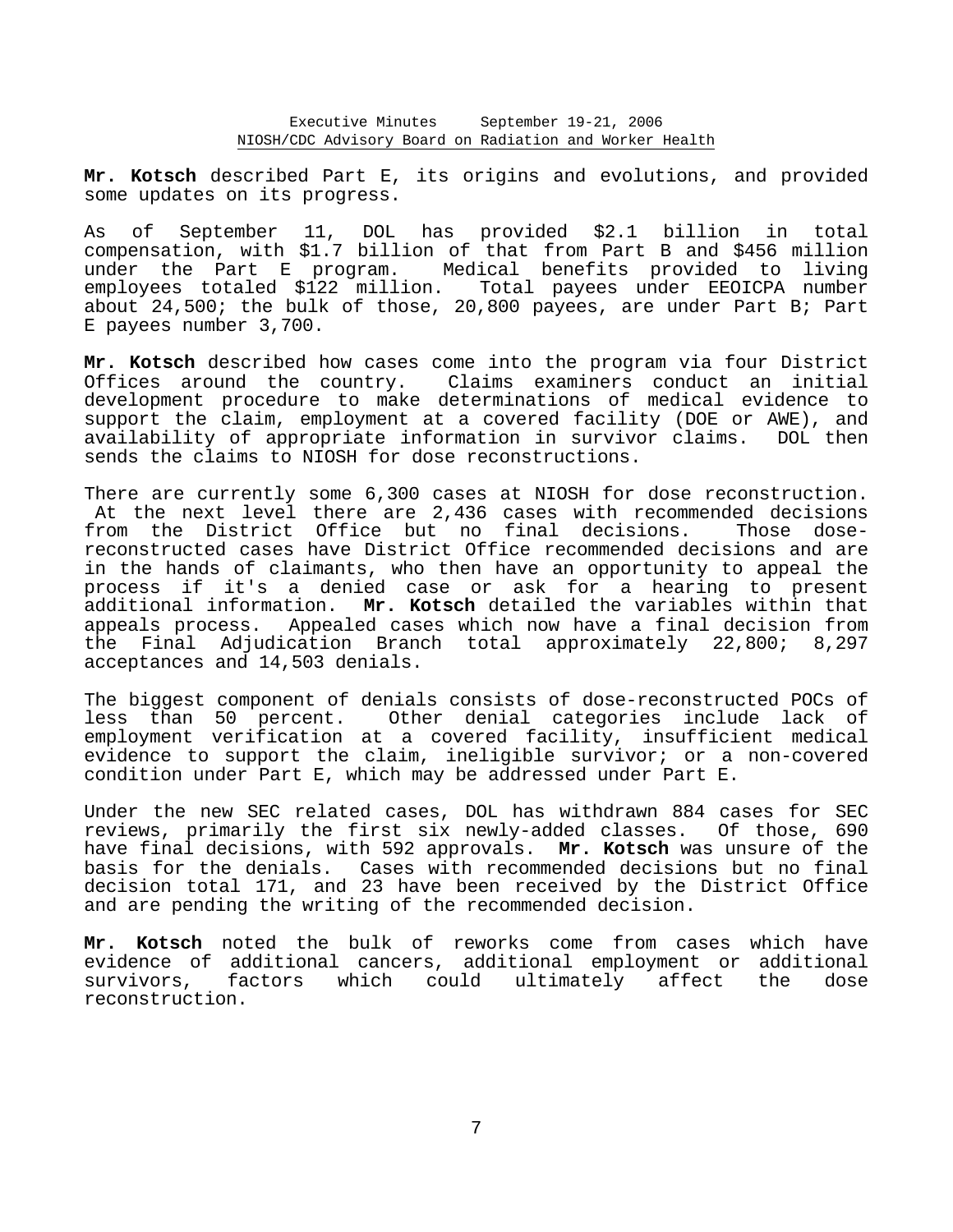**Mr. Kotsch** provided a breakdown on the status of cases for three of the facilities with SEC petitions to be discussed at this Board meeting, namely, the Oak Ridge Institute for Nuclear Studies (ORINS), Los Alamos National Laboratory (LANL), and the S-50 Oak Ridge Thermal Diffusion Plant. His final slide detailed the status of cases at Pacific Proving Ground (PPG) and Nevada Test Site (NTS). Total compensation figures for each site, respectively, are: \$1.4 million, \$24 million, \$700,000, \$2.6 million, and \$38 million.

**\* \* \*** 

# Discussion Points:

- ■Scientific or technical reasons for DOL's request for NIOSH to do reworks.
- #Board concern over defining the classes within the SEC and a renewed request for employment classification information.
- #Regarding Subpart E determinations, how DOL deals with DOE records that were based on admittedly improper monitoring.
- ■Whether DOL's assumptions are claimant-favorable and how their determinations are made in cases of absent or questionable exposure information.

DOL will address reworks, definitions and assumptions in detail at the next Board meeting.

# **\* \* \* \* \***

#### **SCIENCE ISSUES**

### **Dr. Brant Ulsh, NIOSH**

**Dr. Ulsh** covered three primary topics for his presentation, including general coworker methodology and how NIOSH applies it, the construction trade worker (CTW) TIB, and an update on oro-nasal breathing and ingestion.

Instances in which coworker data might be applied include situations where workers are either unmonitored or where monitoring is incomplete. If NIOSH's overestimating and underestimating approaches are not appropriate, coworker data might be used, provided that suitable coworker data for the site is available. The overestimating approaches would be considered not appropriate if their use resulted in a POC above 50 percent.

Just prior to this meeting, NIOSH finalized TIB-52 to provide methodologies for performing DRs for the subset of unmonitored the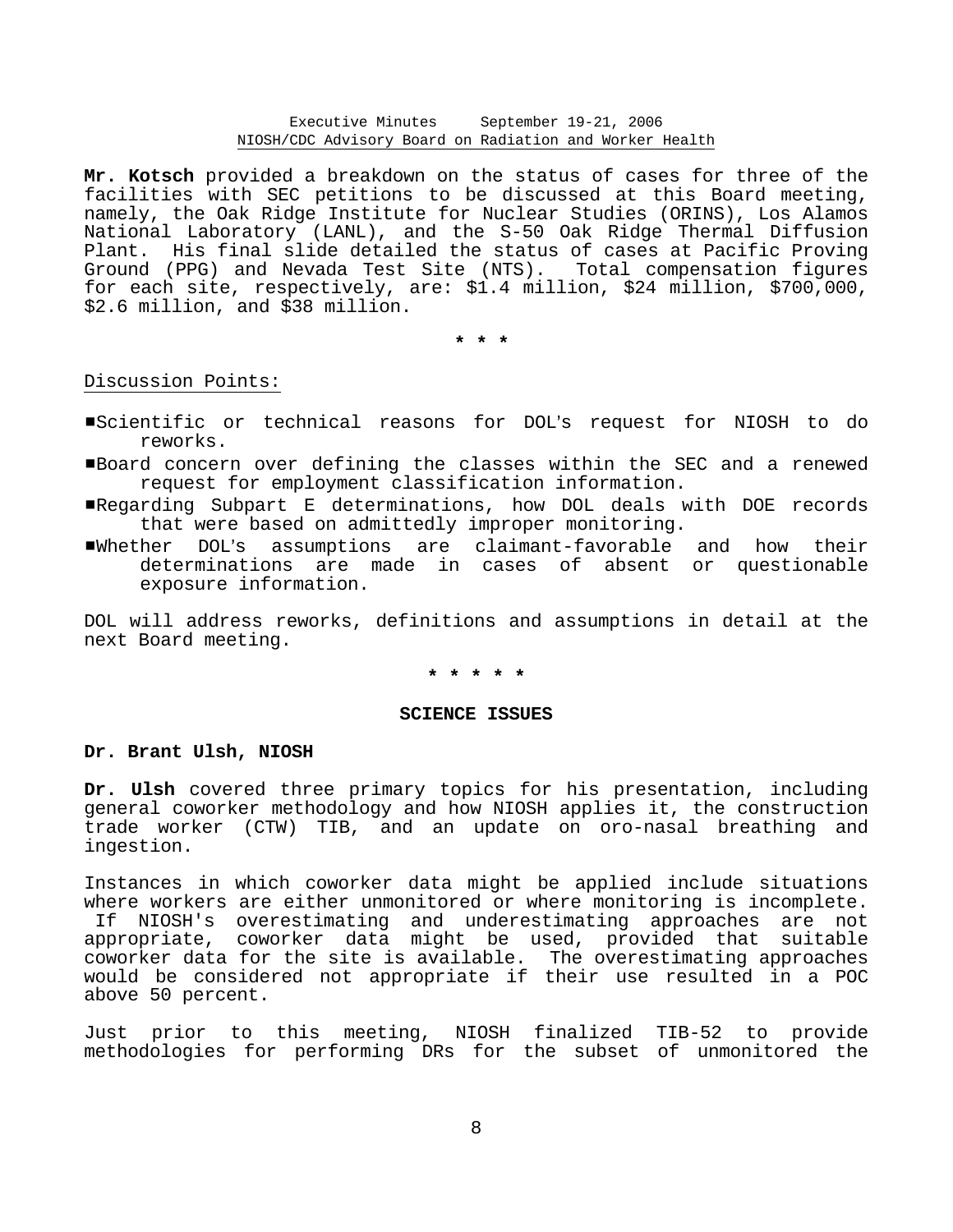construction trade workers. Dr. Ulsh's slide listed a dozen job titles characterizing CTWs. He described by whom and when such workers would have been employed. He detailed several data sources which enabled NIOSH to develop this coworker TIB.

Regarding external data, or radiation sources outside the body, NIOSH looked at the data for the subset of workers known as CTWs and the data for all monitored workers (AMWs). The AMW category includes CTWs and others. NIOSH then took the ratio of the CTWs and compared those to the AMWs at the 95th percentile because that was the most relevant metric for this TIB and it ensured claimant-favorability to the CTWs.

Addressing internal dose data, **Dr. Ulsh** noted CTWs and AMWs were similar in almost all cases, except at Hanford site, where CTWs were seldom included in the routine bioassay program. More frequently, CTWs received bioassays in special situations where an intake was suspected. That led NIOSH to conclude the CTW data at Hanford site would be biased high. To ensure favorability to the CTWs, the coworker data at Hanford will be multiplied by a factor of two. For sites other than Hanford, AMW data for internal dose will apply to the construction trade workers.

In summary, OTIB-52 will guide dose reconstructors to apply an adjustment factor of 1.4 for CTWs for the external data, and the 95th percentile will be applied to site-specific coworker data unless there is a compelling reason otherwise. NIOSH will apply the AMW internal data to the construction trade workers at all sites except Hanford. For Hanford CTW cases, NIOSH will double the results of the internal coworker data. NIOSH will now begin to process cases using TIB-52 for approximately 906 CTWs awaiting dose reconstruction.

Dr. Ulsh could offer only a status report on oro-nasal breathing and ingestion, because results of NIOSH's ongoing investigations were not yet available. NIOSH is interested in the impact of oro-nasal breathing on internal DR to avoid underestimation of anyone's internal dose.

Ingestion surfaced as an issue during the Bethlehem Steel site profile review. NIOSH recognizes the need to develop a cross-cutting approach to this issue. NIOSH is working with contractors at EG&G to conduct a comprehensive literature review, with completion anticipated by the middle of October. Technical reports on both the oro-nasal breathing and ingestion issues will follow, hopefully by the end of 2006.

**\* \* \*** 

Discussion Points: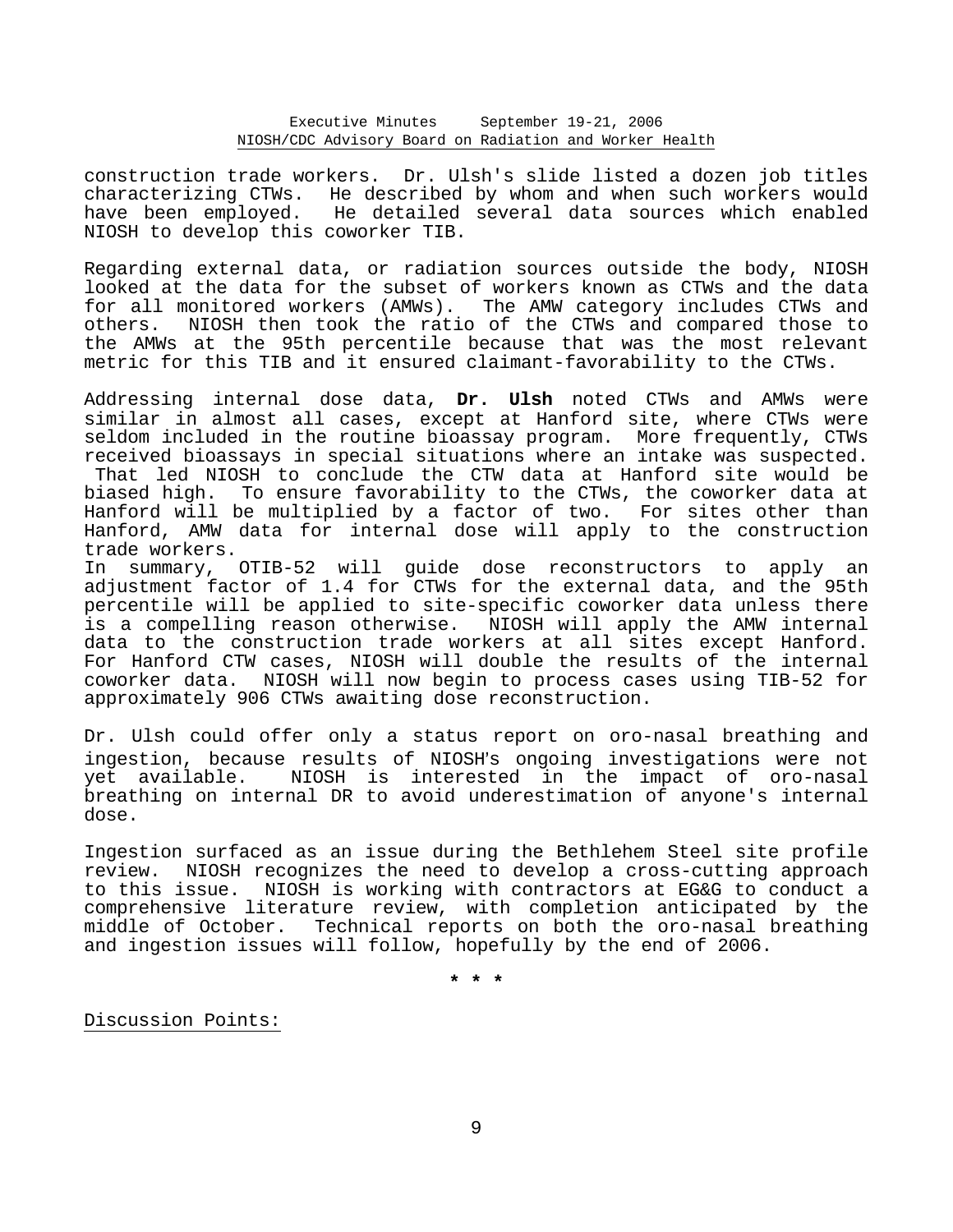- #Whether NIOSH will attempt to separate the ingestion and inhalation issues.
- #Whether ICRP-66 includes consideration of non-standard breathing.
- #Whether NIOSH anticipates any change in the particle size considerations, given that the ICRP model changed from one to five microns.
- #NIOSH's proposed adjustment factors demonstrate their commitment to make the doses fair and reasonable for the CTWs.
- #How the NIOSH model will account for the swallowing mechanism.
- #Whether NIOSH will apply the 1.4 factor for 1960 and later years.
- #How NIOSH would account for the anomaly of applying the 1.4 factor to post-1960 CTWs in cases where an AMW actually received higher dose.
- #Whether problems existed at the sites not used as a basis for TIB-52.
- #Whether NIOSH attempted to compare job duties performed by monitored versus unmonitored workers.
- #Whether NIOSH made an assumption that monitored and unmonitored workers fell into the same general type of work category.
- #Whether NIOSH has done anything to verify the assumption that monitored workers were selected for monitoring based on exposure potential.
- $\blacksquare$ Whether NIOSH's sample from the monitoring data is truly representative within such a large number of unmonitored workers.
- #Whether applying a single adjustment factor is the appropriate approach.
- #Whether an adjustment factor should instead be based on something other than a single value for everyone.
- A request for NIOSH to provide more detail on how rigorous its approach to validation.
- $\blacksquare$ A clarification on how the coworker model is applied.
- #Whether the construction workers fall into the 250-day period consideration.
- #A request for information on what percentage of the CTWs and the AMWs were actually monitored compared to the total populations of these workers on a site in any particular year.
- #OTIB-52 is now on the web site and a reading of it could generate further valuable questions.

A carryover concern from the Board's teleconference is a response to Mr. Peter Stafford's letter to the Board which raised a number of issues relative to construction workers. It was noted TIB-52 is a first step towards responding to those issues.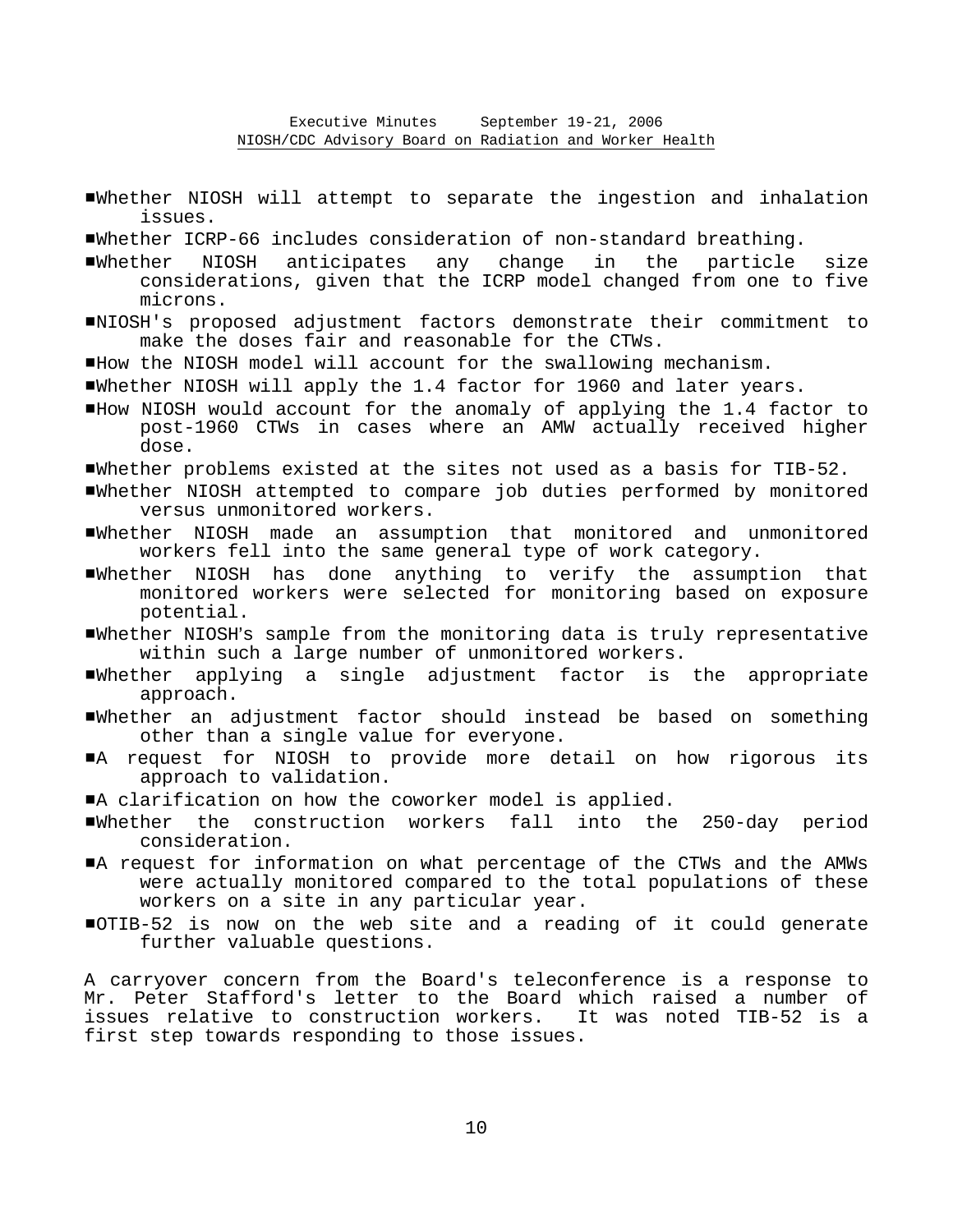# **\* \* \* \* \***

# **SC&A ACTIVITIES AND FUNDING**

# **Dr. Lewis Wade, DFO Mr. David Staudt, CDC Contracting Officer**

**Mr. Staudt** provided an update on funding for the Board's contractor, Sanford Cohen & Associates (SC&A), for next year; SC&A's readiness for specific work assignments; and a look at conflict of interest (COI) issues and resolutions relative to SC&A. He informed the Board that all the task order modifications requested in August are in place and SC&A is fully authorized to proceed as needed through October 1st, 2007. He detailed the modifications for the Board.

**Dr. Wade** set the stage for Board approvals and instructions for SC&A. Addressing each of the Task Orders in turn, he asked what additional information, if any, the Board would like to receive in preparation for discussing their choices. Various information was requested, some of which would come from NIOSH, some from SC&A.

**Dr. John Mauro**, speaking for SC&A, provided the Board with the times by which they would need a Board decision on particular tasks.

# **\* \* \* \* \***

### SC&A'S CONFLICT OF INTEREST - RESOLUTION PLAN

#### **Mr. David Staudt, CDC**

As background, **Mr. Staudt** noted that SC&A has a Board-approved conflict of interest (COI) plan which is part of their contract. In part the plan provides that SC&A not bid on certain work, but no mention is made of work related to the Department of Defense (DoD). In late May, **Dr. Wade** contacted **Mr. Staudt** with concerns about work SC&A was performing under subcontracts with DoD's Defense Threat Reduction Agency (DTRA). As contracting officer, **Mr. Staudt** is guided by Federal Acquisition Regulations requiring that he exercise sound discretion on whether significant conflict of interest exists; and if it does, to develop rules for resolving it. To that end, NIOSH and SC&A had many exchanges, and on June 29th SC&A provided **Mr. Staudt** some proposed mitigation strategies. After careful consideration, the firewall strategy was chosen.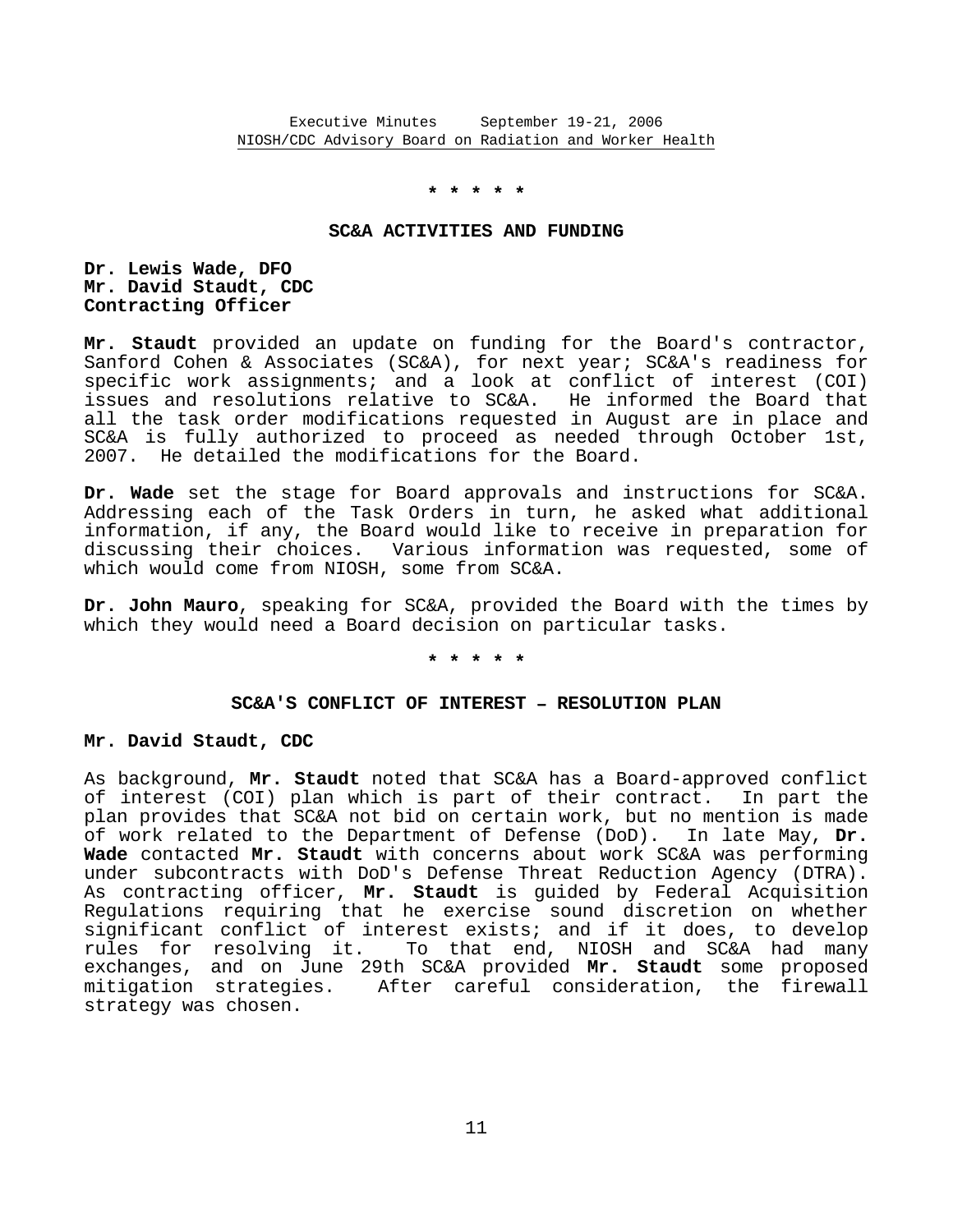This strategy requires that SC&A provide non-disclosure agreements for the work, as well as computer password protections. **Mr. Staudt** is charged with auditing invoices to find out who is working on what project.

**Mr. Staudt** sent an e-mail to the Board informing them of the resolution, noting that his main goal is to minimize any perceived or real conflicts of interest, and SC&A has been quick to fully implement the strategy. **Mr. Staudt** observed he is relying on the Board and the general public for feedback related to conflicts of interest so that such conflicts of interest can be mitigated. He described the firewall strategy's benefits to the Board, and emphasized it augments SC&A's original COI plan, which does not cover DoD activities.

Without objection from the Board, **Dr. Ziemer** asked that **Mr. Staudt** take the lead in drafting a document the Board could adopt as an addendum to the SC&A COI policy. It could then become formalized and posted on the web site. The document is due at the next Board meeting. Because Board members already receive monthly progress reports which include the costing, it was deemed unnecessary for Board members to receive DTRA contract billing information, which will continue to be reviewed by **Mr. Staudt**.

#### **\* \* \* \* \***

### **PUBLIC COMMENT SESSION**

The following is a list of the members of the public who spoke. A full transcript of the public comment is available on the OCAS website, www.cdc.gov/niosh/ocas.

Ms. Terrie Barrie, Alliance of Nuclear Worker Advocacy Group; Ms. Kay Barker, claimant; Mr. John Funk, Atomic Veterans and Victims of Nevada; Ms. Patty Cook, claimant; Ms. Dorothy Clayton, claimant; Dr. Jacob Paz, former NTS industrial hygienist; Dr. Knut Ringen, Center to Protect Workers' Rights; Mr. Brian Dodd, President, Health Physics Society; Ms. Sandra Jackson, claimant.

**\* \* \* \* \*** 

**With no further comments, the Board recessed until the following morning.** 

**\* \* \* \* \*** 

**Wednesday, September 20**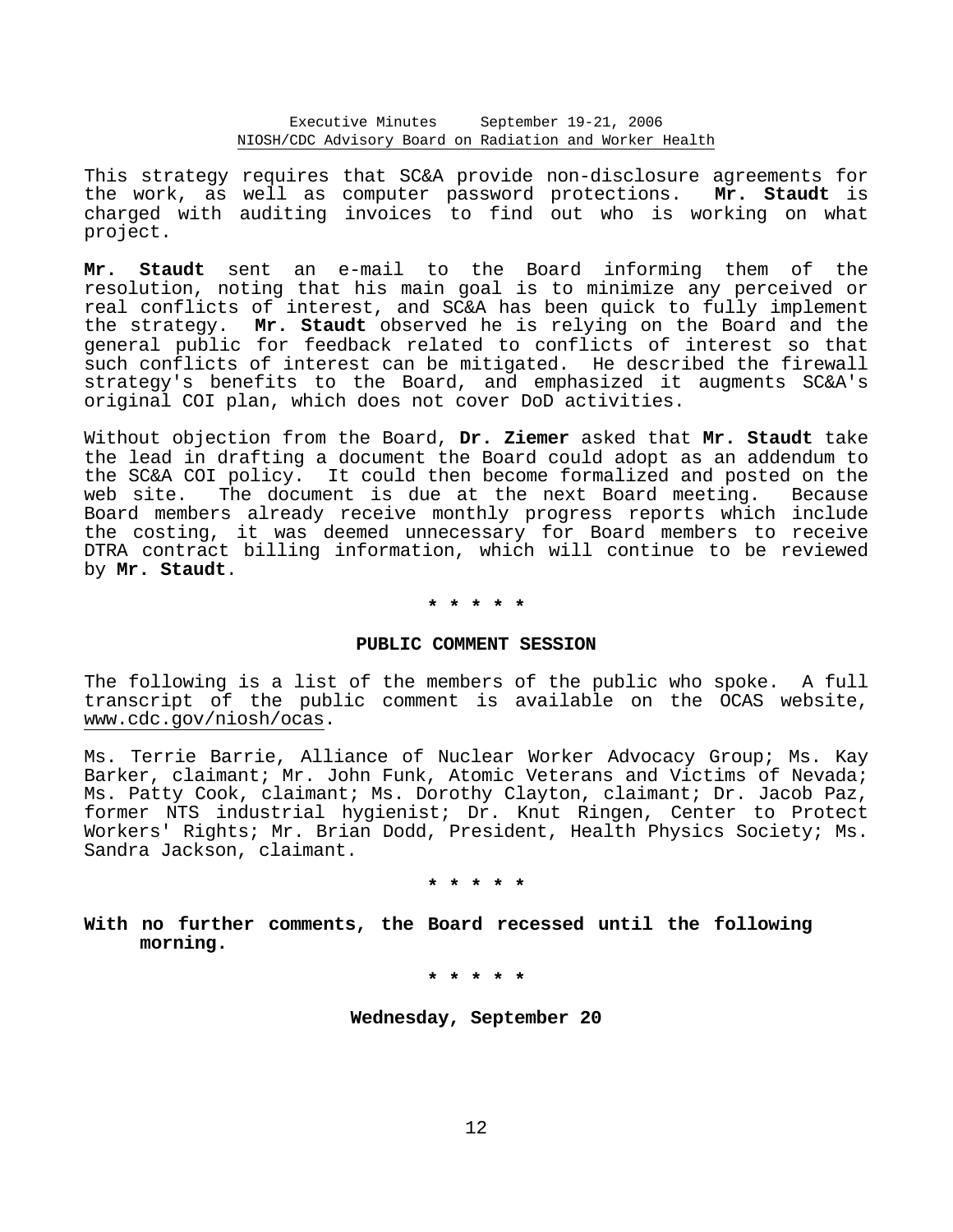**Dr. Ziemer** called the second day to order with reminders to register attendance, sign up for public comment, and to make use of the handouts provided as desired.

**Dr. Wade** joined in welcoming the public and made some informational remarks about the day's planned topics.

# **WORKING GROUP UPDATES**

# **Savannah River Site**

# **Mr. Michael Gibson, Chair Site Profile Workgroup**

**Mr. Gibson** apologized for the delay in providing the findings matrix, and acknowledged the assistance of **Messrs. Larry Elliott** and **Sam Glover** from NIOSH and **Dr. John Mauro** and **Mr. Joe Fitzgerald** from SC&A in its production. Referring to that document, **Mr. Gibson** explained a recent meeting in Cincinnati between the workgroup, NIOSH and SC&A had resulted in a resolution of several issues. There remain some open issues which are more site-wide than specific to SRS. **Mr. Gibson** reported that NIOSH revisions and SC&A responses are in progress, and he feels the remaining issues could be resolved at a workgroup meeting to be held in the near future. He noted good progress is being made on resolution of issues working within the six-step process.

# Discussion Points:

- #The SRS site profile was one of the earliest completed, thus requiring perhaps more clarification and more thorough and expanded information to the dose reconstructors.
- #Of the 16 total issues raised in the review, five or six have been closed out and many of the remainder are generic.
- #While there are no showstoppers, the most significant open issue characterization of tank farms and associated databases.
- #The important issue of construction trades workers is now addressed by the recently-released OTIB-52.
- #This site profile and review were completed two years ago, and the site profile is to be revised. Existence of accident report data from the tank farms has come to light, but is being maintained by a private company that has not made the materials available. NIOSH is working to resolve questions of access and the issue of paying for data, since it was originally developed with government funds.
- #More information was requested on the issues of high flux programs.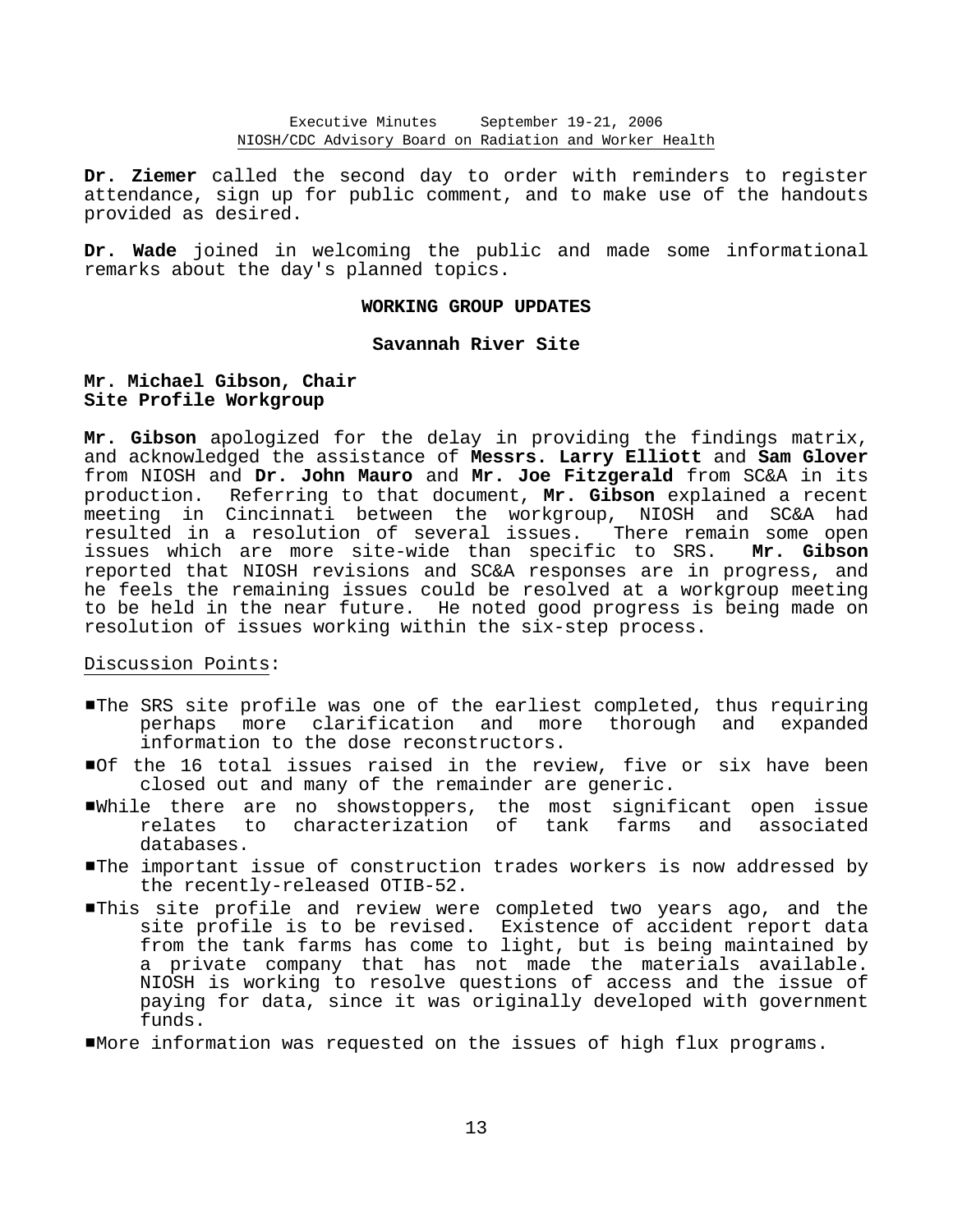#Details and implications of the organically-bound tritium matter; lack of solubility is a key issue. The nature of the neutron log books.

# **\*\*\***

# **Nevada Test Site**

# **Mr. Robert Presley, Chair Site Profile Workgroup**

**Mr. Presley** described the working experience of his group's members as it related to their familiarity with this site's issues. He acknowledged the assistance provided by the SC&A group, including **Dr. Arjun Makhijani** and **Mr. Joe Fitzgerald**, as well as that of **Mr. Mark Rolfes** from NIOSH. Providing a history of the site profile itself, **Mr. Presley** included the status of issues, listing these considered major and including site-specific issues discussed during the group's recent teleconference. He noted that policy or guidance is being assessed or redefined for the issues of breathing and ingestion, badge geometry, employee misuse of dosimetry, extremity dose interpretation, and high fired or super S plutonium. **Mr. Presley** reported that site expert interviews will be added, and while much work remains to be done, all involved are working hard to arrive at closure on this review as soon as possible.

# Discussion Points:

#Most of the 12 closed-out comments relate to pre-1962 issues.

- #The term "draft documents in review" refers to completed documents which are in review by NIOSH.
- **The color highlighting in the NTS matrix was a method of identifying** speakers with their comments.
- #Many of the NTS issues are complex-wide.
- #Each outstanding issue has been assigned to a specific person or group of individuals in the workgroup for their focus.
- #Prospective matters for Board discussion in terms of site profile reviews.
- #Cross-cutting generic issues are most expeditiously addressed in individual site profiles.

**Mr. Presley** acknowledged and thanked **Dr. Genevieve Roessler** and **Ms. Wanda Munn** for their assistance in the presentation.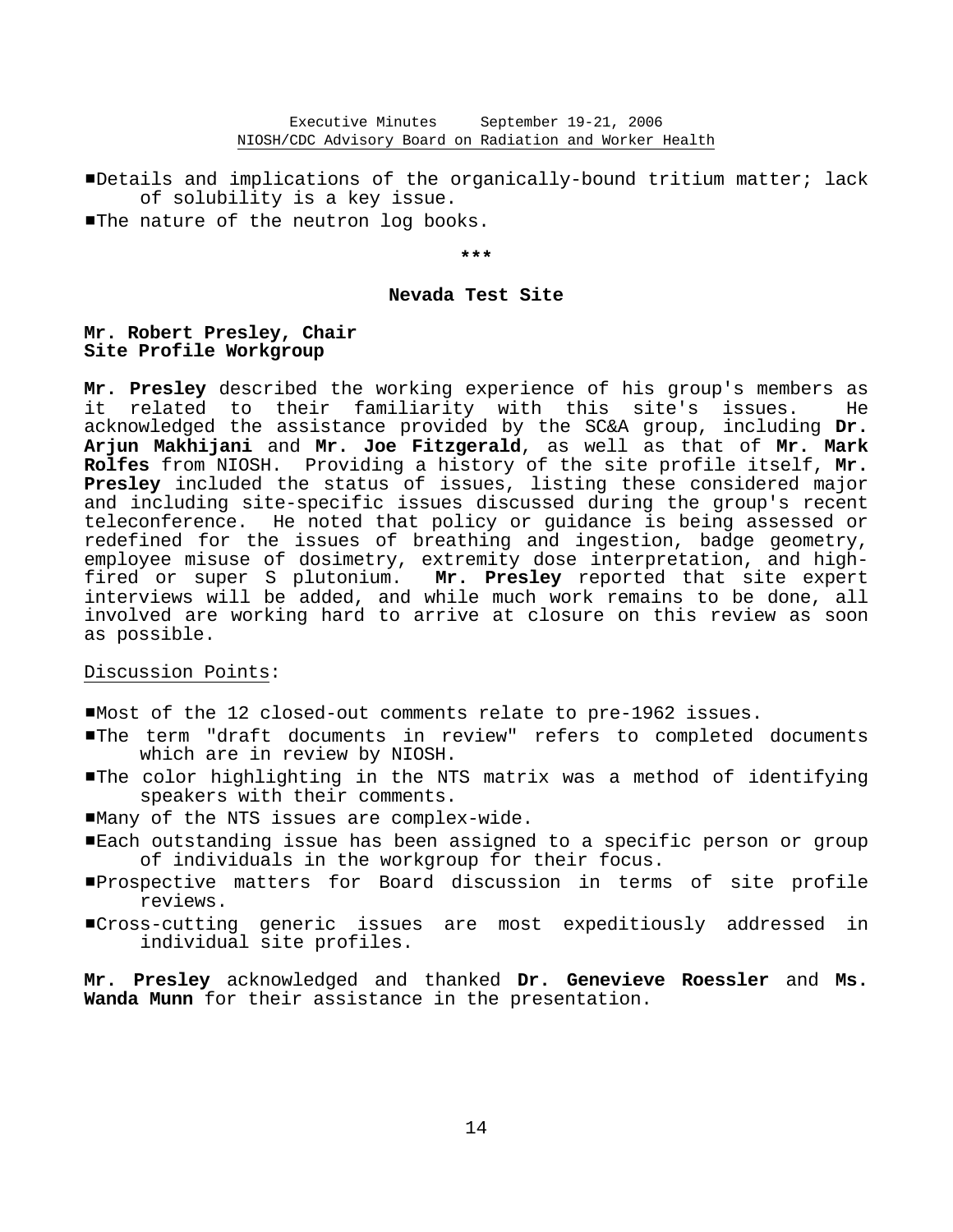**Dr. Wade** remarked on the need for a mechanism to track and review agreed-upon issues, such as modification of a site profile, after the workgroups have completed their work.

#### **\*\*\***

#### **Special Exposure Cohort Report**

# **Dr. James Melius, Chair Petition Activity Workgroup**

**Dr. Melius** reported the workgroup had issued a task order for SC&A to do some data-gathering concerning the issue of evaluating doses for workers with high exposure to radiation, difficult to evaluate doses, and exposure within very short time periods. He indicated the workgroup is currently concerned more with the health endangerment part of the regulations than the ability to reconstruct dose with sufficient accuracy.

The SC&A task includes fact finding, to provide a better understanding of the type of exposures that would occur in criticality incidents; evaluating exposures at NTS, PPG and Ames Laboratory, and comparing them with criticality incidents; and exploring ways of classifying the different categories of employees under consideration to determine how this SEC class would be composed.

A meeting is planned with an eye toward resolving the issues, with presentation to the Board by its December meeting.

# Discussion Points:

- #SC&A is now reviewing a paper by **Dr. Mike Thorne** on criticality doses and events, which they commissioned. They feel they have a good handle on this concern.
- #**Dr. Lynn Anspaugh**'s work on the NTS resuspension, which has implications for the less-than-250-day issue, will be completed in the coming weeks.
- #SC&A will be conducting an internal review of some external dose data on each test series at PPG and NTS. The review will be particularly intensive if the data-gathering involves COI questions.

#### **\*\*\*\*\***

# **SUBCOMMITTEE REPORTS AND BOARD ACTION**

**Dr. Paul Ziemer, Chair**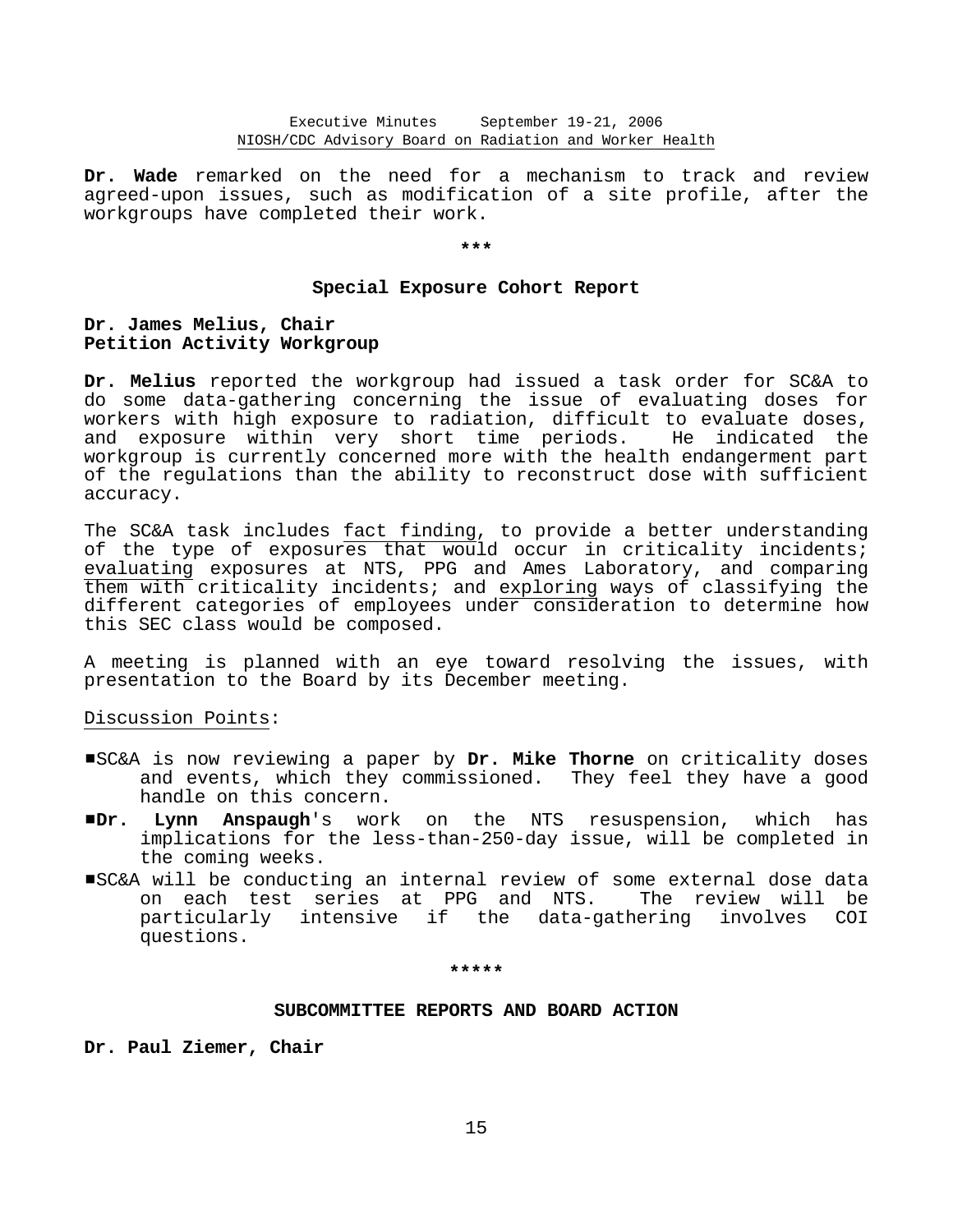# **Mr. Mark Griffon**

**Mr. Griffon** stated that he had drafted a document summarizing the Board's findings from the second and third sets of case reviews, cases 21 through 60. That document, in the form of a letter, is a report from the Board to the Secretary.

It was determined that two attachments were not available at the moment, and were necessary before a vote could be taken on adopting the letter report. **Dr. Ziemer** indicated he would take it by consent that the vote would be postponed until all Board members had copies of all attachments. The vote was deferred until the Board working session on Thursday.

#### **\*\*\*\*\***

# **UPDATE ON ROCKY FLATS SEC PETITION**

As background, **Dr. Wade** explained this workgroup was originally tasked to review the Rocky Flats site profile. When the Board received an SEC petition evaluation report, the group shifted its focus onto site profile issues most pertinent to the SEC petition debate. No members are conflicted with regard to the Rocky Flats SEC petition.

# **Mr. Mark Griffon, Workgroup Chair**

**Mr. Griffon** announced that while this workgroup has tracked several issues in a lengthy matrix, for this presentation he would focus only on seven main items that could affect the decision-making process relative to the SEC petition.

SC&A has reviewed NIOSH's procedure for addressing super S or high fired plutonium and is comfortable with the methodology. Of 25 cases available to develop NIOSH's design cases, the final action item is for SC&A to spot-check those not used to be sure the design cases do in fact bound the situation of the 1965 fire.

Concerns regarding other radionuclides outside plutonium and uranium included whether they were a significant source term; whether there was exposure potential; if so, who was likely exposed, over what time periods, and how NIOSH proposes to reconstruct those doses. SC&A has not fully reviewed NIOSH's recently-delivered preliminary report.

Dose reconstruction method has set several activities in motion. They include questions on the coworker model being proposed in OTIB-58;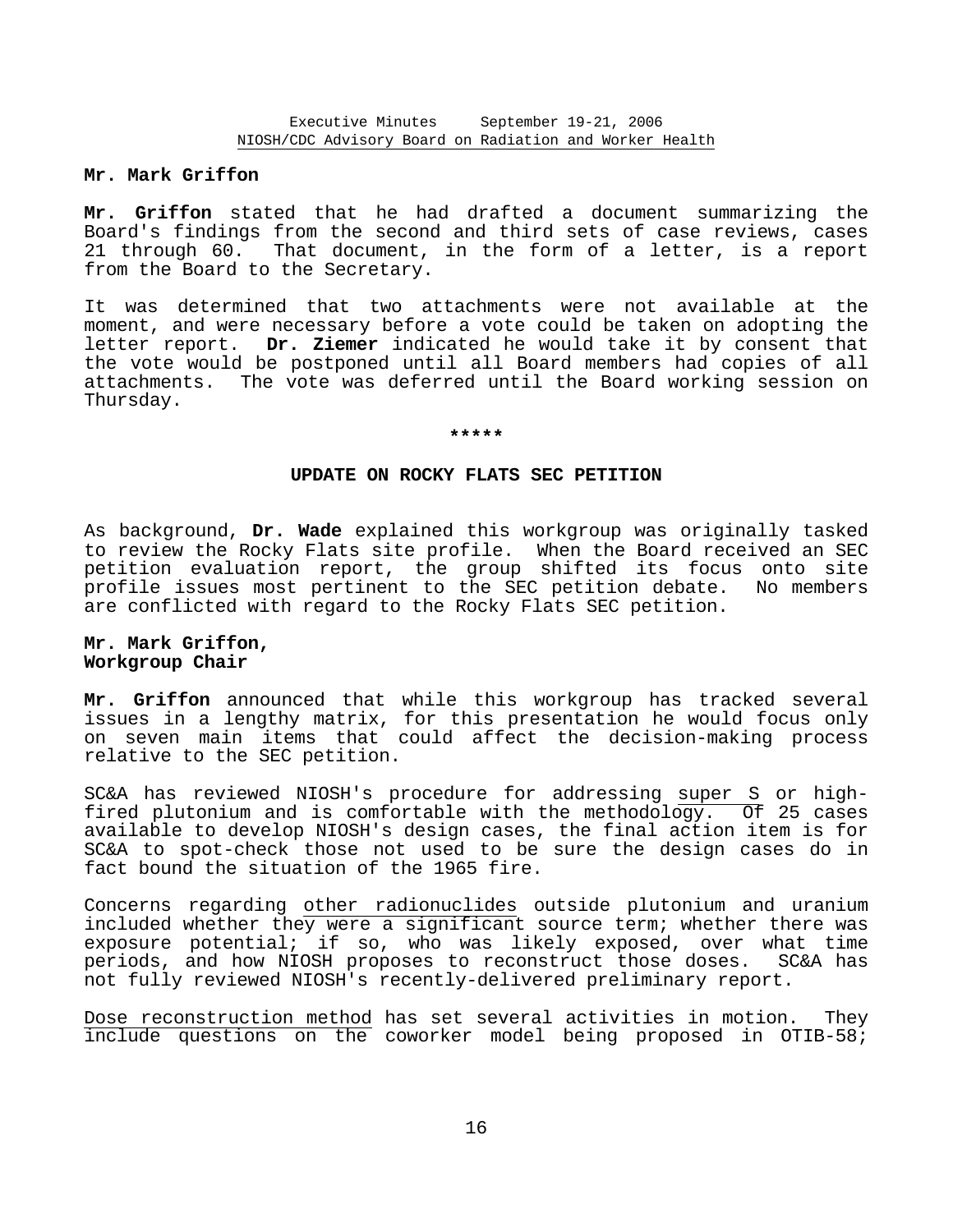final checks on the neutron-to-photon ratio being used in a method to estimate neutron doses when they don't have neutron badges, a ratio that's part of the coworker model; whether Neutron Dose Reconstruction Project (NDRP) records were validated against any raw records. Notwithstanding the question of data reliability, the coworker method may be more of a site profile issue if that model can be used to calculate a maximum plausible dose.

The internal coworker model used in OTIB-38 has open questions including whether the maximally exposed people were actually sampled for all the time periods and whether the distribution can be used to represent all the workers of concern in this SEC petition; the appropriateness of using an epidemiological database to develop a coworker model, in this case the CER dosimetry database; the pedigree of databases, particularly HIS-20, used to develop the coworker models. **Ms. Donna Cragle** from ORAU is investigating on behalf of the workgroup. NIOSH has provided SC&A a white paper explaining the basis for the coworker model.

The most extensive items on the matrix relate to data reliability. **Mr. Griffon** described two broad categories as a systemic analysis seeking to detect any problems in database records that would make it a broad problem for many petitioners\* within this petition; and specific allegations made by petitioners which the workgroup aims to group into categories of concerns that would impact the entire petitioning class or one of its subsets.

**Mr. Griffon** elaborated on requests made to NIOSH and action items pending in furtherance of resolution in the two categories.

Being regarded as a separate item of data reliability concern is that of questions related to dosimetry and the 1969 fire. SC&A has asked for identifiers for the workers sent for lung counts, which will be used to check some of the original radiation records of individuals and attempt to resolve the issue of gaps in the 1969 database.

The question behind the last issue concerns whether there is sufficient data during the D&D time frame to reconstruct dose for all potentially exposed workers. NIOSH has had difficulty obtaining radiation worker-2 rosters for those time periods in order to cross-check the database and confirm workers were monitored. In lieu of that, NIOSH has provided an internal audit of the dosimetry program during the D&D time period, but it has not yet been reviewed by SC&A.

**\* \* \*** 

Discussion Points: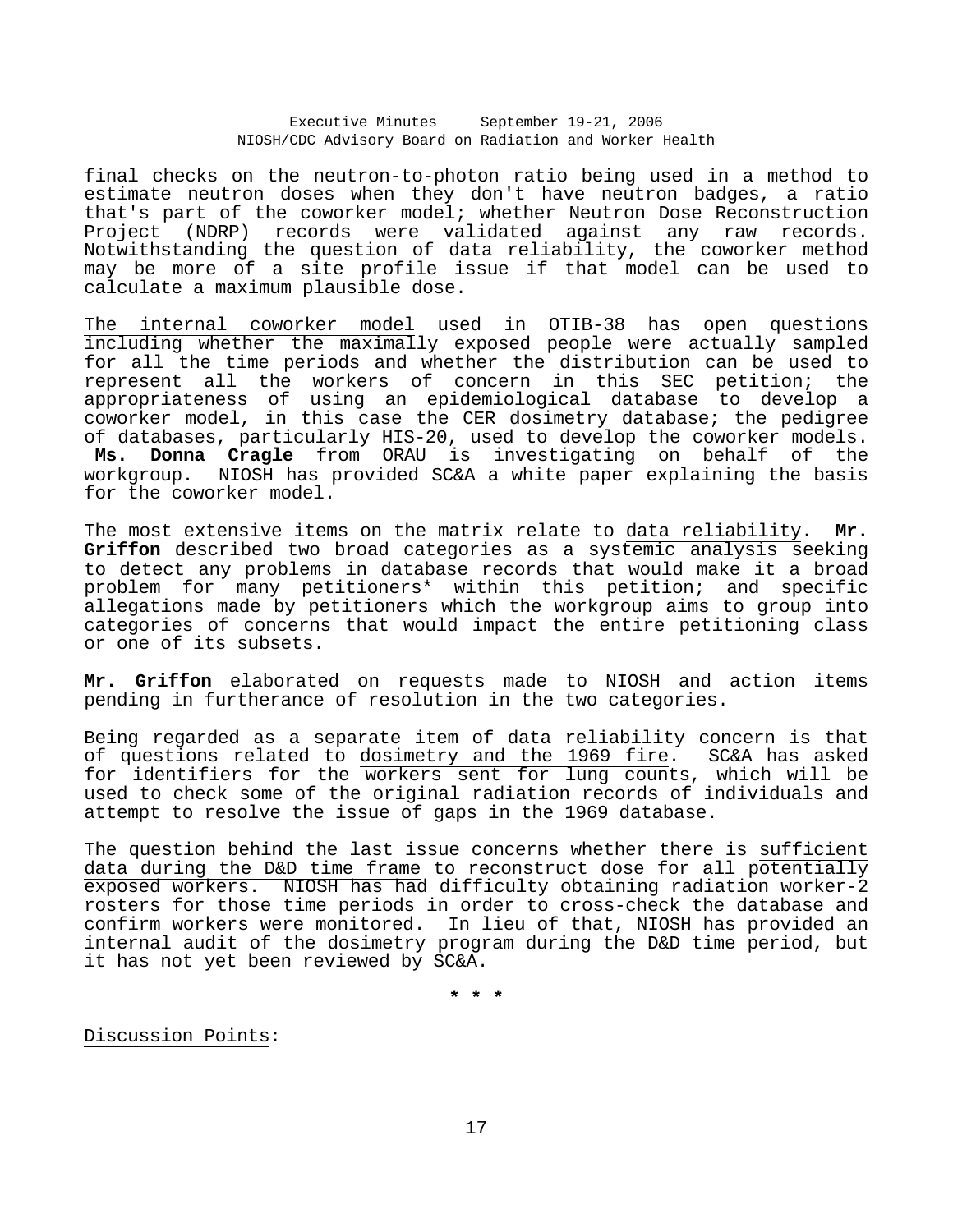- #Handling of allegations about data integrity by requiring proof from NIOSH that data is reliable for the entire class.
- Despite the level of detail involved in this site overview, and recognizing that every dataset has deficiencies, no system-wide deficiencies have been found at this site and every effort is being made to ensure data reliability.
- #Origin, history, contents and reliability of the HIS-20 database.
- #History of handwritten and electronic urinalysis reporting at RF.
- #Anomalies between HIS-20 and the Epi Database data.
- #Petitioner's copy of a 1982 handwritten urinalysis record will be followed up in the workgroup format.
- #Petitioners would like the vote on this petition to be held in Denver.
- #How COI issues are being addressed and ORAU compliance with most restrictive or most recent COI policy.
- #Whether a revision of the RF site profile will take place based on ORAU's Conflict of Interest review, and a detailed description of efforts to accomplish that review, the process and schedule for its review by NIOSH.
- Identification of Mr. Robert Meyer as the document owner on the Rocky Flats site profile.
- #Clarification on ownership of the Rocky Flats SEC evaluation report.
- #Details of what ORAU is doing regarding SEC evaluation reports with respect to COI.
- A request for attribution of the SEC evaluation report work completed by ORAU.
- #Clarification that ORAU references to COI include both individual and corporate conflicts.
- #How conflicts are being handled by ORAU under the current policy, which is draft in nature.
- #Clarification that ORAU has a corporate conflict on Rocky Flats due to its dose reconstruction work at the site.
- #NIOSH's position on ORAU's corporate COI as it relates to the neutron dose reconstruction project.

**\*\*\*\*\*** 

### **SC&A TASKING PREPARATIONS**

# **Dr. John Mauro, Sanford Cohen & Associates**

At **Dr. Wade**'s request, **Dr. Mauro** presented a report on procedures and Technical Information Bulletins previously reviewed by SC&A through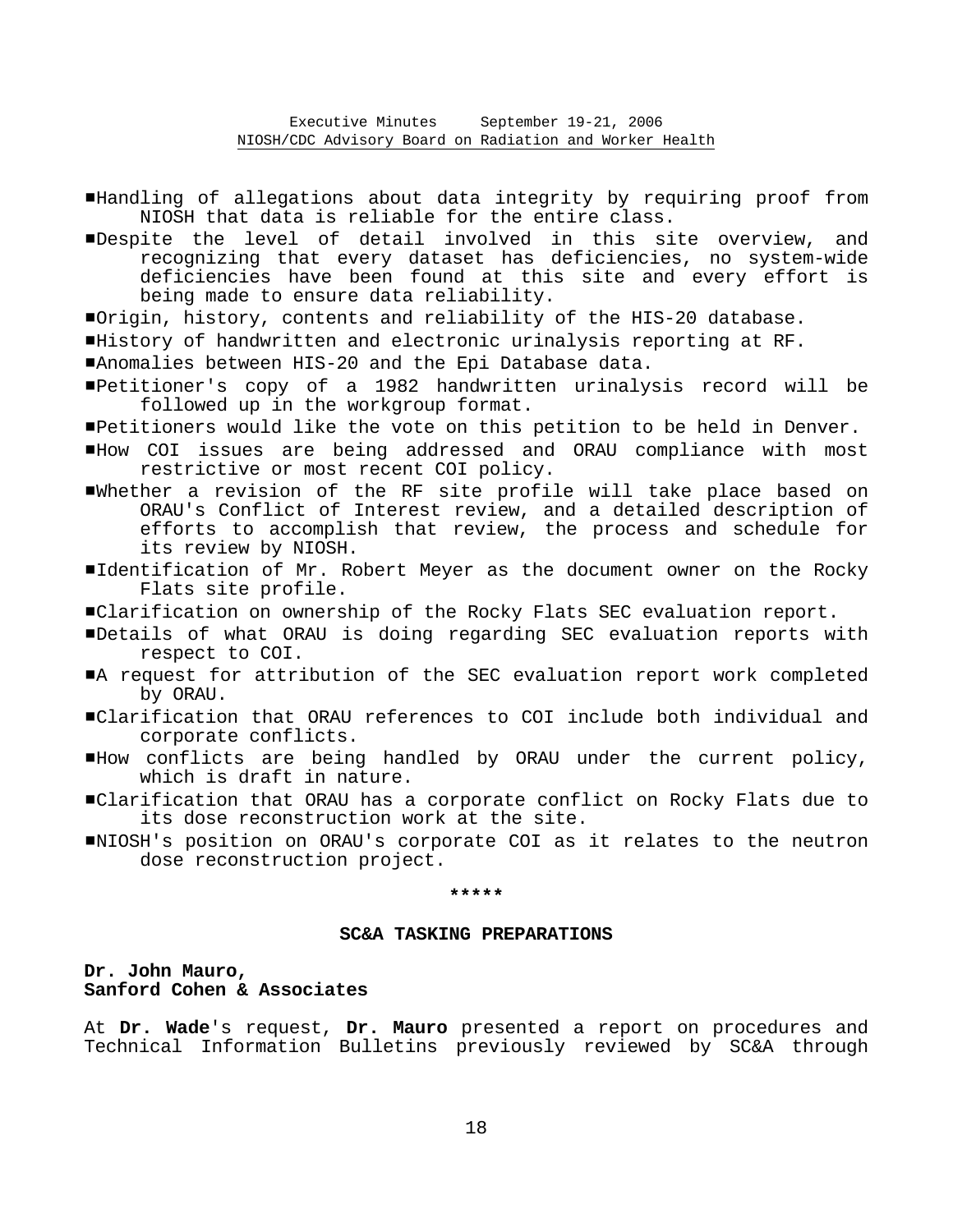means other than the procedures review task, which could include via dose reconstruction or site profile reviews. He enumerated seven documents in that category.

With procedures to be reviewed yet unassigned for the coming year, **Dr. Mauro** offered his suggestions for an assortment of documents, both site-specific and generic.

# Discussion Points:

- #How to follow up on completed work and know it is complete.
- #How to determine, for procedures reviewed and then revised, whether the complete reasons for revision have been captured.
- #How to use the matrix as a tracking tool for revised and in-revision procedures, side by side with program actions.
- #Clarification that review of workbooks is not a stand-alone deliverable, but included with review of Technical Information Bulletins, procedures, and some site profiles.
- #How to track reviews and the significance of changes made through the course of multiple revisions and subtasks.
- #Workbooks are primarily reviewed when SC&A audits a dose reconstruction.
- #SC&A is in the process of reviewing site-specific workbooks, including min/max and best estimate workbooks, under Tasks I and III. These are stand-alone products, with delivery expected in a month.
- #Workbooks are reviewed in relation to the linked procedures rather than as a product in themselves.

#### **\*\*\*\*\***

# **OAK RIDGE INSTITUTE OF NUCLEAR STUDIES SEC PETITION EVALUATION REPORT**

# **Mr. LaVon Rutherford, NIOSH, OCAS**

**Mr. Rutherford** gave a brief history of the petition, noting that ORINS is the predecessor name for ORAU, and that Oak Ridge Institute of Nuclear Studies Cancer Research Hospital was a single part of ORINS. Recognizing their contractor would be conflicted on this petition, NIOSH determined to conduct the evaluation internally.

**Mr. Rutherford** detailed radiological operations which took place at ORINS from 1950 to the mid-'70s, noting it was not a typical weapons complex facility. NIOSH looked at a number of different documents and information sources, including the existing ORAU TIBs, ORINS staff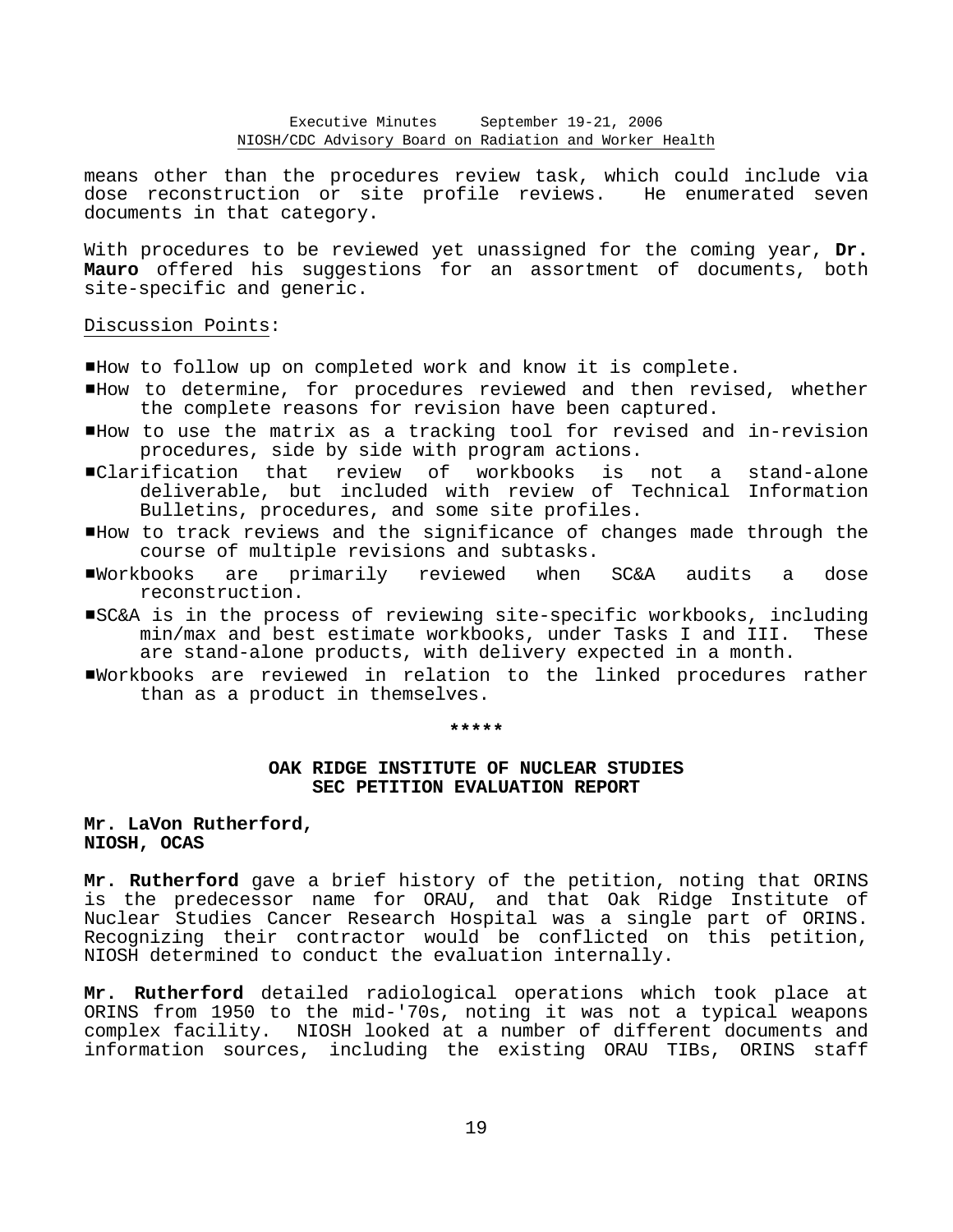interviews, NIOSH database case files that fit within the class definition, the site research database, documents and affidavits submitted by the petitioner, documents from ORAU at Oak Ridge, and the PubMed database. **Mr. Rutherford** reported occupational eternal exposures were well-documented; film badges had been used from the very beginning, and a 1951 three-month report documented exposures.

Although the hospital had originally felt that potential for internal exposures was low, NIOSH's research recognized scenarios for internal exposure issues, which **Mr. Rutherford** detailed. He summarized the availability of data for external and internal dosimetry.

NIOSH's evaluation determined that it is not feasible to estimate dose for the covered class with sufficient accuracy, and individuals within the covered class could have received internal exposures from working with medicines containing radioisotopes. The covered period as proposed by NIOSH is from May 15, 1950 through December 31, 1963. **Mr. Rutherford** explained the period is based on admission of the hospital's first cancer patient in 1950 and the initiation of source term applications in early 1964.

**\*\*\*** 

### **PETITIONER PRESENTATION**

### **Mr. George Eldridge, Petitioner**

Speaking on behalf of himself, his brother and sister, **Mr. Eldridge** thanked NIOSH for making clear that X-10, also known as the Oak Ridge National Laboratory, and the ORINS Cancer Hospital are indeed two separate facilities. He also thanked **Mr. Rutherford** and the Advisory Board.

#### **\*\*\***

### **BOARD DISCUSSION**

# Discussion Points:

#Lack of evidence of leak tests done on radium sources.

#Lack of availability of early records on amounts of iodine used in therapy treatments; availability begins around 1964.

#Availability of some annual source term data.

#Minimal indication of the use of hoods for preparation of the medicines in the early years.

**"Clear evidence for use of hoods in the later years.**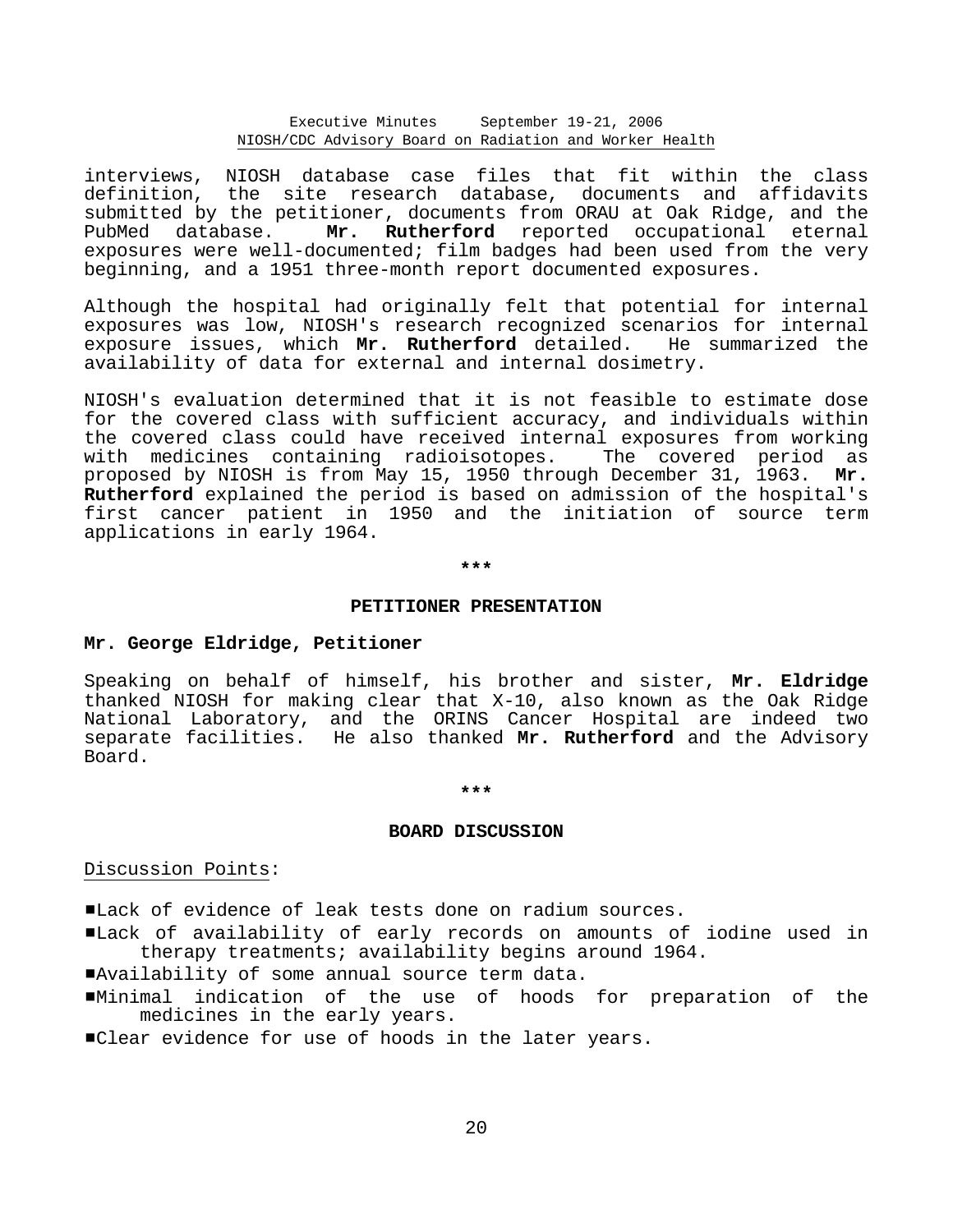#Why the original covered period only went through 1956. **The number of claimants who might be in this petition.** #Development and later operational use of whole body counters. ■Clarification on the status of internal dose.

**\*\*\*** 

#### **BOARD DECISION**

**Dr. Ziemer** observed this petition comes as a recommendation from NIOSH, and the Board must make its separate recommendation to the Secretary. **Ms. Munn** commended the tremendous advances in nuclear medicine made by such a small group in such a short time.

# **A motion was made and seconded the Board accept the NIOSH proposed class as stated in its report.**

**Dr. Ziemer** inquired relative to bioassay at X-10 and Y-12 during the petition years and why ORINS would not have had bioassay. **Mr. Rutherford** explained there was gross alpha and gross beta measurement at Y-12 where the isotopes were developed using the Cyclotron, but no bioassay data specifically used for those facilities at that time, and none at ORINS.

**Dr. Melius** questioned to what extent the Board is to specify what NIOSH can do in terms of dose reconstruction, particularly with regard to external exposures. **Mr. Hinnefeld** supported incorporating Board acknowledgment of NIOSH's determination in its recommendation. **Dr. Ziemer** noted that in past recommendations the Board has recognized the ability of NIOSH to do certain types of DRs, such as external only.

- **Through friendly amendment, the motion was amended to state that the Board recommends the following letter be transmitted to the Secretary of Health and Human Services within 21 days. Should the Chair become aware of any issue that, in his judgment, would preclude the transmittal of this letter within that time period, the Board requests that he promptly informs the Board of the delay and the reasons for this delay, that he immediately works with NIOSH to schedule an emergency meeting of the Board to discuss this issue.**
- **The Advisory Board on Radiation and Worker Health (the Board) has evaluated SEC Petition-00033 concerning workers at the Oak Ridge Institute of Nuclear Studies (ORINS) under the statutory requirements established by EEOICPA incorporated into 42 CFR 83.13(c)(1) and 42 CFR Section 83.13(c)(3). The**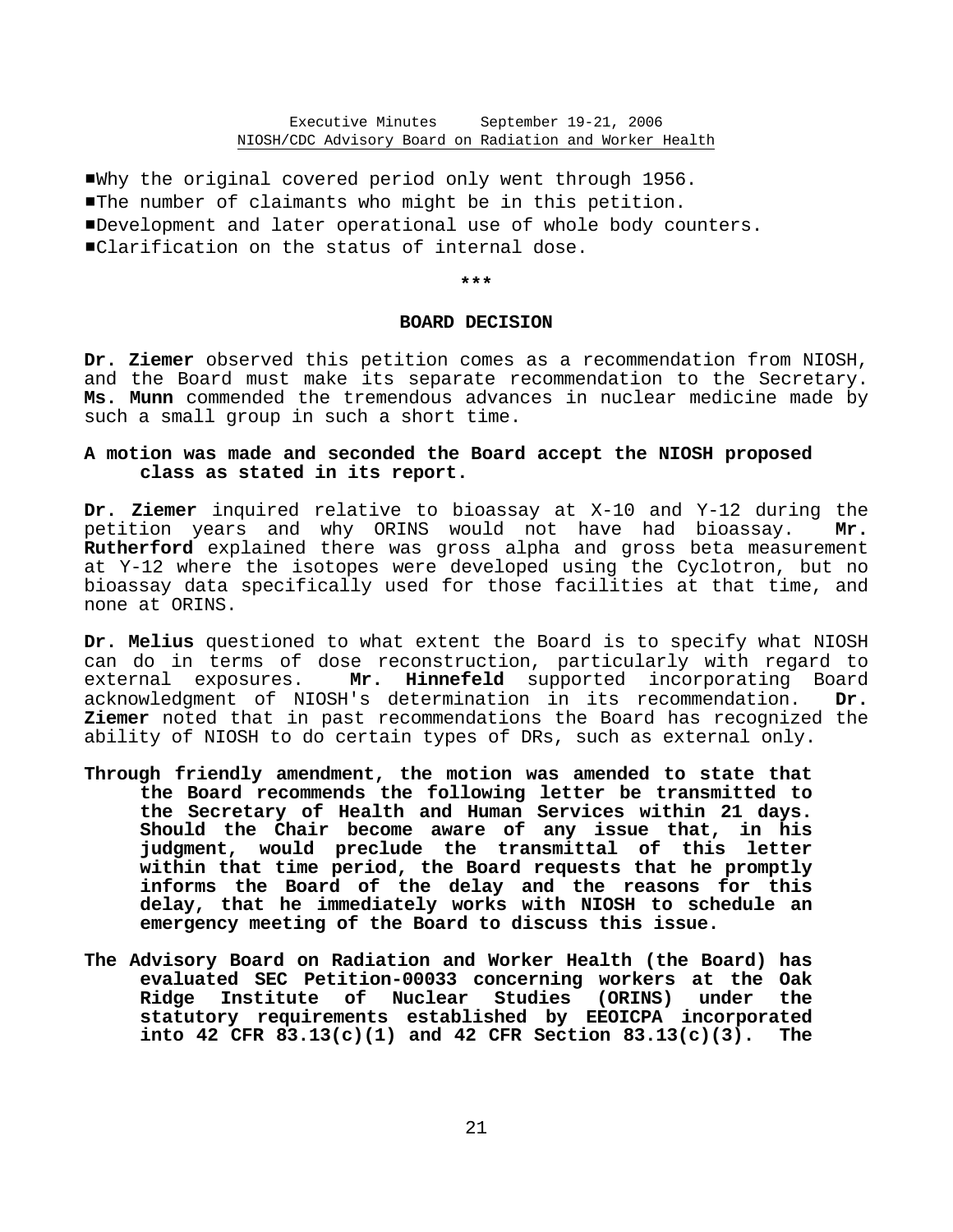**Board respectfully recommends that a Special Exposure Cohort be accorded to all employees of the DOE or DOE contractors or subcontractors who were monitored, or should have been monitored, while working at the Oak Ridge Institute of Nuclear Studies' Cancer Research Hospital from May 15, 1950 through December 31, 1963, and who were employed for a number of work days aggregating at least 250 work days during the period from May 15, 1950 through December 31, 1963, or in combination with work days within the parameters established for one or more other classes of employees in the SEC. This recommendation is based on the following factors:** 

- **This facility conducted research on the use of various radioactive isotopes for the treatment of cancer. People working in this facility were exposed to these radioactive materials through a number of work activities. Although there was a potential for substantial internal exposures arising from preparing, administering and disposing of radioisotopes and radioactive waste, NIOSH found no evidence of personnel or workplace monitoring that could be used to bound internal radiation exposures.**
- **As a result of these limitations, NIOSH cannot establish a maximum internal exposure scenario that addresses all of the internal exposure potential for the petitioning class and therefore cannot estimate internal doses for this class with sufficient accuracy. The Board concurs with this demonstration.**
- **NIOSH determined that health was endangered for the workers at the Oak Ridge Institute of Nuclear Studies' Cancer Research Hospital exposed to radiation at this facility during the time period in question. The Board concurs with this determination.**
- **The NIOSH and Board review of the data found that it was sufficient to support accurate individual dose reconstructions for external doses for workers at the ORINS Cancer Research Hospital.**
- **Enclosed is supporting documentation from the recent Advisory Board meeting held in Las Vegas, Nevada where the Special Exposure Cohort was discussed. If any of these items aren't available at this time, they will follow shortly.**

**The motion carried unanimously.** 

**Dr. Ziemer** noted the recommendation will be forwarded to the Secretary in accordance with the requirements of the motion itself. He asked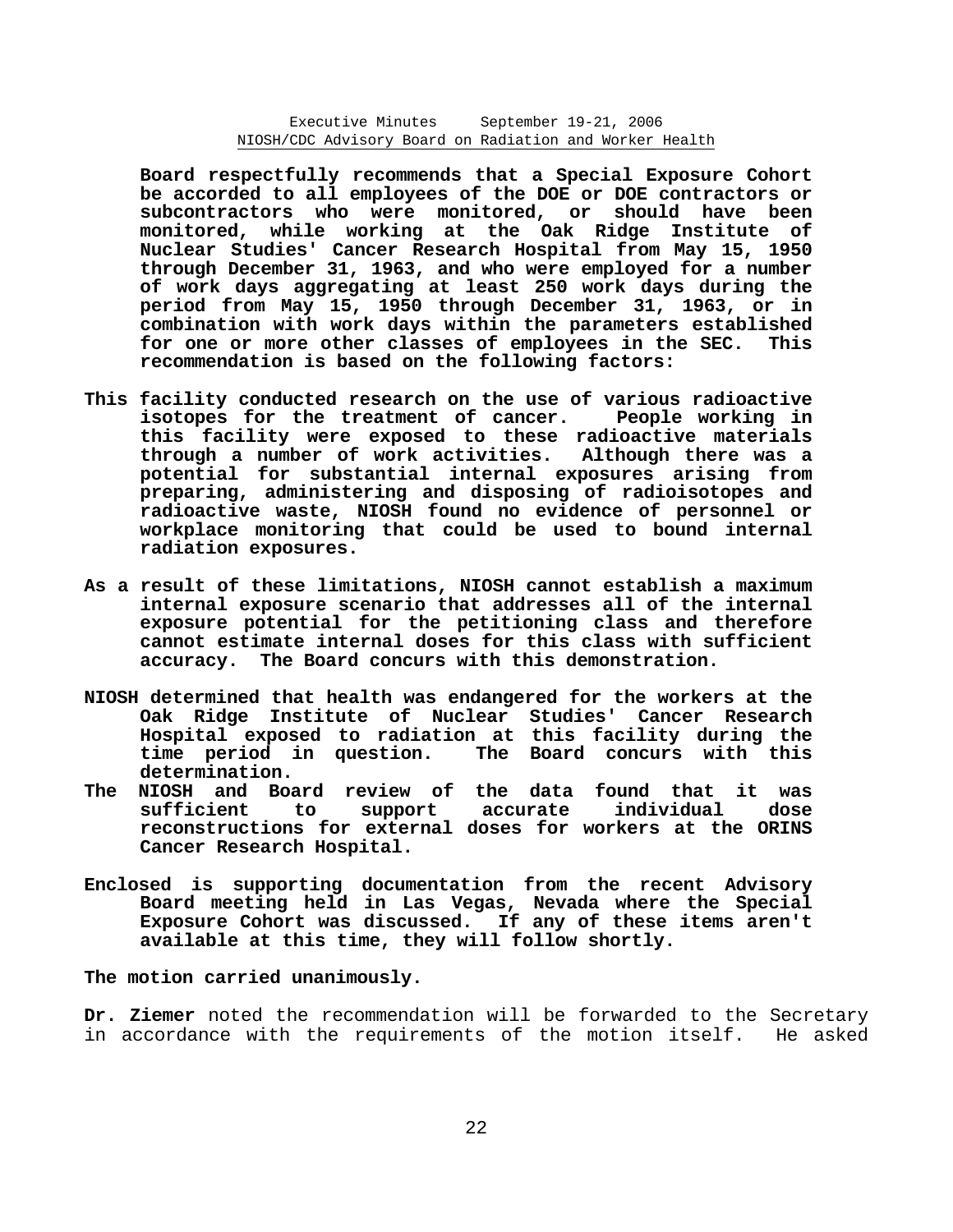petitioners to recognize that although the Board is making the recommendation, the petition is not at this point granted.

**\* \* \* \* \*** 

# **PREPARATION FOR BOARD TASKING ON ADDITIONAL SITE PROFILES FOR 2007**

# **Mr. Stu Hinnefeld, NIOSH**

**Mr. Hinnefeld** presented the information requested the previous day, providing the following lists:

Sites with site profiles and a qualified SEC petition; other qualified petitions not on the previous list; site profiles under development which should be available in time for SC&A's review process; generic TBDs being prepared by Battelle; ORAU sites in preparation, plus the Sacandaga site and the Special Separations Unit, both unlisted; and a list of completed cases per site.

# Discussion Points:

- **The range of difference in workload represented by various choices.**
- **"An explanation as to nuclear activity at the Kansas City Plant.**
- A suggestion to consider sites with the largest number of claimants, and five fairly different types of facilities.
- Suggestions as to actual facilities to be considered.
- #A description of the activities at Atomics International line (formerly ETEC).

**Dr. Ziemer** reminded the Board that action was not immediately needed.

**\* \* \* \* \*** 

# **CHAPMAN VALVE SEC PETITION NIOSH EVALUATION REPORT**

### **Dr. Brant Ulsh, NIOSH**

**Dr. Ulsh** began with a brief history of the worked performed for the Atomic Energy Commission and for Manhattan Engineering District at this facility. Their covered work in 1948 was machining natural uranium slugs used in the Brookhaven reactor. All uranium scrap was removed by the end of that same year and a brief D&D process occurred in the early '90s.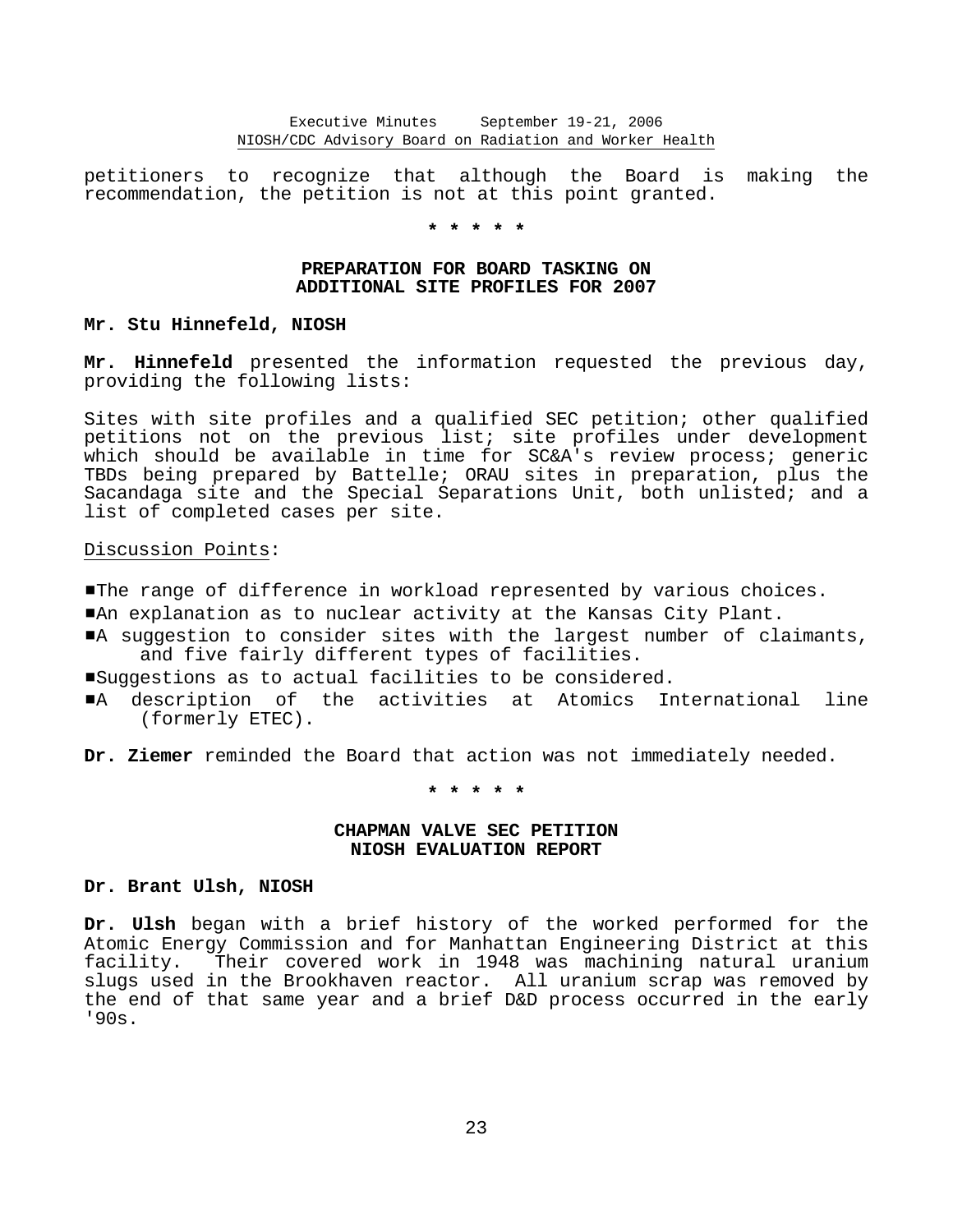**Dr. Ulsh** detailed the qualification process for the petition, its announcement in the *Federal Register*, specifics of the initial proposed class and its expansion by NIOSH to cover all possible operations at the facility, including the D&D effort. Of the sources of information available to inform their evaluation, NIOSH relied most heavily on individual dosimetry records, both internal and external. They also located several source documents in the site research database and used documentation provided by the petitioners. Speaking to the issue of feasibility, the status of the Chapman Valve claims as of September 13 include 124 cases meeting the class definition, with completed DRs for 92 of them.

Seven bases formed the SEC petition. They are presented here, each with NIOSH's evaluation.

- 1.The petition expressed concern that bioassay measurements were insufficient in number and did not capture the most exposed individuals at the facility.
- NIOSH has 33 bioassay measurements of 100 workers who operated with uranium over a 7-month period, and seven additional measurements which associated with the fire. Bioassay results tend to follow a lognormal distribution, and 33 of 100 represents a fairly sizeable sample, from a statistical standpoint.
- 2.The petition questioned representativeness of the bioassay samples.
- NIOSH has job titles associated with the bioassay measurements which include a range of job functions, encompassing functions with the highest anticipated exposures and some with lower exposure potentials. Of the 33 bioassay sample results not associated with the fire, one was above the detection limit for the method employed at the time, indicating this operation had a fairly low exposure potential.
- 3.The petition expressed concern over data sufficient to support a plausible upper bound, which deals with NIOSH's ability to bound doses; petitioners feel NIOSH does not possess sufficient monitoring, process knowledge and/or source term data.
- NIOSH has the best data for this situation, individual bioassay and dosimetry results, in addition to process knowledge.
- 4.The petition expressed concern that data is insufficient regarding the uranium fire of June, 1948.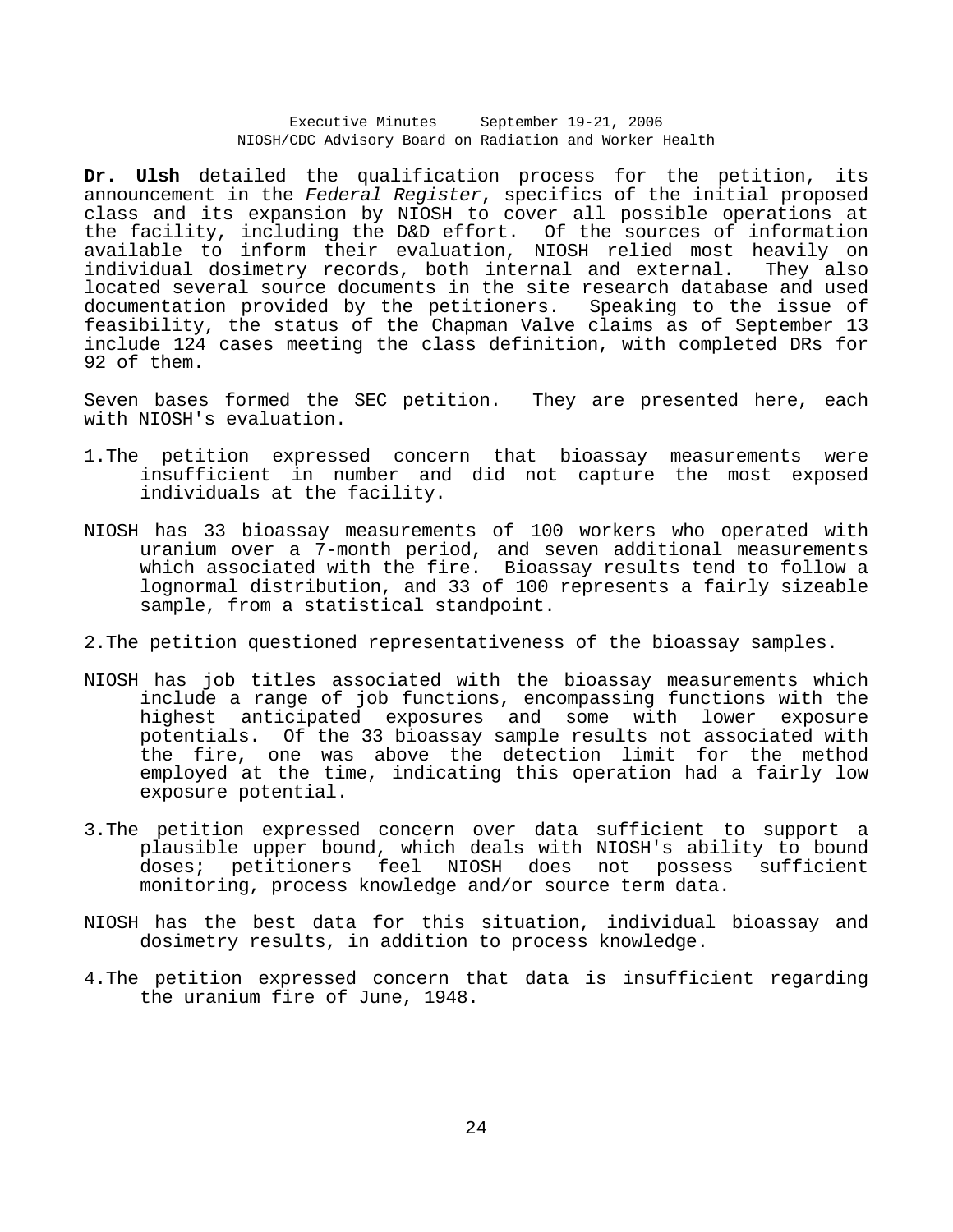- NIOSH concluded there is sufficient data to adequately model any intakes resulting from the fire. They have the set of seven bioassay samples taken June 11, 1948 from workers clearly identified as individuals involved in responding to the fire. Claimant-favorable assumptions can be made using those even bioassay results, four of which were above the detection limit.
- 5.The petition suggested the possibility that workers handled enriched uranium.
- The sole evidence consists of one debris sample collected several decades after the conclusion of AEC-related work. Some former workers informed NIOSH they also did radiological work for other entities, possibly the Navy.
- NIOSH concluded that even if enriched uranium were present during the covered period, it does not prevent NIOSH from doing DRs at sufficient accuracy; the internal doses would be higher, but the number is boundable.
- 6.The petition contends the site profile does not account for potential exposures that might have resulted from rolling or operation of a cracking furnace or chip burner, and that there was only one day of uranium air sampling.
- NIOSH concluded that any and all processes are reflected in the available bioassay results. In the hierarchy of DR data, individual bioassay ranks above air data. And while air data results are used for comparison with other sites, they are not used for dose reconstruction.
- 7.The petition expressed concern that the site profile provided inadequate treatment of routine uranium fires.
- NIOSH concluded that any intakes from possible fires would be reflected in the bioassay results.

In summary, NIOSH reports the answer to the first prong of the test is "yes." Regarding feasibility of reconstructing dose with sufficient accuracy for members of the class, NIOSH has sufficient data. The report summarizes the class as workers who worked at Chapman Valve from January 1, 1948 until the end of 1949, and also again in the early '90s from the remediation period.

**\* \* \*** 

### **PETITIONER COMMENT**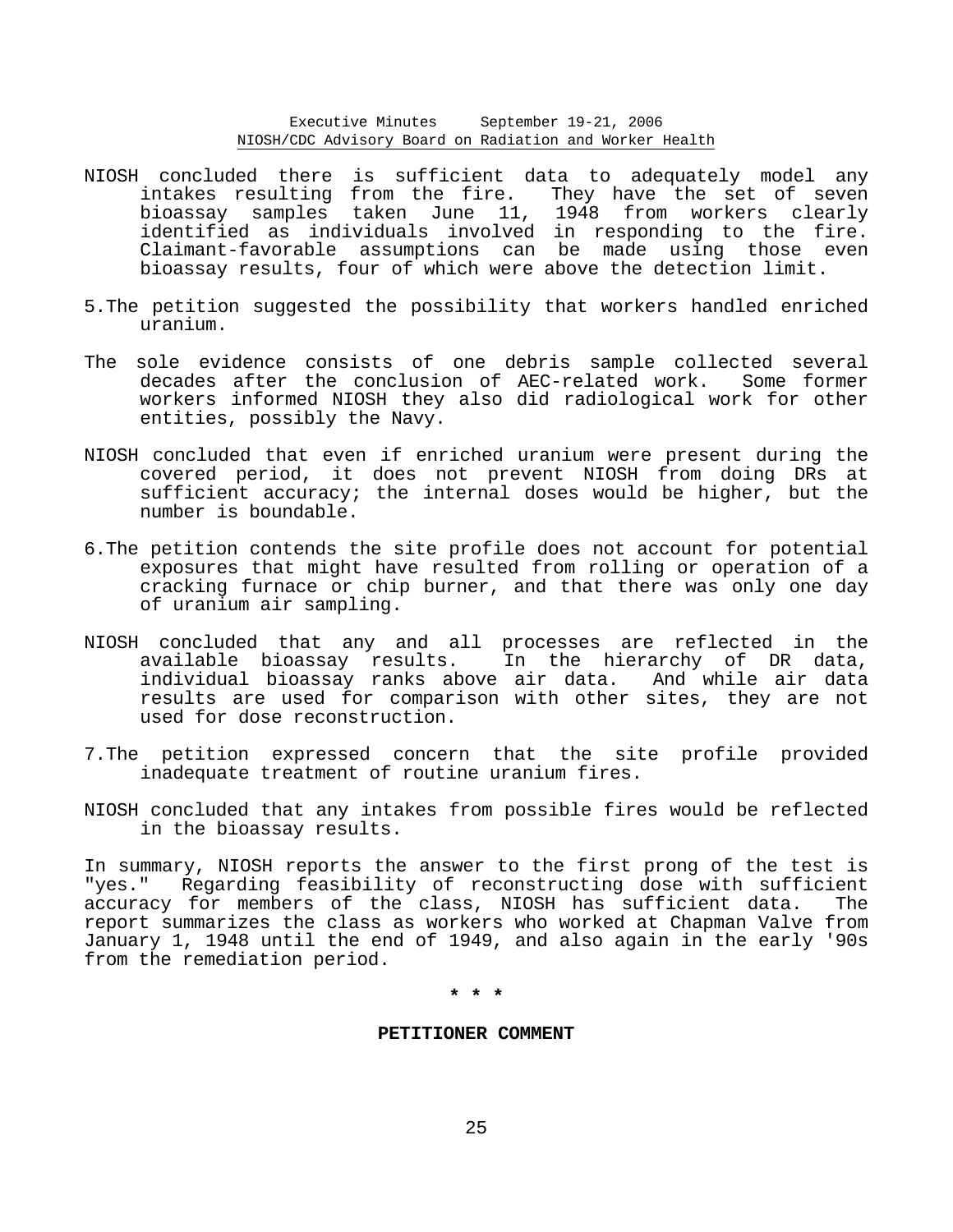### **Ms. Mary Ann Realle**

**Ms. Realle** thanked fellow petitioners, Senators Kennedy and Kerry and Congressman Neal and their staffs, and NIOSH and the Board for the opportunity to speak. She chastised NIOSH for their failure to issue their evaluation report by the deadline, as well as their failure to provide technical assistance to petitioners in addressing the health physics issue or preparation for today's meeting.

**Ms. Realle** detailed the comments made to NIOSH in February, 2006 by Chapman Valve families concerning the draft site profile, remarking that NIOSH issued the site profile the next day without accounting for any of those comments. She observed that DOL has remanded Chapman Valve DRs back to NIOSH as a result of the omission.

# **Ms. Realle** expressed the following contentions:

The NIOSH coworker model is based on unrepresentative data; the most exposed workers were not monitored; during deliberations on the Iowa Ordnance Plant SEC NIOSH admitted the cohort sampling used was not representative of the most exposed workers; the SEC evaluation report assertion that workers would have had bioassay samples taken on the day they were exposed to incinerator operations is uninformed speculation; the report makes no effort to resolve the question of enriched uranium; NIOSH has not demonstrated its assertion that maximum dose can be estimated.

**Ms. Realle** concluded by asking, on behalf of the petitioners, that the Board review the raw data to understand the basis of their contentions; to task SC&A with reviewing the SEC evaluation report; and to withhold judgment until a revised site profile is issued. She then designated **Mr. Richard Miller** from the Government Accountability Project to assist in the petitioners' presentation.

Written statements from **Senators Edward M. Kennedy** and **John F. Kerry**, and **Congressman Richard E. Neal** in support of the petition were read into the record and are available in their entirety at the NIOSH/OCAS web site, www.cdc.gov/niosh/ocas.

**Mr. Miller** supplemented the petitioners' presentation with the following technical points:

#The DRs to date do not account for enriched uranium, the origin of which is unknown, but which NIOSH acknowledges cannot be attributable to background levels. Enriched uranium does not occur in nature.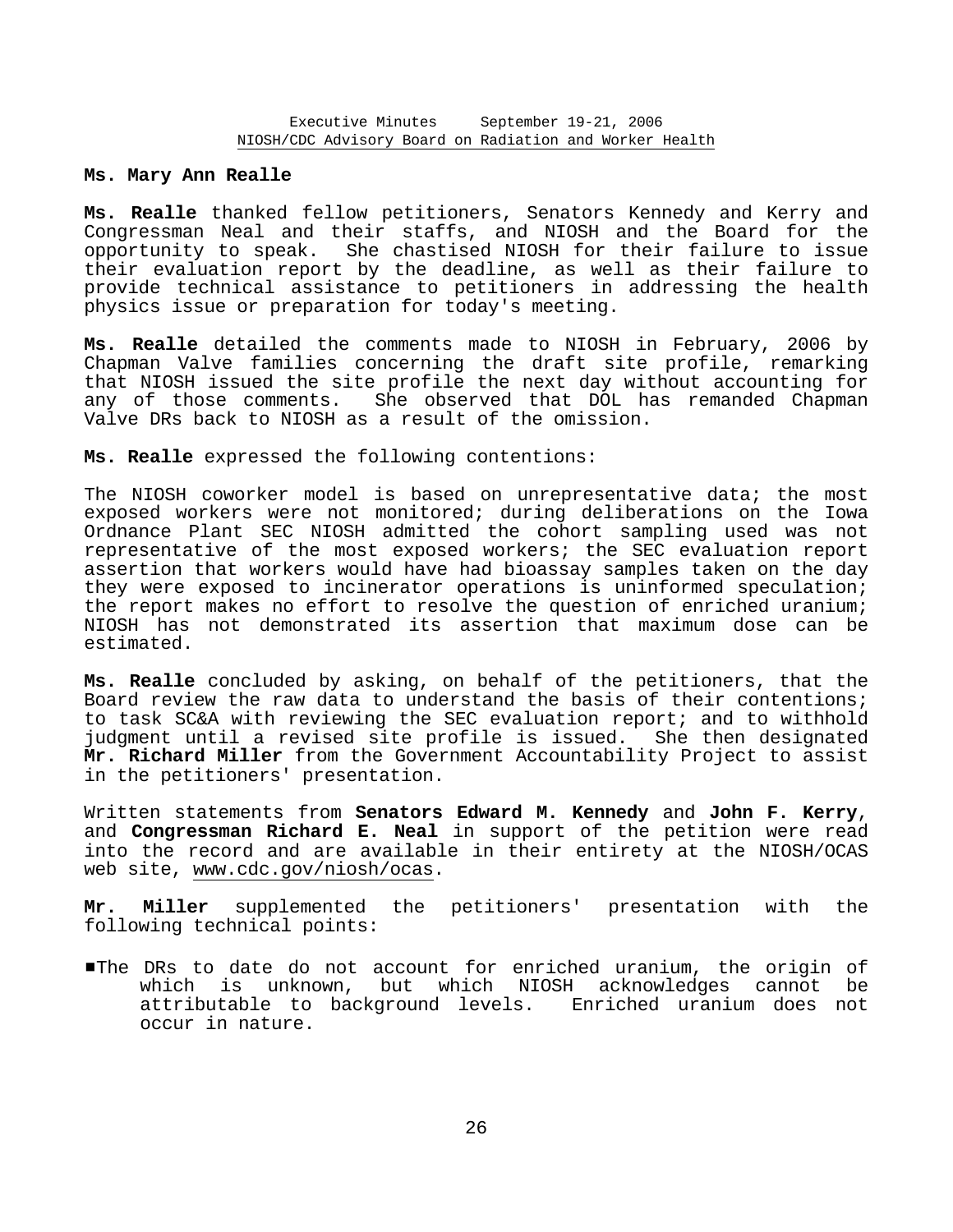- If enriched uranium did arise from a Naval reactors program, it must be accounted for within the provision of law, the 2004 amendments to the Defense Authorization Act, which define radiation dose.
- #Regarding representativeness of data, **Senator Kennedy**'s staff advised that the highest exposed job category of brusher was not even mentioned in either the site profile or the evaluation report. A close look at the raw data by someone qualified was suggested.
- The date of the fire is unknown, and being off by as little as a week involves a 50 percent change in the amount of uranium intake for an individual. He advised assignment of conservatism to the fire date.
- #Leaving aside the issue that the most exposed individuals were not sampled, NIOSH's assumption that bioassay automatically acted as an umbrella to capture all relevant exposures is flawed due to the lack of event dates and the question of whether bioassay was taken before or after such events.

**\* \* \*** 

# Discussion Points:

#Clarification on the number of individual bioassay samples.

- #NIOSH's handling of the question of the date of the fire with a worstcase scenario assumption.
- #Clarification that even with the 50 percent difference asserted by **Mr. Miller**, the number is nonetheless boundable.
- #The need for more demonstration of the possibility of dose reconstruction before reaching a conclusion on this petition.
- The number of people working at the facility.
- #The possibility that the highest exposed individual on a site could be someone with no external exposure.
- #A notation on highest internal and external exposure potentials.
- $\blacksquare$  comment that internal and external exposures could coincide, but not necessarily.
- Such exposures are not mutually exclusive and the burden is on NIOSH to show that its assumptions are demonstrated in the data.
- #The possibility of NIOSH comparing this data to similar processes at other facilities.
- #Explanation of the time frames and processes considered in defining the time period for the SEC.
- #Whether use of the contaminated facility continued.
- #Radioactive materials other than uranium used at the facility.
- #Clarification that NIOSH is using coworker models for calculating internal dose.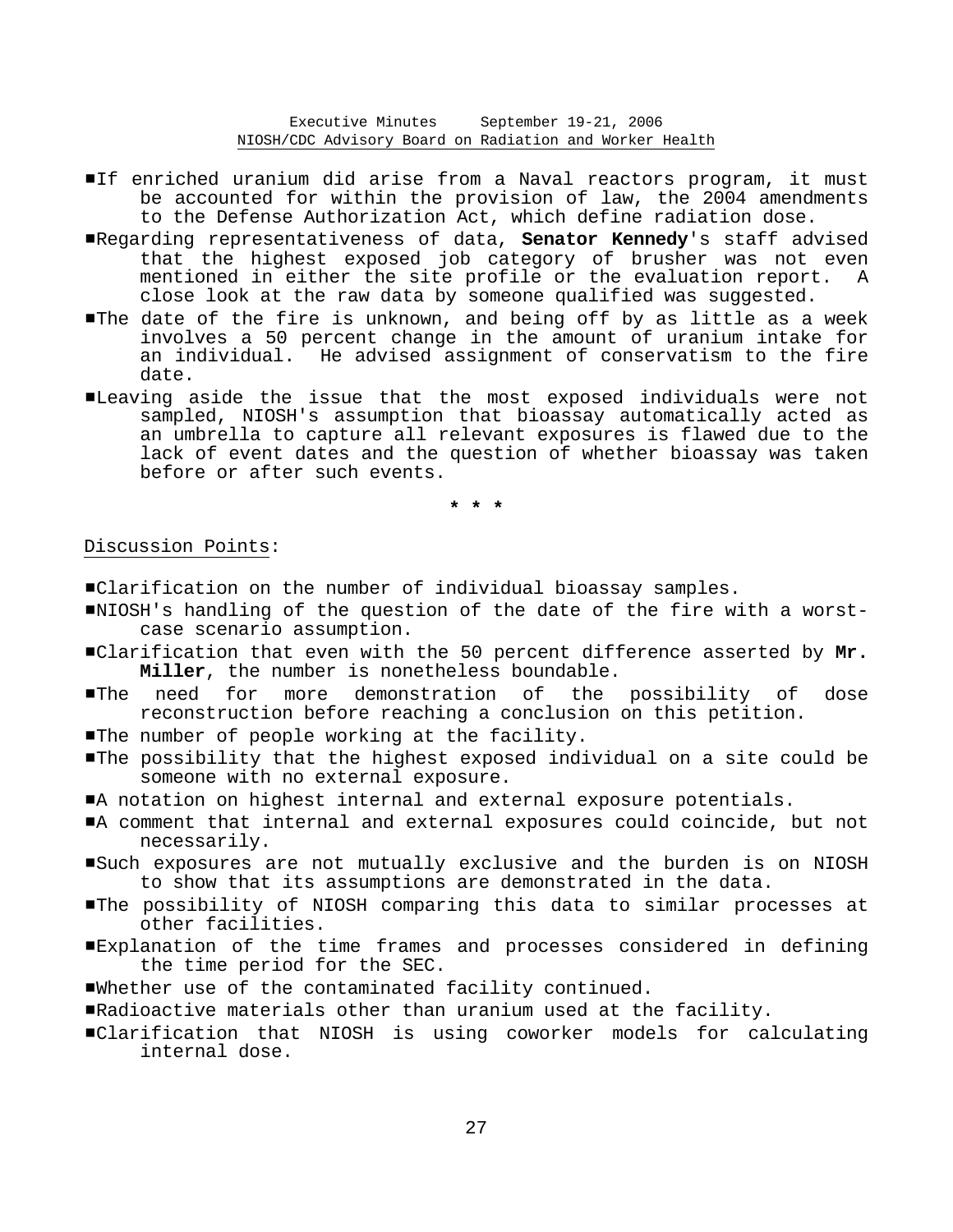#How many claimants have individual bioassay results.

- #Whether other production processes are missing from the report.
- #Whether intake estimates derived from air sampling levels were consistent with those from urinalysis samples.

**\* \* \*** 

# **A motion was made, clarified and seconded that the Board request SC&A do further evaluation as a site profile task, and report back to the Board before further action is taken.**

Discussion Points:

- #The intent of the motion is that SC&A's work be done as an SEC task.
- **IThe motion, if approved, would delay action in terms of a** recommendation from the Board, although the intent is to be expeditious.
- #NIOSH is again being asked to prove a process it has proved repeatedly.
- #NIOSH has not adequately demonstrated its ability to do DRs at this facility.
- #The workgroup process is working, exemplified by NIOSH's acknowledgment that certain subsets of dose reconstruction questioned by the workgroup resulted in NIOSH admission of inability to do DRs.
- If the motion were to pass, SC&A could have a draft report within two months.

Before calling for a vote, **Dr. Ziemer** paraphrased the motion as one to defer action on the petition and to task SC&A to assist the Board in assessing the issues related to the petition as they've been discussed.

## **The motion passed, with two abstentions.**

There were no conflicts of interest relative to Chapman Valve. Additional petitioner comments consisted of thanks to the Board.

**\* \* \* \* \*** 

### **BOARD WORKING TIME**

A workgroup was appointed to focus on Chapman Valve SEC petition issues. **Dr. Poston** will chair. Other members are **Mr. Griffon**, **Mr. Clawson**, **Dr. Roessler** and **Mr. Gibson**.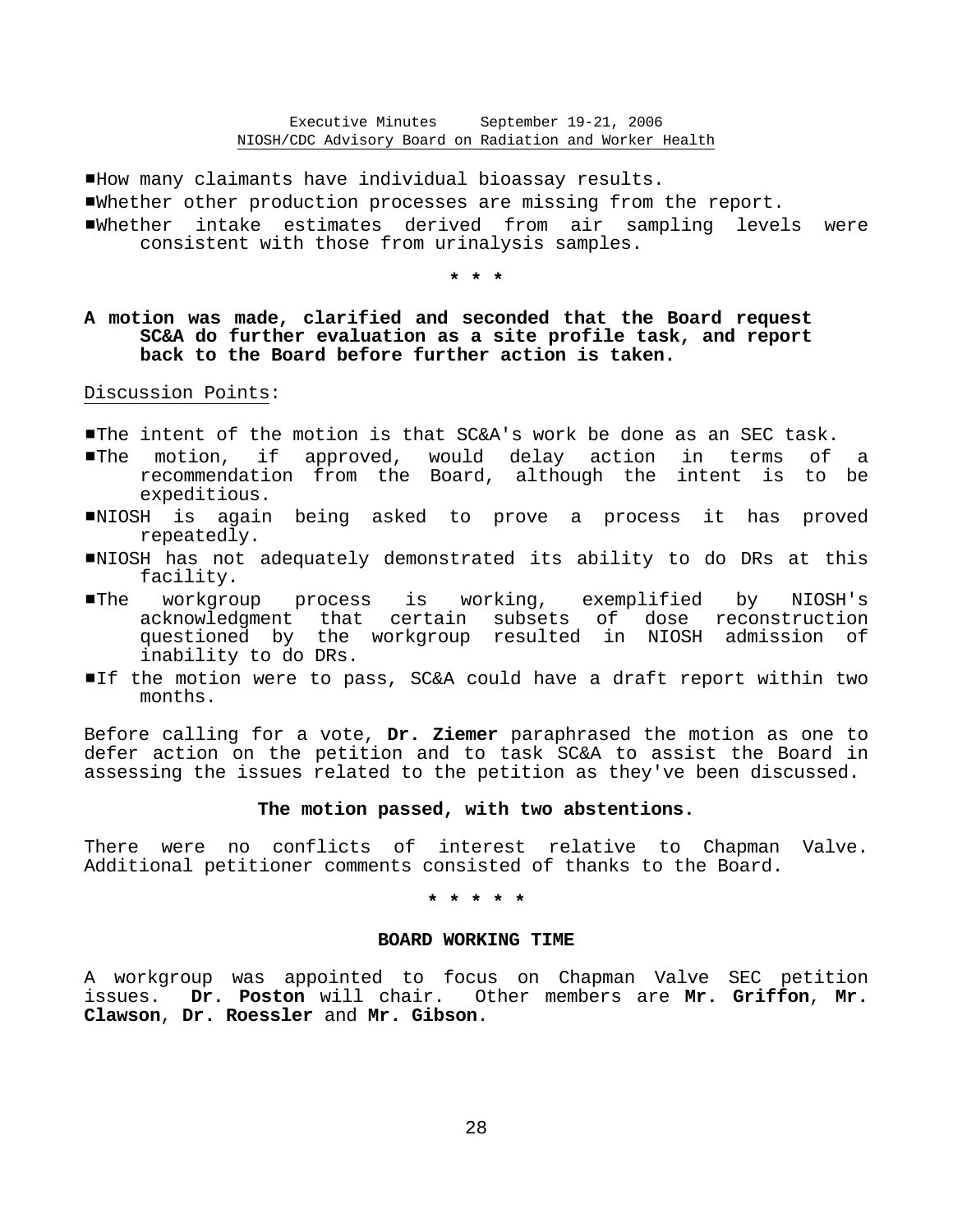Concerning the Subcommittee activity relative to individual dose reconstruction reviews of cases 21 to 60, or Rounds 2 and 3, **Dr. Ziemer** noted the package comes as a recommendation, and thus a motion requiring no second, that the Board accept the package and that it be forwarded to the Secretary. There was the caveat that **Mr. Griffon** will first check the numbers for accuracy.

# **The motion to accept the package as the Board's report to the Secretary, subject to minor editorial changes, carried unanimously.**

# **\* \* \* \* \***

# **PUBLIC COMMENT PERIOD**

**Dr. Ziemer** called the meeting back to order, and provided a definition of the role of the Board, what it does and does not do under its charter. He introduced the Board members and gave brief summaries of their respective backgrounds.

Public comment was offered by the following, whose statements in their entirety may be found on the NIOSH/OCAS web site, www.cdc.gov/niosh/ocas:

Mr. John Funk, claimant; Ms. Jan Gaunce, survivor; Ms. Dianne Hanna Rudnicki, survivor; Mr. Robert Kromrei, former NTS employee; Ms. Patricia Niemeier, survivor; Ms. Lori Hunton, survivor; Ms. Kathleen Rozner (Senator Harry Reid staff member) reading a statement from Mr. Gene Campbell, claimant; Ms. Shirley Breeden, survivor; Ms. Dee Crafton, survivor; Ms. Jane Ann Williams-Lenz, survivor; Ms. Margaret Minster Cooley, survivor; Ms. Diane Milko Sbrocchi, survivor; Mr. William G. Morton, survivor; Ms. Alma Lee Mosley, survivor.

**\* \* \* \* \*** 

**With no further comments, the Board recessed until the following morning.** 

**\* \* \* \* \*** 

# **Thursday, September 21**

**Dr. Ziemer** opened the third and final day of the meeting with a welcome to all and a reminder to register attendance.

# **LOS ALAMOS NATIONAL LABORATORY SEC PETITION EVALUATION REPORT**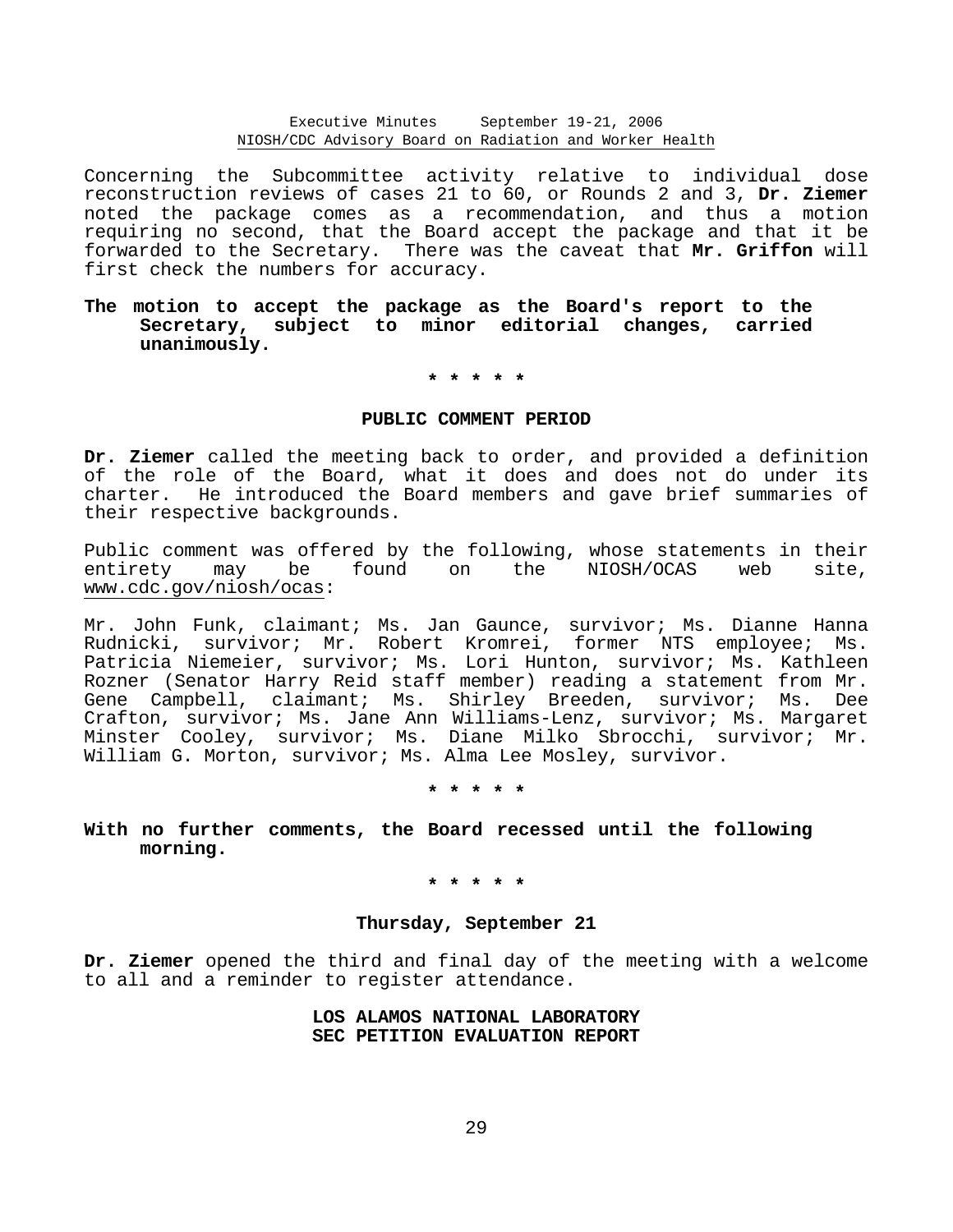**Dr. Wade** announced **Dr. John Poston** as the sole Board member conflicted with regard to the site and unable to participate in the discussion and deliberations. **Dr. Poston** joined the audience.

# **Mr. Stuart Hinnefeld, NIOSH**

**Mr. Hinnefeld** detailed Petition 61 concerning LANL workers' exposure to radioactive lanthanum (RaLa), explaining this 83.14 petition occurs under part 14 of the rule regarding addition of classes to the SEC.

**Mr. Hinnefeld** gave specifics of locations, time periods and purpose for work with RaLa, describing the mechanisms by which radioactive lanthanum was dispersed. He announced there are no personnel bioassay monitoring results for internal exposure, or air monitoring data. However, he explained NIOSH believe it will have records sufficient to do dose reconstruction for occupational medical and external exposures.

NIOSH defined the covered period as September 1, 1955 through July 18, 1963. The conclusion reached through the two-pronged test is that it is not feasible to estimate with sufficient accuracy the internal radiation doses, and that the health of the covered employees may have been endangered.

# **\* \* \***

#### **PETITIONER PRESENTATION**

**Ms. Harriet Ruiz**, New Mexico state representative and survivor claimant, requested the Board hold its March, 2007 meeting in New Mexico for the benefit of the claimants.

**Mr. Andrew Evaskovich**, International Guards Union of America, Los Alamos Local Number 69, contended the TBD is not sufficient. Comments from his group's meeting with a NIOSH representative were not taken into account. The meeting occurred after the TBD was written. He expressed a need for correction of the TBD and to look at possible development of other classes.

**Ms. Michele Jaques-Ortiz**, District Director for **Congressman Tom Udall** of New Mexico, queried how the Department of Labor would determine potential for RaLa operations exposure in light of NIOSH's evaluation report, which states in Section 4.5 that NIOSH is unable to rely solely on worker job descriptions. She explained the Congressman had sent her to the meeting in order to urge the Board include wording in its letter to Secretary Leavitt to the effect that, in the absence of work history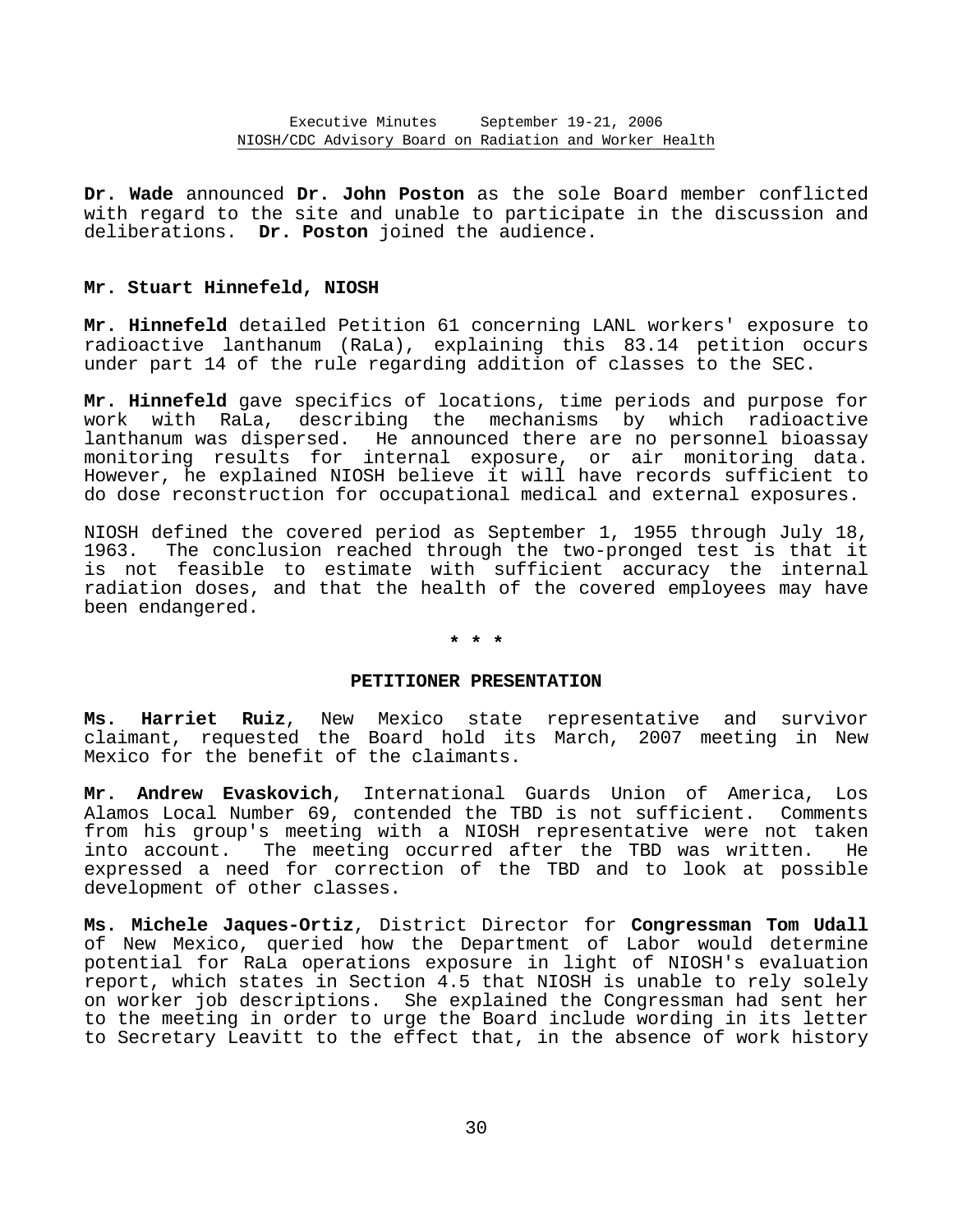to the contrary, workers at the LANL facility who were employed during the class period shall be presumed to be RaLa workers. A further request is that the letter clarify that external and medical dose can be constructed by NIOSH, noting this point would allow DOL to adjudicate external dose for the non-SEC cancers. She urged the use of explicit wording due to concerns regarding DOL, as well as the passback memo.

**\* \* \*** 

**Dr. Wade** explained the Board is not limited in speaking as clearly as it wishes in its recommendations to the Secretary of HHS. **Mr. Elliott** underscored NIOSH's practice of sharing their carefully-crafted definition of a class with DOL to ensure its effective use in determining eligibility on behalf of claimants. DOL has indicated the LANL class definition prepared by NIOSH can be worked with effectively.

# Discussion Points:

- #Questions were posed to test NIOSH's assertion of inability to reconstruct dose.
- #Whether airborne radiation resulted from the volatility of radioactive lanthanum or from the explosions.
- #Why NIOSH cannot bound the air intakes for indoor work.
- #Clarification that the explosion tests took place outside.
- #Clarification on whether NIOSH requires claimants to file an affidavit.
- How the 250-day rule comes into effect.
- #NIOSH concluded it cannot make realistic estimates of exposure with regard to a specific duration of time. Furthermore, they are past the issue of presence, although these exposures were not in the acute range of criticality accidents.
- #Biological plausibility of cancer risk from exposure to RaLa implosions at the rate of once a month for less than a year's period of time.
- #Dose estimation was deemed infeasible due to the multitude of process steps, along with uncertainties due to impurities in the explosion.
- #Why bioassay records were so minimal for this particular operation during the given time frame.
- #NIOSH's conflicting considerations regarding biological plausibility in light of the LANL RaLa exposures' similarities and dissimilarities with criticality events.
- #The SEC evaluation workgroup's report may provide a different approach or understanding to this complex of concerns.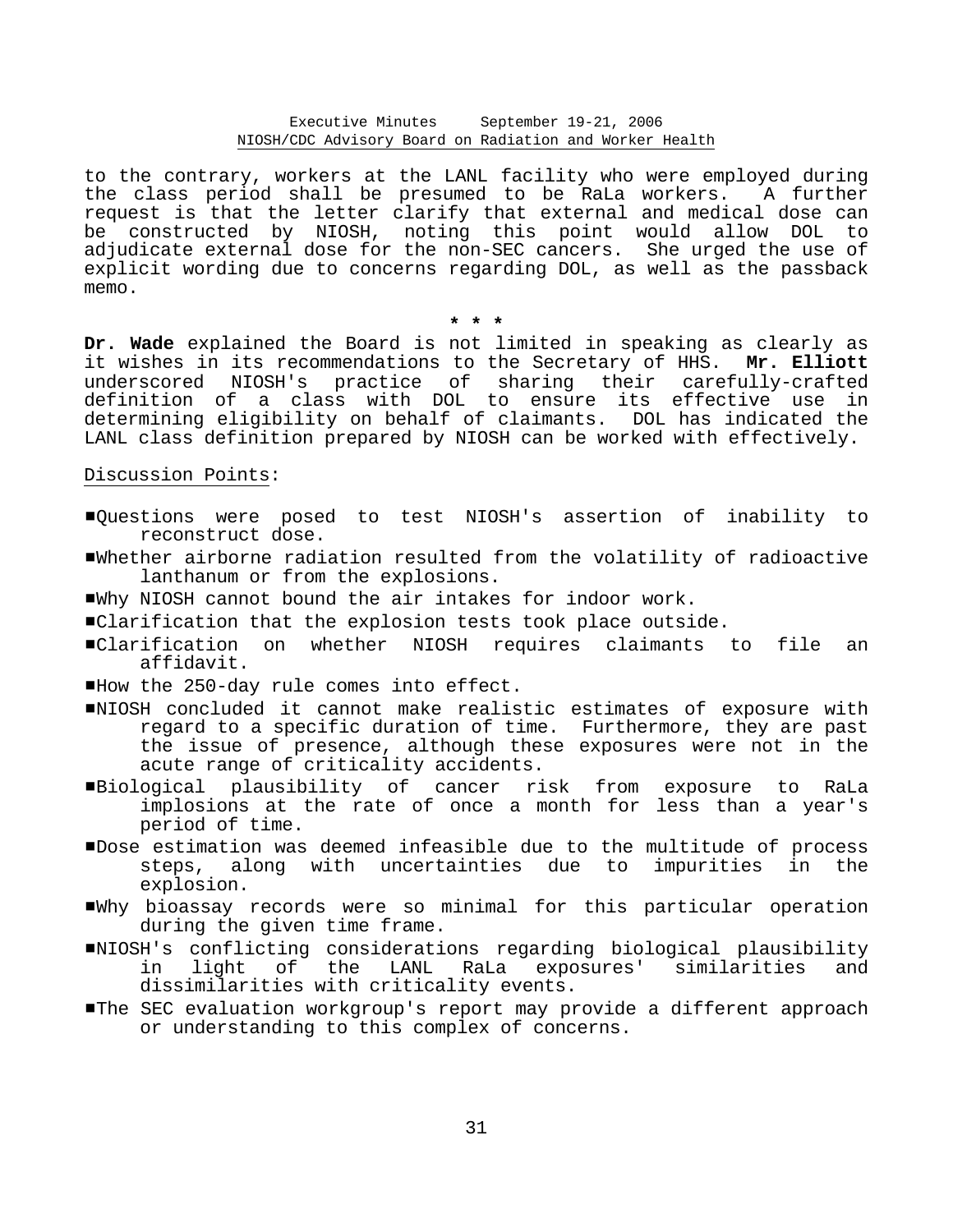- **A motion was made and seconded that the Board recommend the following letter be transmitted to the Secretary of Health and Human Services within 21 days. Should the Chair become aware of any issue that, in his judgment, would preclude the transmittal of this letter within that time period, the Board requests that he promptly informs the Board of the delay, the reasons for this delay and that he immediately works with NIOSH to schedule an emergency meeting of the Board to discuss this issue.**
- **The Advisory Board on Radiation and Worker Health (the Board) has evaluated SEC Petition 00061 concerning workers at the Los Alamos National Laboratory under the statutory requirements established by EEOICPA and incorporated into 42 CFR Section 83.13 and 42 CFR Section 83.14. The Board respectfully recommends a Special Exposure Cohort be accorded to all employees of the DOE, predecessor agencies and their contractors or subcontractors who were monitored, or should have been monitored, for exposure to ionizing radiation associated with radioactive lanthanum (RaLa) operations at Technical Area 10 (Bayo Canyon Site), Technical Area 35 (Ten Site) and Buildings H, Sigma and U (located within Technical Area 1) at the Los Alamos National Laboratory for a number of work days aggregating at least 250 work days during the period from September 1, 1944 through July 18, 1963, or in combination with work days within the parameters established for one or more other classes of employees in the SEC.**

**This recommendation is based on the following factors:** 

- **1. People working in these areas of Los Alamos National Laboratory were associated with radioactive lanthanum operations as part of the early development and testing of nuclear weapons. In reviewing the available monitoring data for these operations, NIOSH found it did not have access to sufficient information, including internal personal dosimetry, workplace monitoring, or sufficient process and radiological source information, that would allow it to estimate with sufficient accuracy the potential internal RaLa doses to which members of the proposed class may have been exposed. The Board concurs with this determination.**
- **2. NIOSH determined that health was endangered for the workers exposed to radiation in these areas of LANL within the time period in question. The Board concurs with this determination.**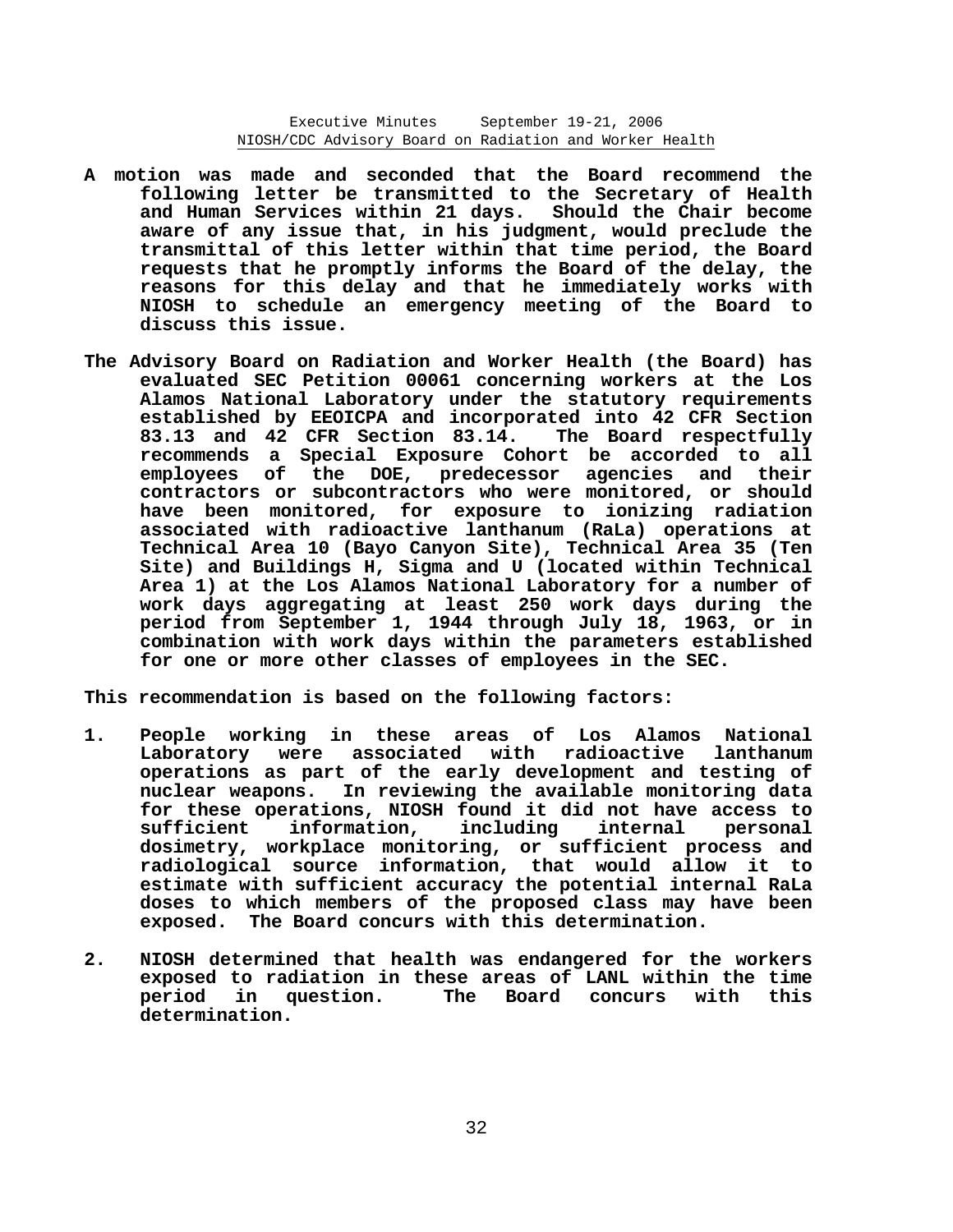- **3. The NIOSH review of data found that it was sufficient to support accurate individual dose reconstruction for external doses and occupational medical doses for workers at the areas in question at the Los Alamos National Laboratory. The Board concurs with this determination.**
- **In their evaluation NIOSH determined that it was difficult to identify people who worked in these areas of LANL based on job classifications. Therefore the Board recommends that determination of eligibility for this class take into account this difficulty. In the absence of work history or other information to the contrary, workers at the LANL facility during the time period in question should be presumed to have worked in the areas in question.**
- **Enclosed is supporting documentation of the recent Advisory Board meeting held in Las Vegas, Nevada where the Special Exposure Cohort was discussed. If any of these items are not available at this time, they will follow shortly.**

The above motion reflects revisions made as a result of discussion on how to most clearly and accurately define the workers. Consideration was given to matching the NIOSH description of the class. It was clarified that the possibility of other nuclides or bioassays might allow for reconstruction of doses other than radioactive lanthanum. With a non-covered cancer NIOSH would attempt a partial dose reconstruction using external exposure, and possibly internal exposure, but not dealing with lanthanum.

**The motion carried unanimously.** 

**\* \* \* \* \*** 

#### **S-50 SEC PETITION EVALUATION REPORT**

# **Mr. Stu Hinnefeld, NIOSH**

**Mr. Hinnefeld** outlined Petition Number 00060 relating to the S-50 Thermal Diffusion Plant, site of an early attempt to enrich uranium. NIOSH defined the covered period as July 9, 1944 through December 31, 1951. Lacking exposure data sufficient to perform a feasible dose reconstruction, NIOSH proceeded with an 83.14 petition.

**Mr. Hinnefeld** provided a brief history of the plant. Regarding the processes relevant to dose reconstruction, he explained the thermal diffusion process at the facility and detailed the availability of DR data. NIOSH was unable to obtain air monitoring data or personnel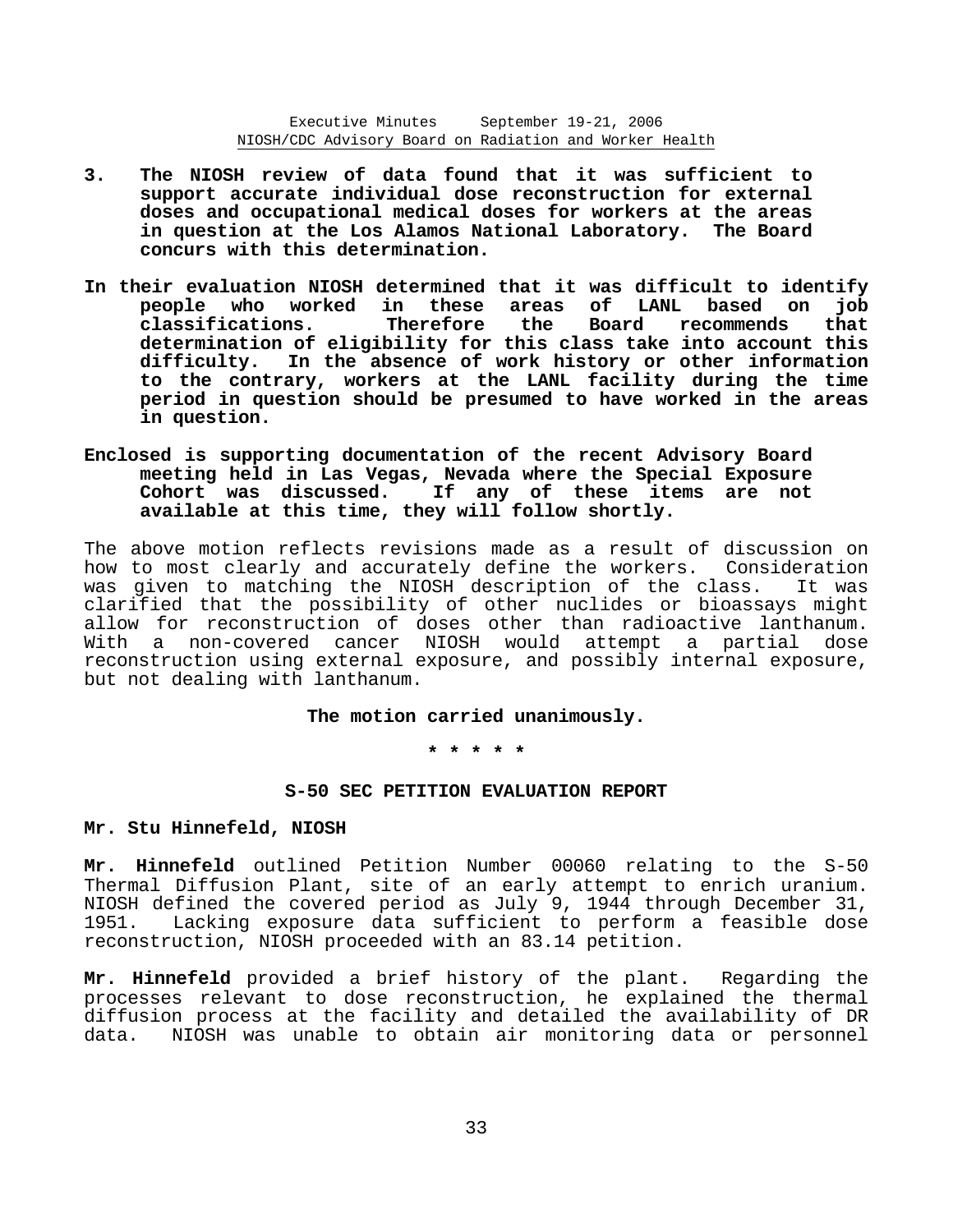monitoring results for either external or internal exposures. Contemporaneous information reports indicate significant uranium release during attempts at diffusion. The limited information from direct radiation and contamination surveys is insufficient for dose reconstruction in terms of magnitude and time. However, enough is known about the medical monitoring program in this period to allow NIOSH to develop protocols to reconstruct occupational medical dose for people in the class.

In terms of feasibility, NIOSH found it lacked the monitoring, process and source term information to estimate with sufficient accuracy the internal or external doses for all members of the class, but they believe they do have sufficient information to estimate the medical exposures. NIOSH believes that health may have been endangered due to the nature of the operation, the use of UF-6 vapor, and the lack of information to bound workers' potential exposures. The proposed class definition in NIOSH's evaluation report is expressed as all employees of the DOE and its predecessor agencies and their contractors and subcontractors who were monitored, or should have been monitored, for ionizing radiation at S-50 Thermal Diffusion Plant for 250 days during the covered period.

# **\* \* \***

### **PETITIONER RESPONSE**

No petitioners were available to make comment on this petition.

**\* \* \*** 

# Discussion Points:

- #Why a monitoring program would not have been in place at the site.
- Whether the workforce at  $S-50$  included employees from Y-12, K-25 or N-50.
- #An exploration of the use of off-site workers and their monitoring.
- **A motion was made and seconded that the Board recommend the following letter be transmitted to the Secretary of Health and Human Services within 21 days. Should the Chair become aware of any issue that, in his judgment, would preclude the transmittal of this letter within that time period, the Board requests that he promptly informs the Board of the delay, the reasons for this delay and that he immediately works with NIOSH to schedule an emergency meeting of the Board to discuss this issue.**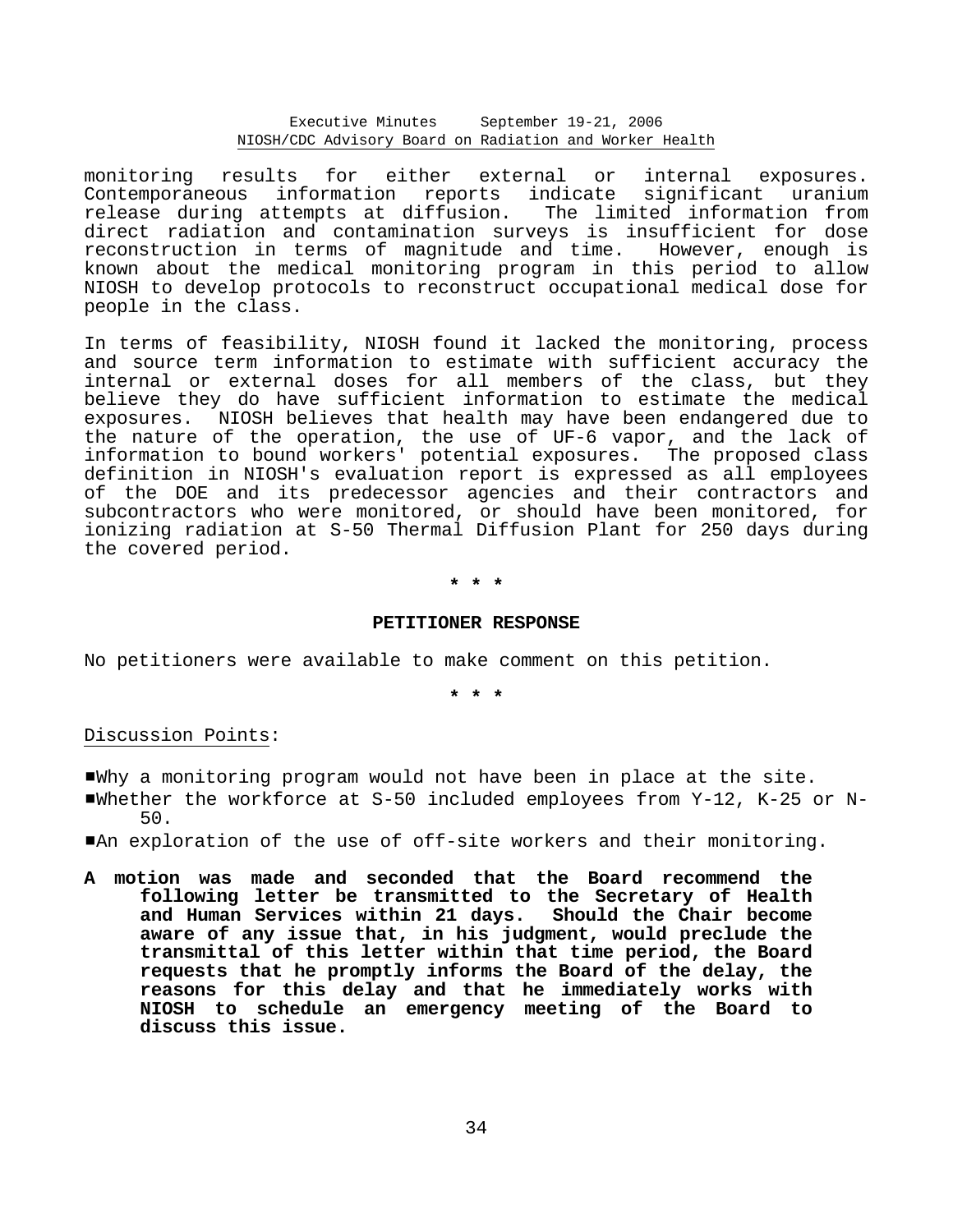**The Advisory Board on Radiation and Worker Health (the Board) has evaluated SEC Petition 00060 concerning workers at the Oak Ridge National Laboratories under the statutory requirements established by EEOICPA and incorporated into 42 CFR Section 83.13 and 42 CFR Section 83.14. The Board respectfully recommends a Special Exposure Cohort be accorded to all employees of the DOE, predecessor agencies and their contractors or subcontractors who were monitored, or should have been monitored, while working at the S-50 Oak Ridge Thermal Diffusion Plant for a number of work days aggregating at least 250 work days during the period from July 9, 1944 through December 31, 1951, or in combination with work days within the parameters established for one or more other classes of employees in the SEC.** 

**This recommendation is based on the following factors:** 

- **1. People working in S-50 Oak Ridge Thermal Diffusion Plant were employed in a wartime uranium enrichment facility from July 8, 1944 to September 9, 1945, and in feasibility studies for the Nuclear Energy for the Propulsion of Aircraft project from May 1, 1946 through December 31, 1951. NIOSH found that it lacked access to internal and external personnel dosimetry data and other workplace monitoring data necessary to reconstruct internal and external exposures to uranium compounds and other radioactive materials that may have been present at the facility during the time period in question, and thus was unable to estimate with sufficient accuracy radiation doses from internal and external exposures for these workers. The Board concurs with this determination.**
- **2. NIOSH determined that health was endangered for workers exposed to radiation at the S-50 Oak Ridge Thermal Diffusion Plant in the time period in question. The Board concurs with this determination.**
- **3. The NIOSH review of the data found that it was sufficient to support accurate individual dose reconstruction for occupational medical doses for workers in the area of the S 50 Oak Ridge Thermal Diffusion Plant. The Board concurs with this determination.**
- **Enclosed is supporting documentation from recent Advisory Board meetings held in Las Vegas, Nevada where the Special Exposure Cohort was discussed. If any of these items are not available at this time, they will follow shortly.**

**\* \* \***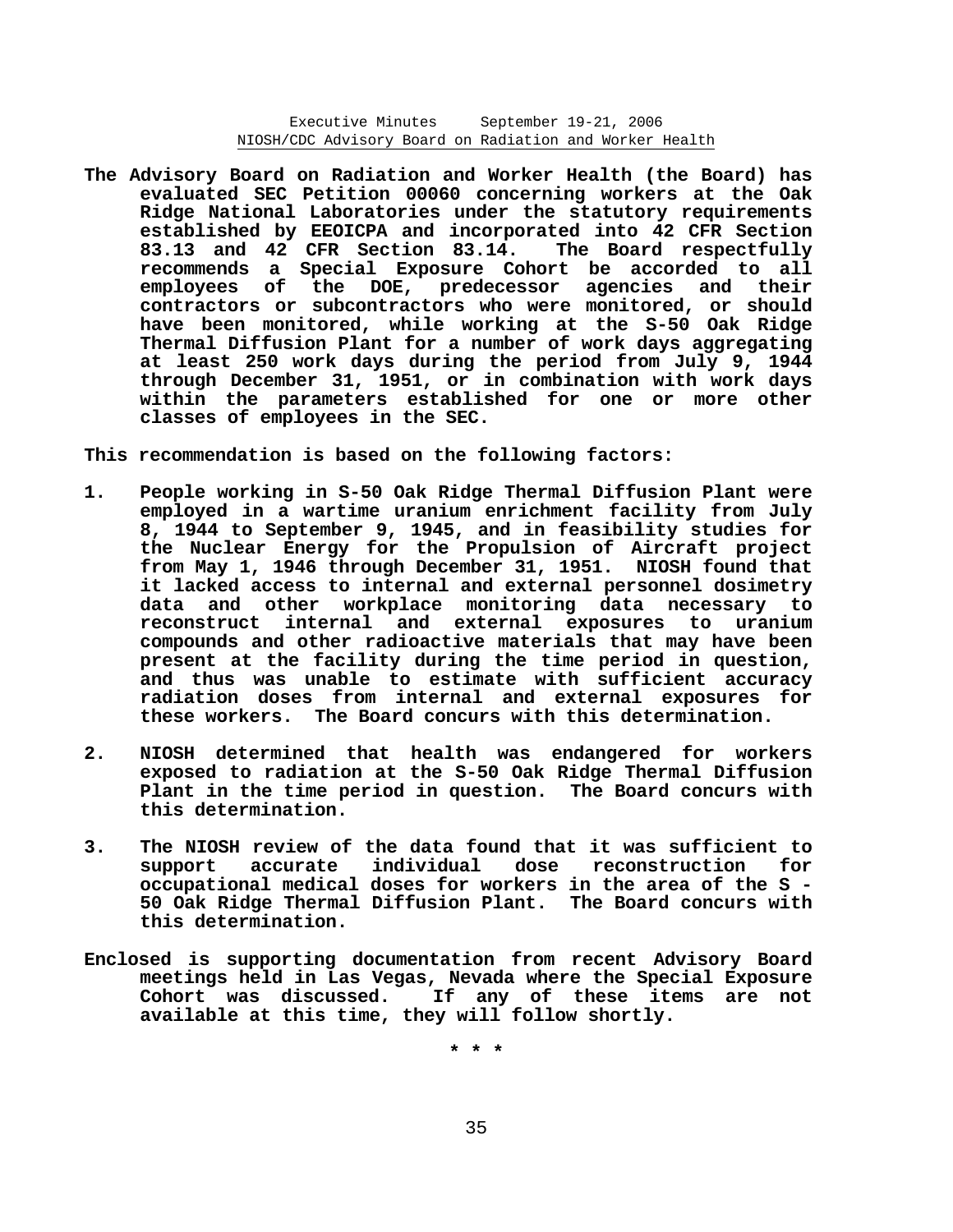Discussion Points:

- #To add a sentence indicating medical dose is considered feasible (reflected in the above language).
- $\blacksquare$ Clarification that health endangerment is governed by 83.13 and 83.14, both of which are cited in the NIOSH review.
- #Exploration of NIOSH's assumptions concerning the medical case.
- **NOTE:Mr. Presley** was asked to abstain from the vote on this petition due to a possible conflict of interest as a result of his connection with the Oak Ridge facilities.

# **The motion carried unanimously, with one abstention.**

**\* \* \* \* \*** 

# **SC&A TASKING Site Profile Reviews**

In preparation for selecting site profiles for SC&A review in FY 2007, the Board received additional information requested earlier in the meeting. Added to the list of site profiles completed and listed on the NIOSH web site was the total number of cases at each site and the number of cases with completed DRs. Sites with qualified petitions and those with site profiles under development were also listed. A free-form discussion followed to ascertain the Board's priorities.

### Discussion Points:

- **The status of the Clarksville/Medina site.**
- #The Chapman Valve exposure matrix will be thoroughly reviewed as part of the SEC review process.
- **The large number of cases at Portsmouth.**
- The number of cases at various other sites.
- #Status of the Savannah River Site site profile review.

Board members individually selected their top five choices and indicated them by a show of hands. The following selected sites are shown with their respective number of votes. Without objection, it was agreed these choices represent Board action:

```
1.Lawrence Livermore National Laboratory (9 votes); 
2.K-25 (8 votes); 
3.Pantex (7 votes);
```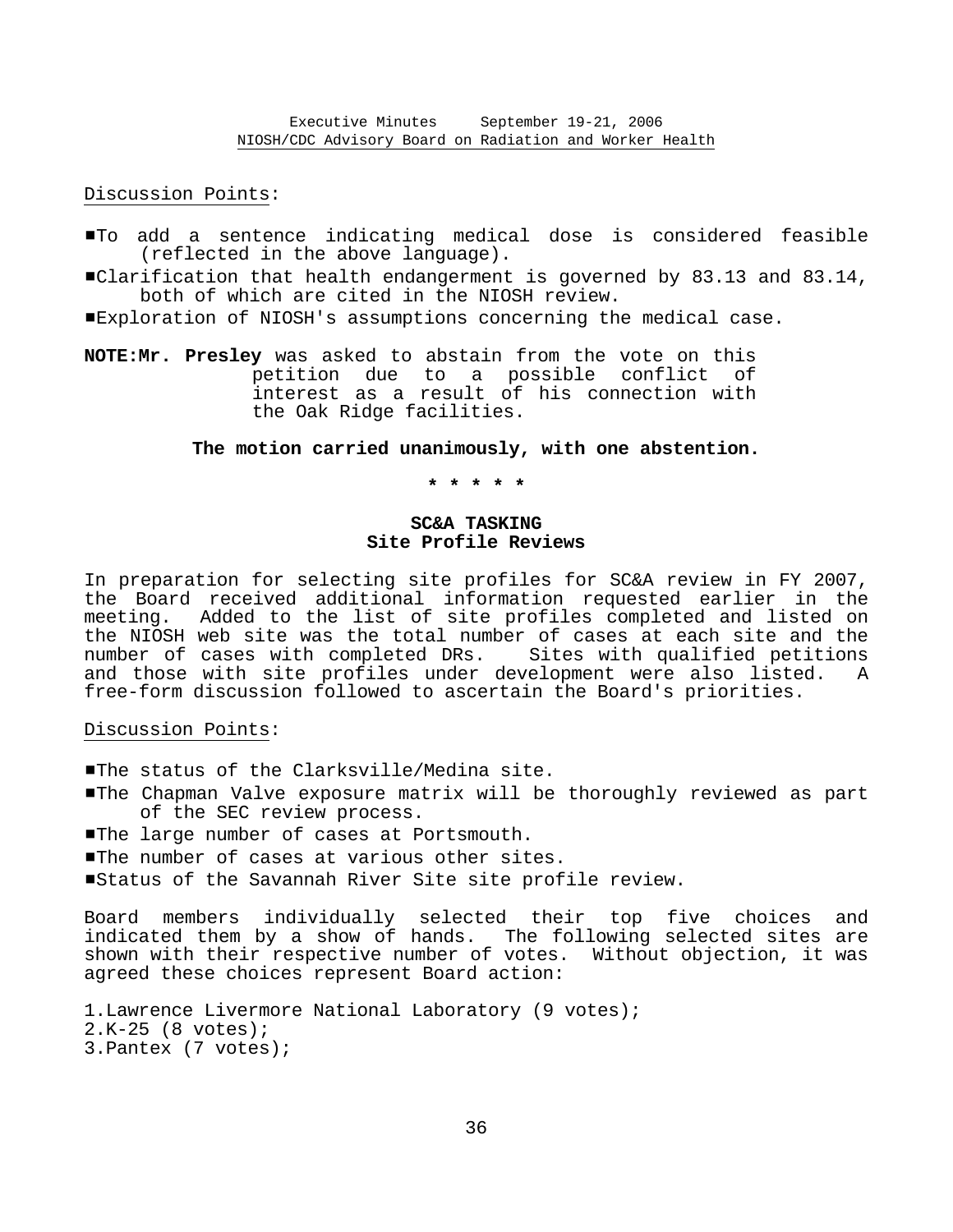4.Portsmouth (6 votes); 5.Argonne West (5 votes); 6.Sandia Albuquerque (4 votes); 7.Atomics International (formerly ETEC) and Clarksville/Medina (2 votes each).

SC&A will proceed immediately to review site profiles for Lawrence Livermore National Laboratory and K-25. They will inform the Board when ready to start the third review, in case Board priorities have shifted. Absent further action by the Board, SC&A will defer to this priority list.

**\* \* \*** 

# **Procedures Reviews**

**Dr. Wade** set the stage for selection of up to 30 procedures for SC&A review in 2007. Board members were provided **Dr. Mauro**'s partial list of procedures already reviewed under other task work, a candidate list to which OTIB-38 and OTIB-42 had been added, and SC&A's recommended list of 22 procedures to be reviewed.

Asked to comment on the preliminary list on behalf of NIOSH, **Mr. Hinnefeld** suggested using the later Performance Evaluation Report for Bethlehem Steel because the entire site profile had recently been revised, with incorporation of many changes including ingestion. He recommended SC&A review OTIB-6 due to its frequent citation in individual DR reviews. OTIB-9, however, is rarely or never used and he suggested there would be little utility in reviewing this early procedure. Review of any coworker approaches would be valuable. OTIB-55 and the OTIB on Y-12 criticality doses would be of interest. He suggested beginning the reviews of Procedures 59 and 86 to determine if they are indeed worth reviewing.

It was decided that a maximum of 15 assignments would be made, due to lack of the complete list of procedures reviewed and not reviewed. SC&A's list of 22 was reduced to 14 for various reasons including minimal use, site profile revisions underway, and some that were deemed more administrative than technical. Others were already scheduled to be reviewed as part of other current tasking.

Without objection, these choices constitute a consensus of the Board for the contractor to proceed on their procedures review task: OCAS-PER-004, OCAS-TIB-013, ORAU-OTIB-006, ORAU-OTIB-0013, ORAU-OTIB-0015, ORAU-OTIB-0039, ORAU-OTIB-0055, ORAU-OTIB-0057, ORAUT-PROC-0060, ORAUT-PROC-0094, ORAUT-PROC-0095, ORAUT-PROC-0097, OTIB-42, OTIB-38.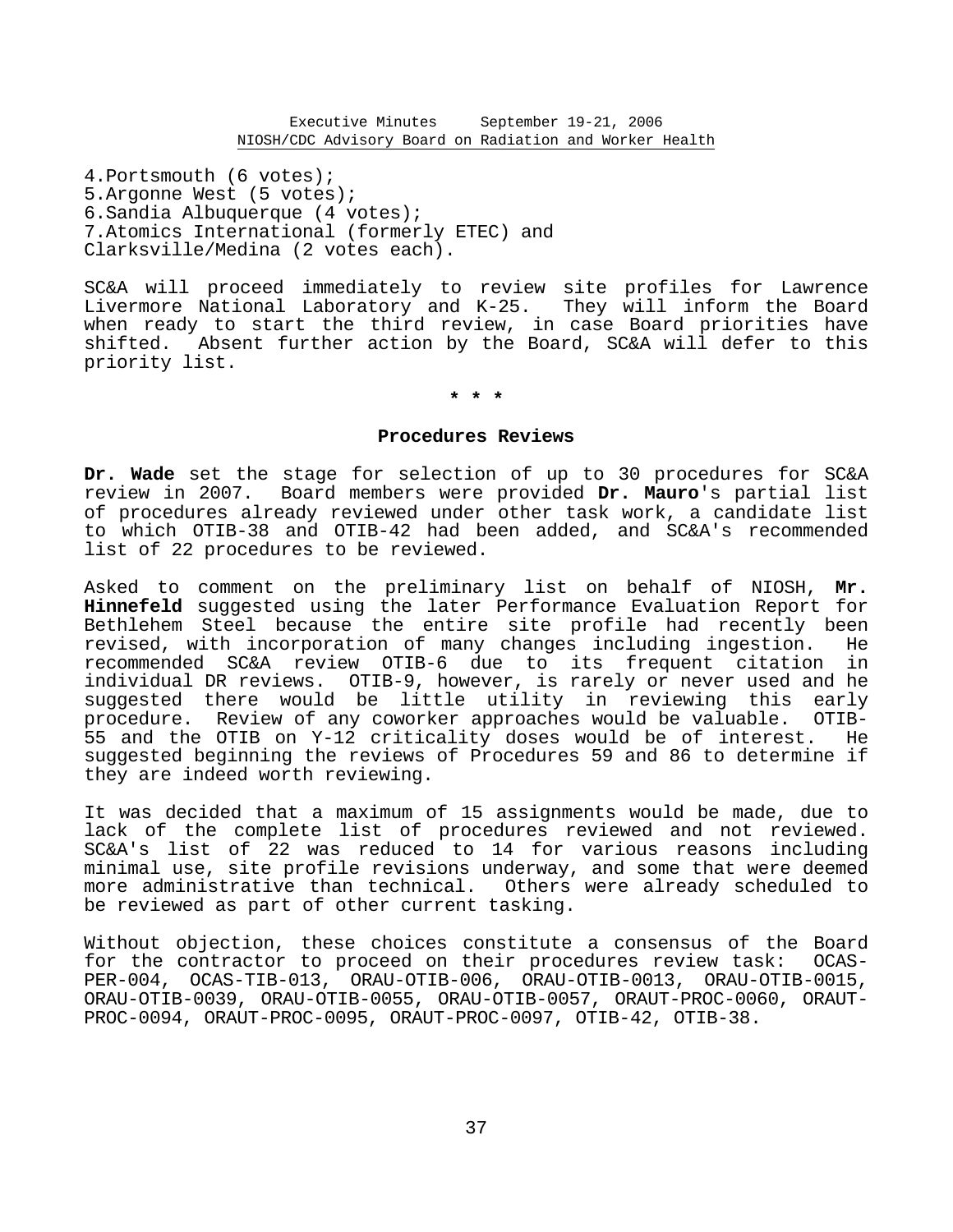**\* \* \* \* \*** 

#### **NIOSH CONFLICT OF INTEREST POLICY**

# **Dr. Lewis Wade, NIOSH Board DFO**

**Dr. Wade** provided context for the NIOSH statement of their conflict of interest policy, revised draft dated September 14 2006. The document was modified to reflect comment received from its last airing. It no longer applies to the Board or SC&A although, to preserve a record of certain information, the appendix deals with remedies if a Board member is found to be conflicted. **Dr. Wade** expressed the need to finalize the policy so that ORAU could proceed with its review of past work and the plan for attribution and annotation. He emphasized the Board's ability to change the document as needed.

**Dr. Wade** described four principal changes, as follows:

- 1.The definition of operator has been changed to be more realistic and precise.
- 2.The formerly open-ended term "business confidential" has been defined in relation to the type permitted to be withheld from disclosure within the Freedom of Information Act.
- 3.NIOSH has added a new section, 3.13, concerning workers with a relationship subordinate to someone conflicted. This modification helps prevent the COI policy from finding all such workers conflicted, thus paralyzing the ability to move forward.
- 4.This addresses the issue of key program function. Authoring a site profile dealing with a particular site would be a key program function. Authoring generic documents that cover complex-wide issues is not regarded as a key program function. This change leaves open the capability of the people working on them. Multiple site TIBs fall within a gray area that will need to be administered as the Board continues its work.

**Dr. Wade** invited individual Board members to comment to him early the following week, with the intention that this policy could be finalized by September 27.

**Dr. Wade** clarified the two steps for considering COI for the Board. One is a determination as to whether a conflict exists; the second is the issue of remedy, which is spelled out clearly in the appendix to the revised NIOSH COI document. The Board will be asked to consider how to determine if a conflict exists.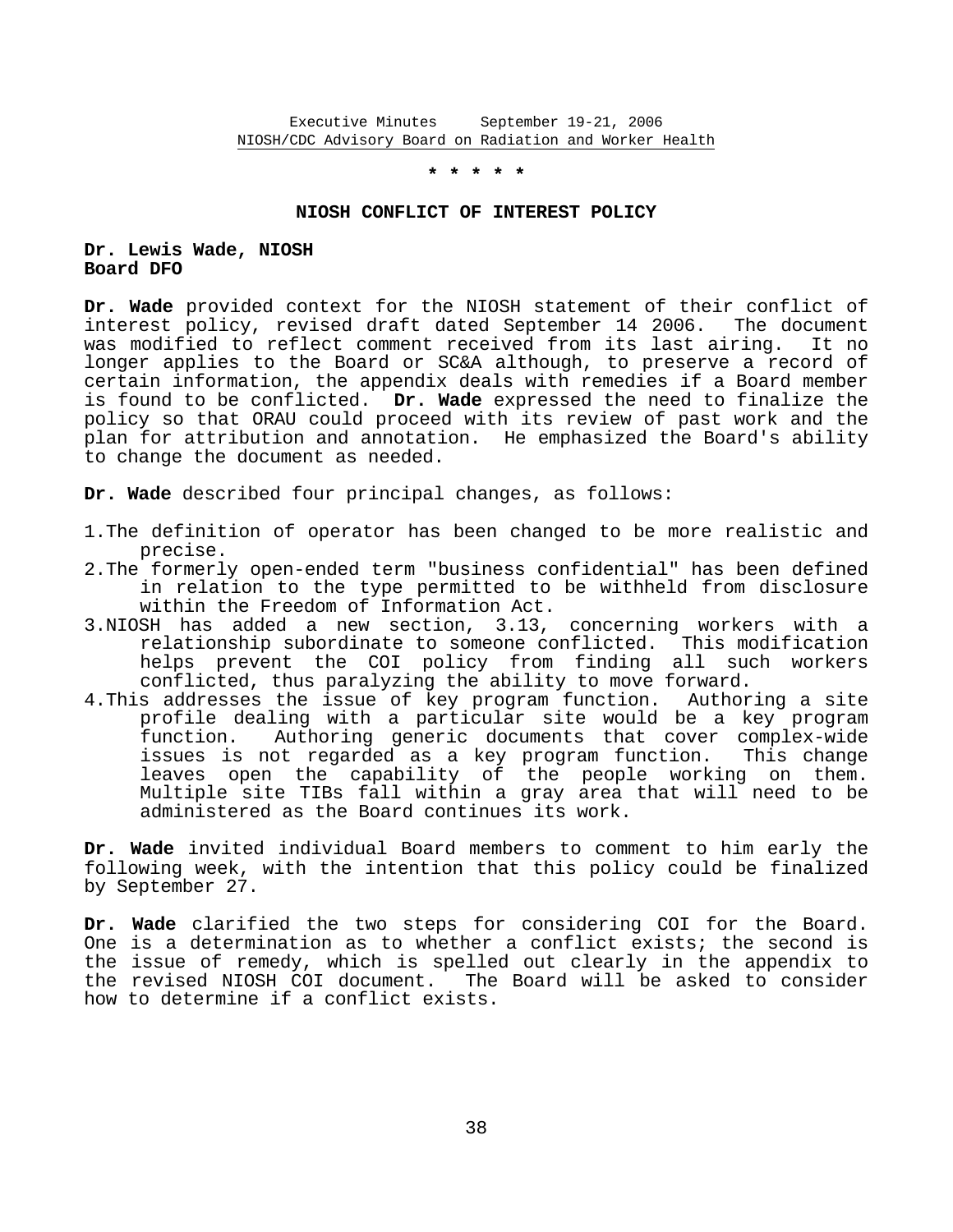Board members were provided a document entitled "Ethics Rules for Advisory Committee Members and Other Individuals Appointed as Special Government Employees." **Dr. Wade** highlighted the aspects of financial interest and impartiality for SGEs, pointing out the Board could go beyond those considerations in developing its own procedures.

**\* \* \*** 

# Discussion Points:

- #The current Appendix I deals only with Advisory Board practice in cases of conflict, not specifics of what constitutes a conflict.
- #The Board's issues with corporate COI as expressed in their letter to **Dr. Howard** were incorporated into this policy.
- #The Appendix 2 wording does not adequately capture corporate COI.
- A redline version of the COI policy would be helpful for Board members to compare changes made to the previous draft.
- #A clarification of responsibilities of the document owner would be helpful.
- #A reference, perhaps as a footnote, concerning single-site or multiple-site TIBs and how to handle related COI issues was suggested for this gray area.
- #How a site-specific document might appear to be generic, and how to avoid the appearance of conflict when conflict in fact does not exist.

**\* \* \*** 

**Dr. Ziemer** reminded the Board of its opportunity to consider whether or not to develop a separate COI policy for itself, bearing in mind the Board is bound to other documents, including the Federal Ethics Rules. **Dr. Melius** suggested the need for expert guidance in developing the policy in order to avoid potential conflict with other sets of rules governing FACA members and SGEs. **Dr. Ziemer** expressed his desire for separate conflict parameters for Board members because, under the new NIOSH policy, he would likely be found conflicted on every DOE site and current Board members might all have to resign.

Noting the official workgroup looking at conflict of interest is an ad hoc group, **Dr. Ziemer** suggested the Board might want to think in terms of a workgroup to work with legal counsel and others in developing a framework that would outline the needed parameters.

It was discussed that both actual and perceived Board conflicts of interest need to be considered in developing their policy. Transparency demands clarity on these points. The ethics rules regarding impartiality are fairly clear on what constitutes conflict;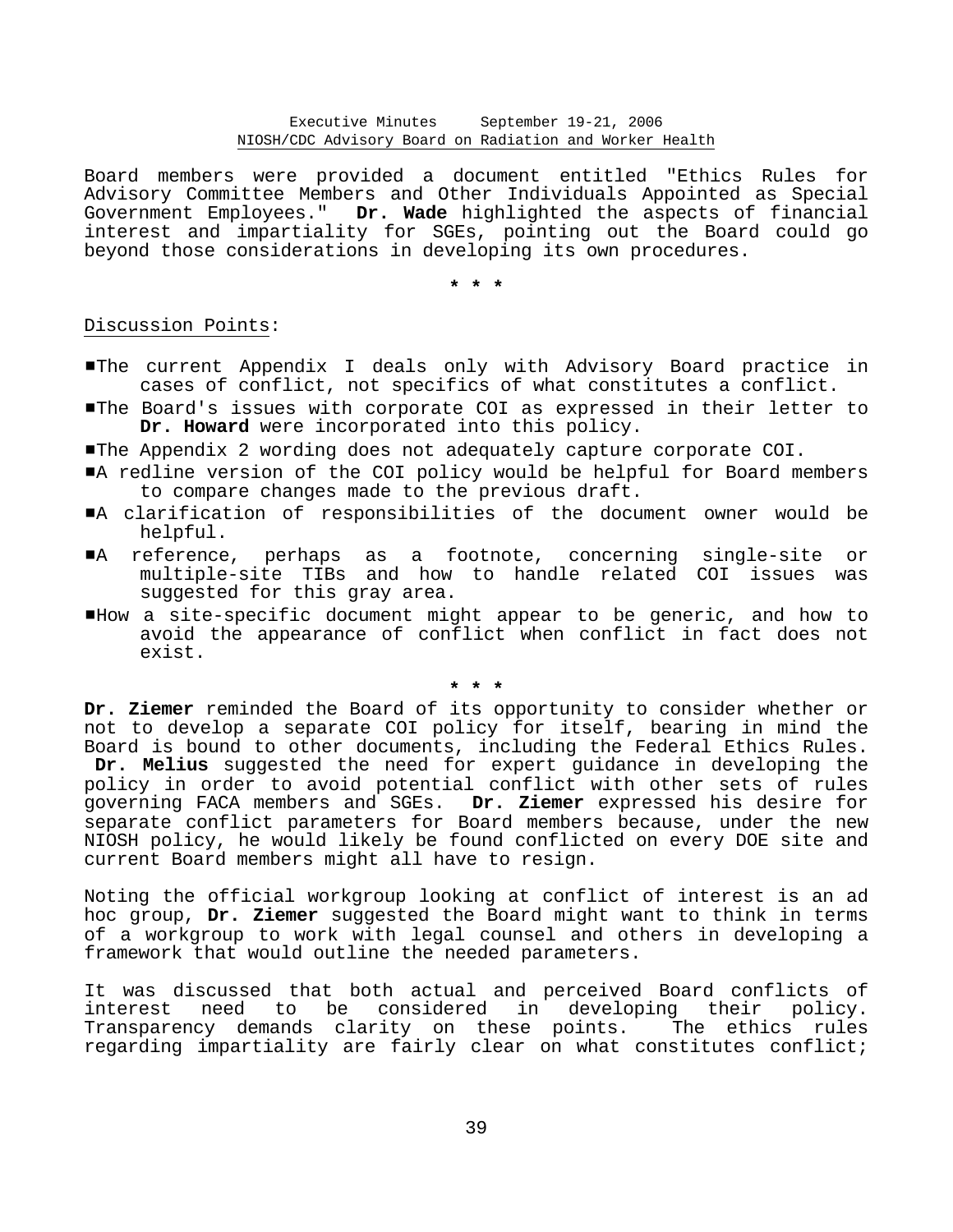however, ambiguity surrounds the issue of impartiality as it pertains to Board members' conflicts.

**Ms. Emily Howell** from the Office of General Counsel cited the precedent of the Advisory Committee on Immunization Practices (ACIP), another advisory board within CDC, which has written its own COI policy. The program is very concerned with transparency and ABRWH is being asked for its voice on how to go beyond the FACA and other rules in addressing its own specific conflict of interest concerns. Any board COI policy must go through several layers within the General Counsel's office for approval.

The Board reached consensus on developing its own policy. A conflict of interest workgroup was formed, to be chaired by **Dr. Lockey**, with **Dr. Melius**, **Mr. Presley** and **Dr. Ziemer** as members. The workgroup was charged to create an initial draft Board COI policy using existing government documents, the template of the ACIP policy, and assistance from counsel. **Dr. Wade** agreed to provide a redline version of the NIOSH policy to the workgroup within the next few days containing words to deal with the issue of single/multiple site.

**\* \* \* \* \*** 

### **APPROVAL OF MINUTES**

**A motion was made and seconded to approve as distributed the minutes of the 37th meeting of the Advisory Board on Radiation and Worker Health held in Denver, Colorado April 25 through 27, 2006.** 

**With no discussion, the motion passed unanimously.** 

**\* \* \*** 

**A motion was made and seconded to approve as distributed the minutes of the 11th meeting of the Subcommittee for Dose Reconstruction and Site Profile Reviews held in Washington, D.C. on June 14, 2006**.

**With no discussion, the motion passed unanimously.** 

**\* \* \*** 

**A motion was made and seconded to approve as distributed the minutes of the 38th meeting of the Advisory Board on Radiation and Worker Health held in Washington, D.C. June 14 through 16, 2006.**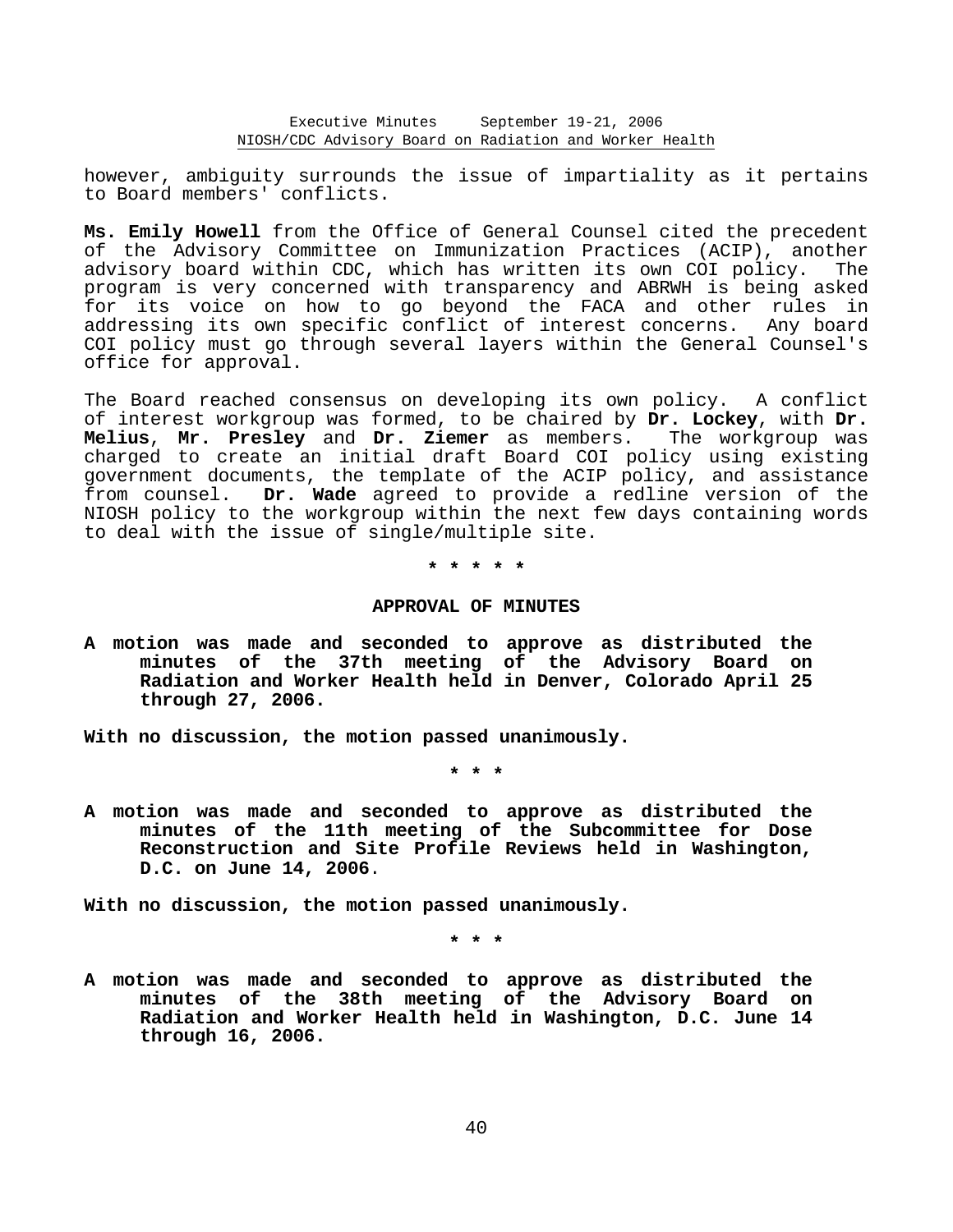# **With no discussion, the motion passed unanimously.**

**\* \* \* \* \*** 

### **WORKING GROUPS, MEMBERSHIP AND STRUCTURE**

**Dr. Ziemer** addressed some apparent confusion regarding working groups addressing SEC issues. He explained there is a one-time workgroup formed to look into SEC petitions that have not been qualified for evaluation by NIOSH. **Dr. Lockey** had earlier volunteered to chair that group, but a replacement is now needed for Dr. DeHart. There is an ongoing workgroup focusing on SEC activities chaired by **Dr. Melius**.

**Ms. Munn** volunteered to fill the vacancy created by Dr. DeHart's retirement. Other members of the one-time workgroup include **Dr. Roessler** and **Dr. Melius**. **Mr. Clawson** was added to the group as a worker representative. **Mr. Elliott** invited the workgroup to schedule their meeting in Cincinnati at the NIOSH offices where he offered to provide all the documentation in its entirety, a briefing on the NIOSH processes to date, and a report from the NIOSH assessment team. **Dr. Lockey** was charged with arranging a meeting time.

**Dr. Wade** reviewed membership of the Board's workgroups. He reminded the Board that the procedures review, formerly handled by the subcommittee, will need a tracking method. **Dr. Ziemer** added that a new workgroup will be needed to work on SC&A's review of the new set of procedures.

# **\* \* \* \* \***

# **BOARD/WORKING GROUPS' FUTURE PLANS Discussion of Overarching Issues**

**Dr. Ziemer** defined overarching issues as those which span multiple working groups and affect multiple sites. The issue is how to track them and keep them active. **Dr. Wade** expressed concerns about how to keep an issue alive when working groups pass an issue to another entity. Discussion brought forth ideas for solutions and a continued clarification of the issue.

**\* \* \*** 

# Discussion Points:

#Compilation of all issues into a mega-matrix.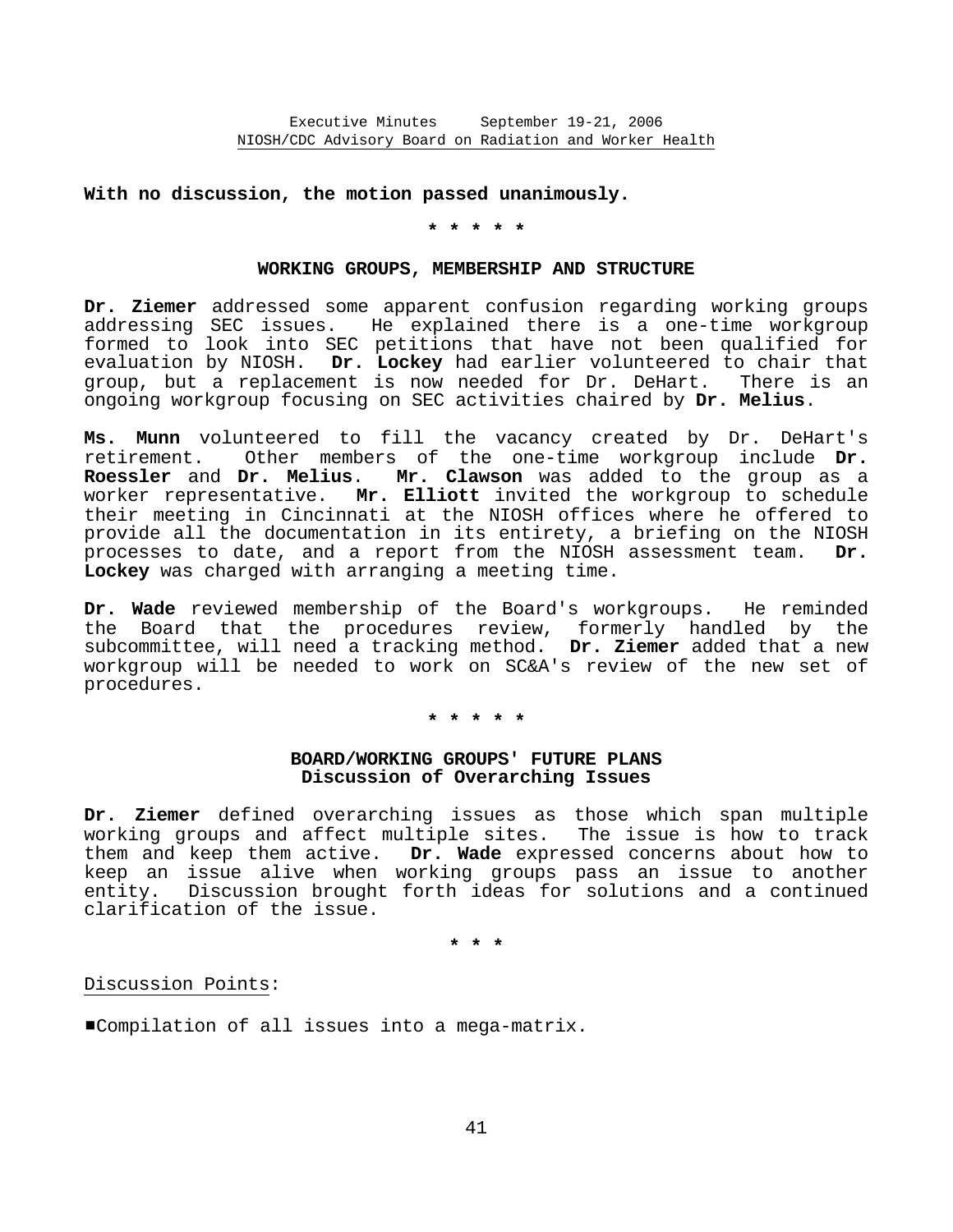- #Formation of a working group with oversight of overarching issues. This was objected to as overly time-consuming.
- #Formation of an individual workgroup for each overarching issue.
- #Establishment of a master deficiencies list reflecting the number of sites involved, to be presented to the Board on a routine basis, with NIOSH to remove items that are closed out.
- A refocusing on the problem as one not only of physical tracking, but also of technical solutions.
- #The General Account Office had recommended the Board institute a tracking mechanism for issues arising not only from the workgroups but also from Board interactions.
- #SC&A and NIOSH are both well-positioned to track issues arising in both workgroup and Board meetings.
- #The clerical tracking issue must be resolved before the technical aspect can be addressed.
- #An individual could be named as point person for all issues.
- #A suggestion NIOSH come forward with a position paper preparatory to incorporating any resolved issues into TIBs or TBDs; NIOSH would then track the comment resolution both in the matrix for that given position paper and in other working group efforts.
- #NIOSH tracking would be advantageous in that they are the continuing agency to follow this program long after the need has ceased for a subcontractor and working groups.
- #The tracking issue exists not only for overarching issues but also for site-specific unresolved processes that are closed out with actions stating that someone will do something, when the ultimate resolution is not tracked.
- #Tracking is required for issues that are unresolved and issues marked for follow-up.
- #Focus will need to be kept on Board issues, not just those arising within the work of NIOSH and SC&A.
- #Because working groups are more familiar with details of specific issues, they should hear from NIOSH and SC&A, but then ultimately make their own recommendations to the Board concerning overarching issues.
- #The starting point for identification of overarching issues might begin with complex-wide issues identified in **Mr. Presley**'s working group, with the intent of agreeing on what issues should come into the category.
- #Caution that rather than attempting to solve overarching issues, the first step should entail developing a system of documenting them, perhaps calling upon NIOSH, SC&A and the workgroups to prepare lists to be discussed on a conference call or at the December Board meeting.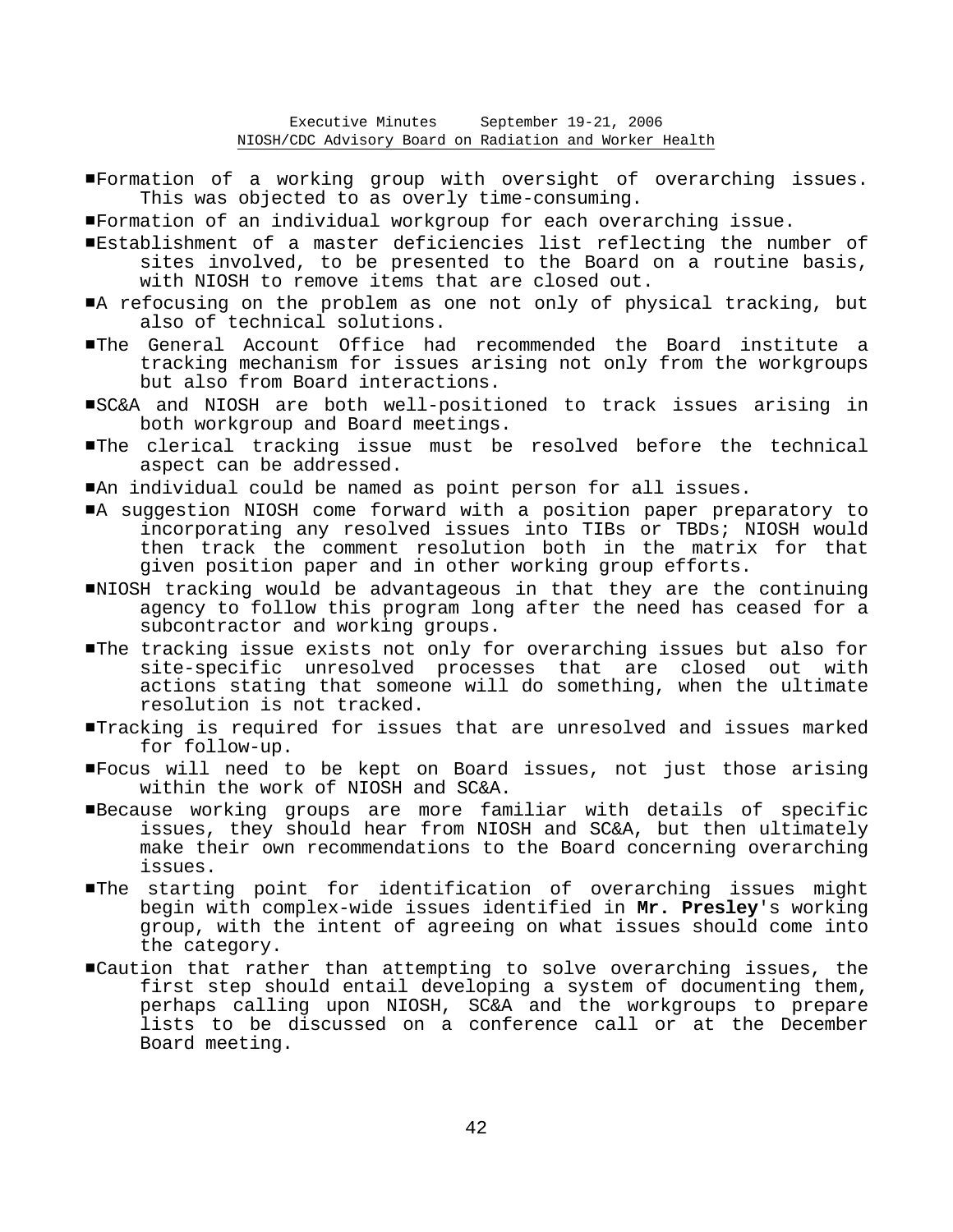**Dr. Wade** suggested **Mr. Elliott** could provide an update on the status of cross-cutting issues as part of his presentation at every Board meeting. The purpose of **Mr. Elliott**'s proposed position paper would be to avoid the creation of more and more new documents by instead addressing existing documents and modifying them.

It was agreed the list of cross-cutting issues from **Mr. Presley**'s working group would serve as a starting list, with more issues to be added.

**\* \* \*** 

**Dr. Wade** reminded the Board of its upcoming schedule, which includes a teleconference on October 18 and a Board meeting December 11 through 13, 2006. Scheduled in 2007 is a Board meeting February 7 through 9; a teleconference in mid-March; a Board meeting in late April; a teleconference in mid-June; and a Board meeting in August.

Possible meeting locations discussed included Denver (for Rocky Flats), New Mexico (for LANL), and the Cincinnati area (for Fernald).

**\* \* \*** 

**Senator Harry Reid** of Nevada addressed the Board via video conference, expressing support for inclusion in the SEC of NTS workers who contracted cancer from work during the above-ground nuclear tests, even though they worked on the site less than 250 days. His statement in its entirety may be found at www.cdc.gov/niosh/ocas.

**\* \* \* \* \*** 

# **BOARD CORRESPONDENCE/WORKING TIME**

Several items referenced in Mr. Peter Stafford's June 23 letter to the Board have been addressed since its arrival. The TIB on construction trades workers has been issued. **Mr. Elliott** clarified that he has been in consistent dialogue with **Mr. Stafford** since the Denver Board meeting and has provided, at three points since that meeting, the status of the construction worker TIB and the number of CTW claims NIOSH has completed.

Dr. Knut Ringen formed a working group to look at the TIB and offer comments to NIOSH. This same panel of experts contributed to the early stages of TIB-52. They sent a letter, which **Mr. Elliott** offered to copy to Board members as soon as he returns to his office.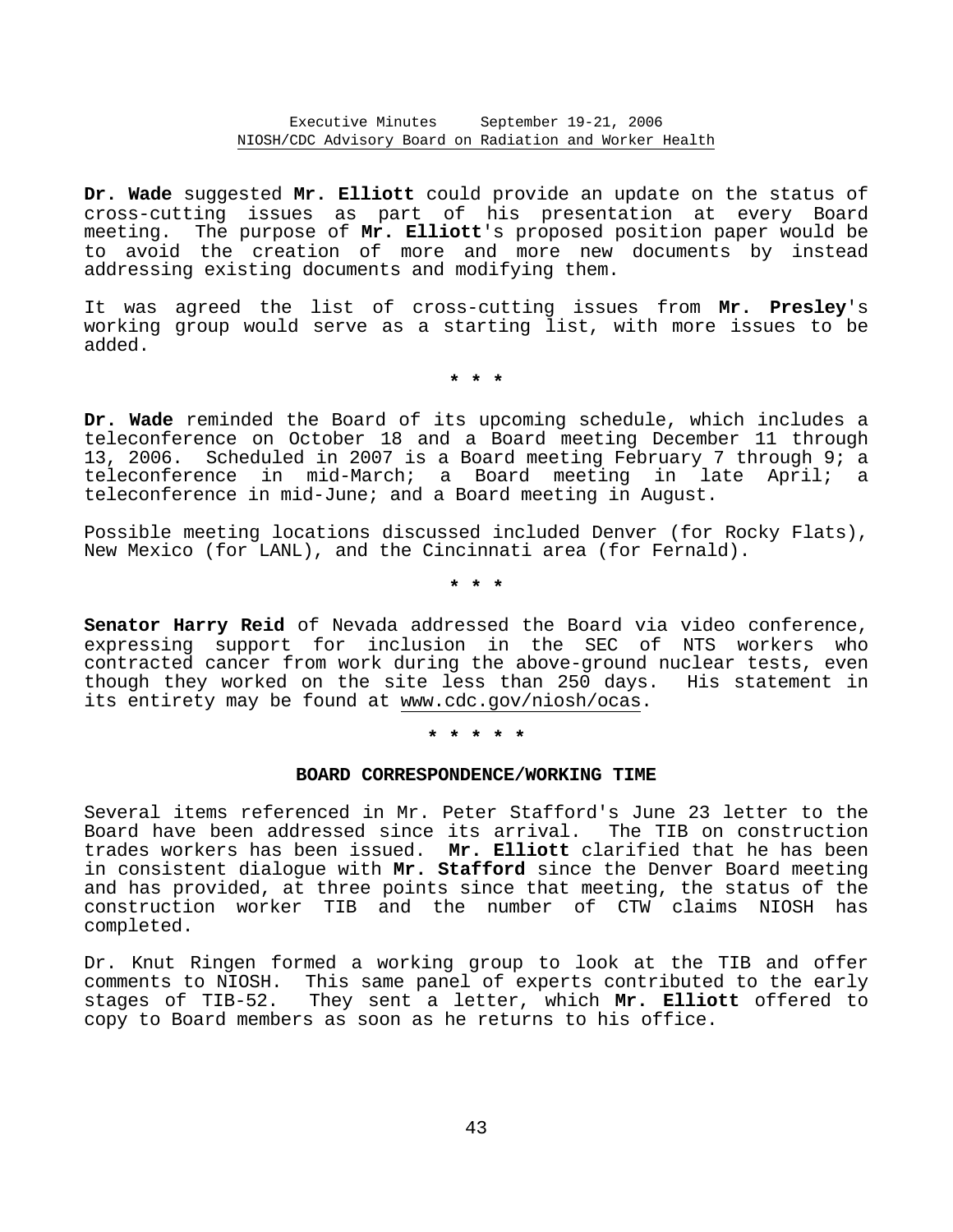Four requests from Mr. Stafford's June letter need Board response. They are:

1.To consider establishing a subcommittee to review the TIB.

- 2.That SC&A strengthen its expertise in construction worker exposure estimation.
- 3.That the Board agree with and suggest that OCAS do certain things.
- 4.That QA procedures on the DRs track the construction trades worker cases and determine the distribution among them of cancers and other variables.

**\* \* \*** 

**Dr. Ziemer** observed that fulfilling request number two would require new tasking, and possible addition of a consultant to the SC&A staff. As to request number four, broad identification of CTW cases can be accomplished after DRs are completed, but not when DR cases are chosen. Job description cannot be used as a sorting mechanism in selecting cases to be dose reconstructed, but after the DRs are completed, some cases can be identified as those of construction trades workers.

Discussion Points:

- #Request number two asks for the selection of a random sample of construction worker DRs for audit.
- Requests should be answered positively.
- #The Board has charged SC&A with reviewing TIB-52, which addresses most of these issues.
- #A substantial number of CTW dose reconstructions are in fact under review.
- A positive response to request number one includes acknowledgment that the review of the TIB has been tasked, and the Board has signaled its intent to form a procedures review working group.
- #Addressing request number three, the Board was not chartered to undertake such issues as malfeasance, bias and unbalanced policies.
- #The pitfalls of establishing a separate category of employee type, such as CTW.
- #The unbalanced policies in question refer to the fact that many of the CTWs worked for subcontractors rather than primary contractors, resulting in different policies for monitoring and radiation protection.

#Normal procedures address such inequities where appropriate.

**Dr. Ziemer** observed the suggestions were sensitive to the needs of the CTW group while recognizing the limitations of the Board, SC&A and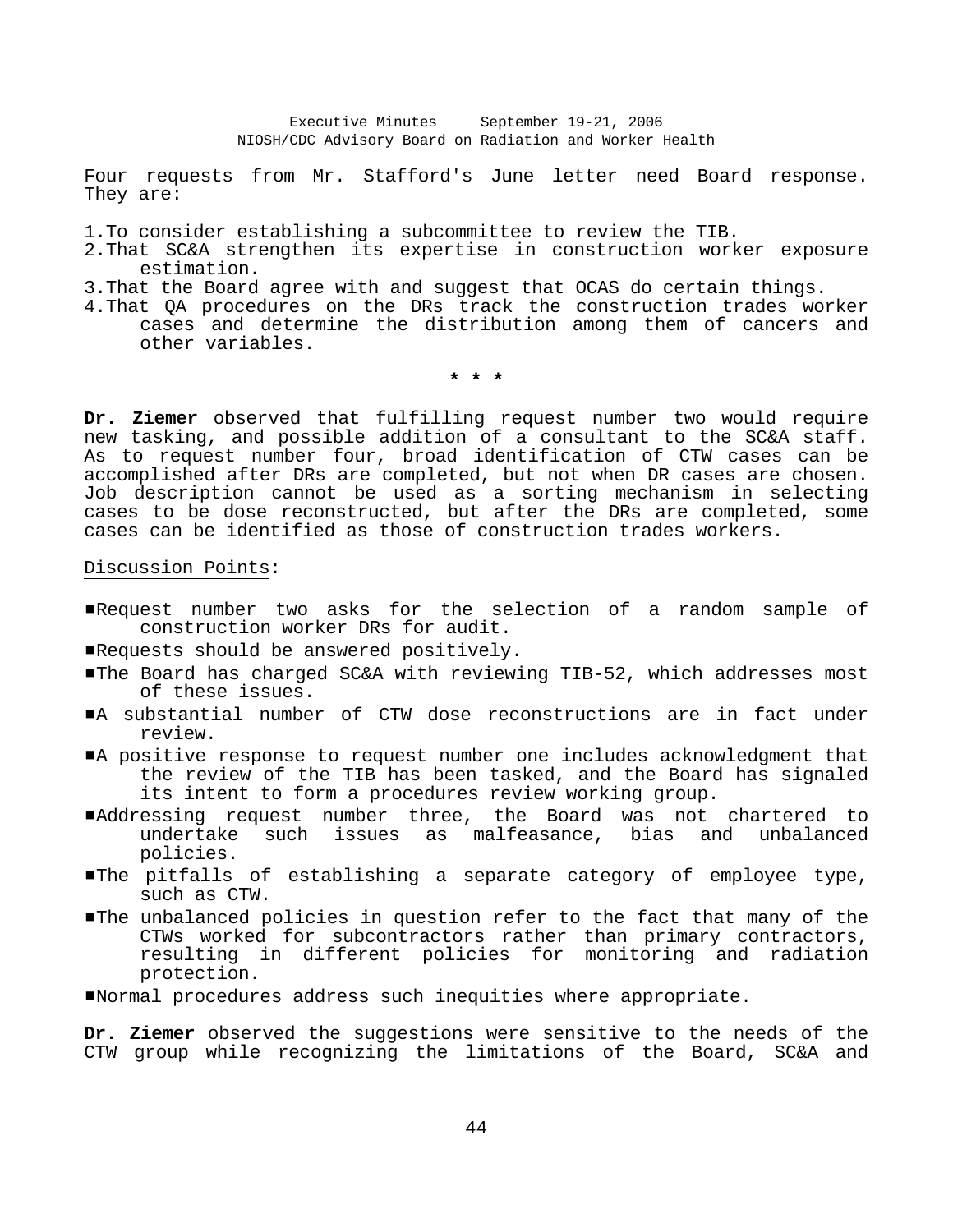NIOSH. Mr. Stafford's and Dr. Ringen's concerns have been largely addressed through the new TIB and plentiful communications with NIOSH. **Dr. Ziemer** added it seemed the Board's efforts were recognized.

Offering to prepare a letter of response to Mr. Stafford, which he will distribute to everyone for editorial rather than conceptual changes, **Dr. Ziemer** outlined his approach. He will indicate that review of the TIB will begin; it will be explained that the Board is developing its COI policy; QA procedures are already in place; and the Board can take a look, after the fact, at variables concerning CTWs as a matter of record.

**\* \* \*** 

The Board then discussed problematic correspondence from DOL which has caused recent complaint by members of the public. **Mr. Elliott** wanted the record to show that he follows up immediately on any such problems at NIOSH and corrects them. He talks with DOL if the issue relates to their correspondence with the public.

Many suggestions were made for how best to define the problem, and how to solve it. Serious consideration was given to how to inform and follow up with DOL to ensure correction. It was noted that the general public may not distinguish between DOL and NIOSH, both being viewed simply as the government. Therefore, any such problems discredit all entities within the government.

It was decided that the Board's communication with **Mr. Peter Turcic** at DOL on this matter would be formalized in a letter, with specific information upon which he could act. The idea of asking DOL to share information on their QA and monitoring programs was considered; however, it was pointed out that correct QA might nevertheless authorize sending a poorly-written letter.

In contemplating various actions, the Board was cautioned to consider its charter and its responsibilities to oversee the scientific quality of the dose reconstruction program. The Board was urged to be absolutely certain of the facts. Although an offensive form letter from DOL to a claimant surfaced again a year after a complaint was lodged, it was unclear as to when that second letter was written and whether its reappearance represented an ongoing, unaddressed problem. It was noted that, apart from the problematic letter, continuing problems with DOL communications should form the basis of the letter to **Mr. Turcic**.

**Mr. Elliott**, observing that neither NIOSH nor DOL were completely blameless, indicated that following one of the Board meetings where